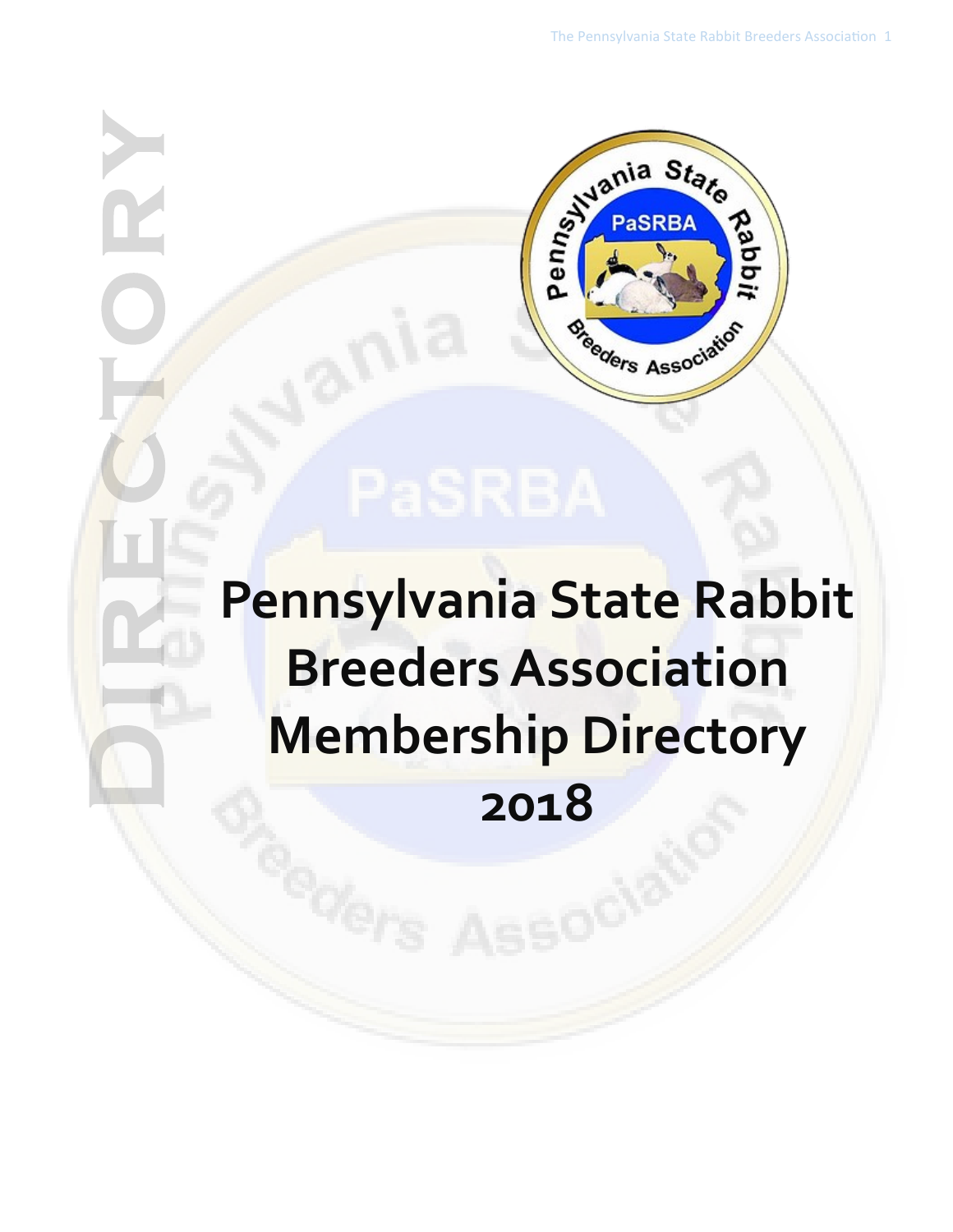The objectives of the Pennsylvania State Rabbit Breeders Association are to encourage and promote the production of domestic rabbits and cavies in Pennsylvania;

to encourage, instruct and promote the development of local clubs; to provide a center of information and data to prospective rabbit and cavy breeders;

to strive to unite all clubs that are affiliated with PaSRBA. To encourage all affiliate clubs to work toward the betterment of rabbits and cavies.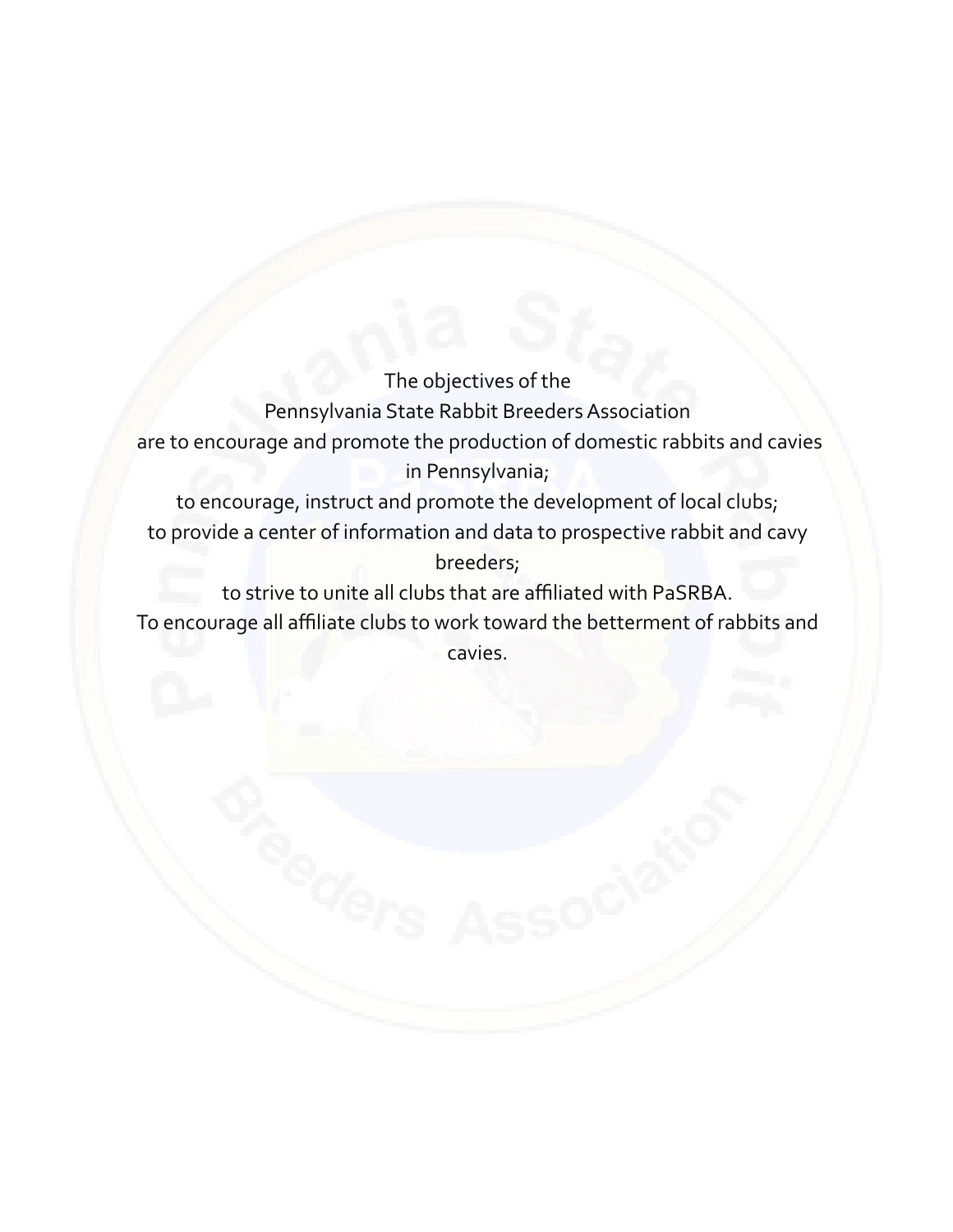Officers and Directors of the Pennsylvania State Rabbit Breeders Association

*President* Brian Bell brian.sbfarms@gmail.com

*Vice President* Michelle Forry mlganassi@yahoo.com

*Secretary* Sue Werner werneracres@gmail.com

*Treasurer* Tori Perry whitehausta@gmail.com

*Director at Large 2018* Sarah Gregory cdsagregory@msn.com

*Director at Large 2019* Lori Jo Whitehaus ljwhitehaus@gmail.com

*Director at Large 2020*

Lia Schmittel lfschmittel@gmail.com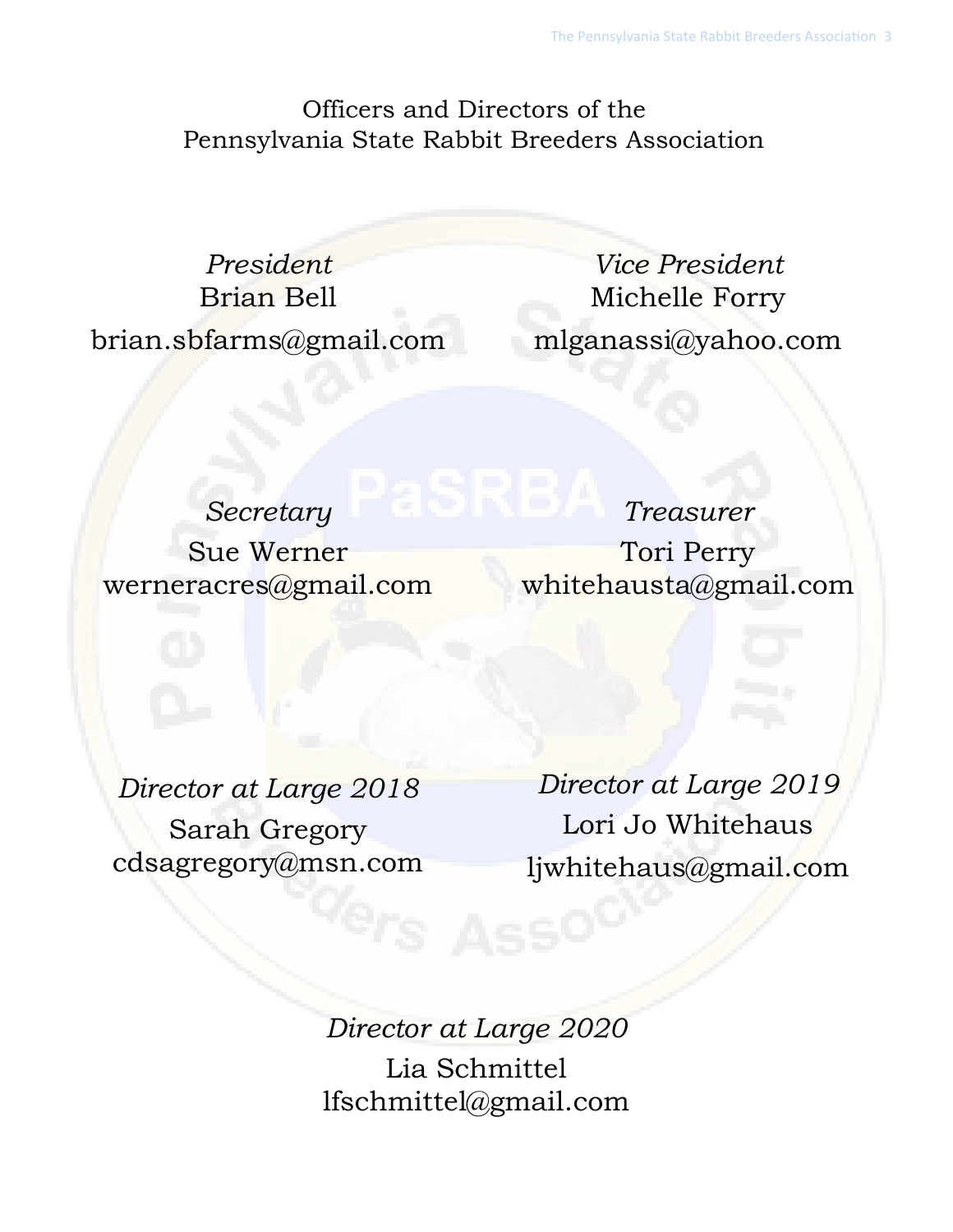# Committees

# Audit Committee **Open**

# Commercial Committee George Long

Communications and Social Media Michelle Forry mlganassi@yahoo.com

# Constitution and By-Laws

Bob Kolb Michelle Forry, Sue Werner, Deb Gregory

Convention Committee Brian Bell brian.sbfarms@gmail.com Co- Chair Ruth-Ann Bell

Distinguished Service Danielle Barbacow dbarbacow1994@gmail.com

Election Committee Danielle Barbacow dbarbacow1994@gmail.com

Equipment Committee Bryan Rager brrabbits@hotmail.com

Farm Show Committee Sue Toth 179 Clinton Ave Monongahela, PA 15063

Lori Jo Whitehaus ljwhitehaus@gmail.com

**History** Katie Werner

# Insurance Coordinator

MaryAnn Barbacow Barbacow@comcast.net

# Membership Committee

Kathy Shea pasrbamembership@gmail.com

Jessie Comp jessiecomp@embarqmail.com

# Merchandise Coordinator

Loreli Rager P O Box 112 Renfrew, PA 16053

# Newsletter Committee

Samantha Sessman sessamen.s@gmail.com

# Sweepstakes Committee

Chris Fauser 50 N Fulton St Manheim, PA 17545 chrisbunny@dejazzd.com

Ways and Means Committee Kelly Skovira

# Website Coordinator Alexa Bixel

auroralexdesigns@gmail.com

# Youth Committee Debbie and Sarah Gregory

1321 Wrightstown Rd Newtown, PA 18940 cdsagregory@msn.com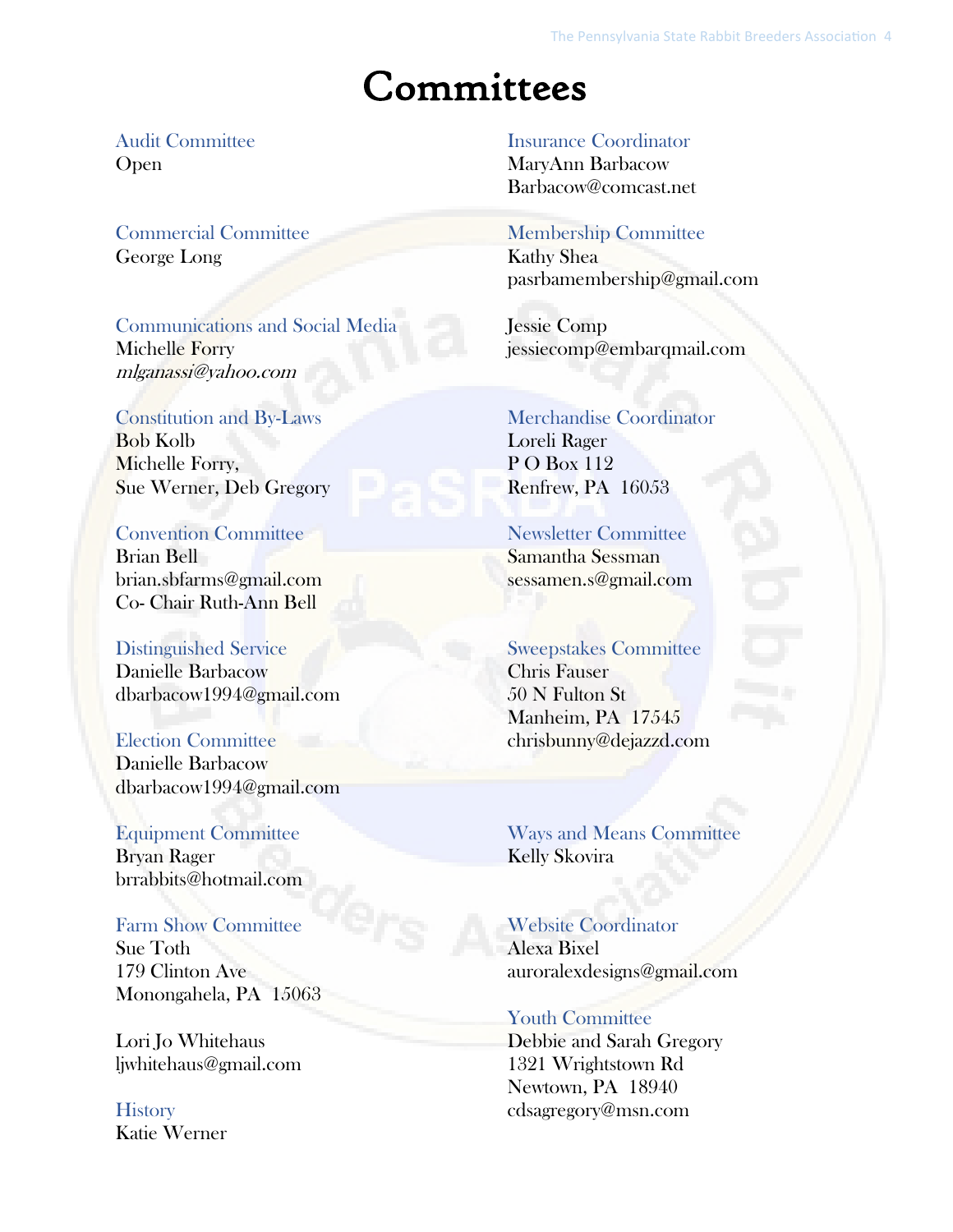# Affiliated Clubs

Affiliated Club Apple Country Rabbit Club Apple Country Cavy Club Backyard Bunnies 4-H Youth Club Butler County Rabbit Breeders Central PA RBA Chesapeake Holland Lop Rabbit Club Chesapeake Regional Dutch Breeders As Color Me Dwarf Club Dauphin County 4H Youth Delaware Valley RBA East Coast Havana Organization Eastern States American Specialty Club Eastern States Flemish Giant Rabbit BA Furry Friends Rabbit & Cavy Youth Club Lebanon Valley RBA Lehigh Valley R&CBA Majestic Mini Rex Specialty Club Mason-Dixon Rex RBA Mid Atlantic Lop Club Mid Atlantic Satin Club Mid Atlantic Tan Club Mid-Atlantic Cavy Breeders Assoc. Mid-Atlantic Dwarf Hotot Club South Mtn R and C Breeders Assoc Tri-Co Rabbit Club of PA Washington County RBA West Branch RBA Westmoreland County Rabbit Club York Co. Rabbit and Cavy Assoc.

Director PaSRBA Carl Gentile Jennifer Hartman Kathryn Shea Scott Wood Devon Turner Robert Kolb Todd Biddle Deborah Thorpe Jacob Bell Danielle Barbacow Issac Bell Kathryn Shea Carl Gentile MaryAnn Barbacow Katie Werner George Long Nicole Bortz Cole Mann Jesse Comp Kristina Kolb Caleb Bell Peg Hailey Devon Turner Anne Coppenhaver Sally Turner Susan Toth Wayne Bechdel Becky Forney Chris Fauser

Email emt1601@aol.com jenniferhartman@frontier.com backyardbunnies4h@gmail.com brrabbits@hotmail.com rabbit\_ranchers@yahoo.com rlkolb@juno.com cjlegend@aol.com deborahthorpe26@gmail.com jacob.sbfarms@gmail.com barbacow@comcast.net ruthann.sbfarms@gmail.com kashea01@gmail.com emt1601@aol.com barbacow@comcast.net ckwerner128@yahoo.com krittersltd@yahoo.com nikkisminis@yahoo.com colemann1995@gmail.com jessiecomp@embarqmail.com kristinamkolb@comcast.net brian.sbfarms@gmail.com quivermom@comcast.net rabbit\_ranchers@yahoo.com acopenhaver26@gmail.com rabbit\_ranchers@yahoo.com msmjtoth@verizon.net WBECHDEL@wildblue.net beckylynn4ney@gmail.com chrisbunny@dejazzd.com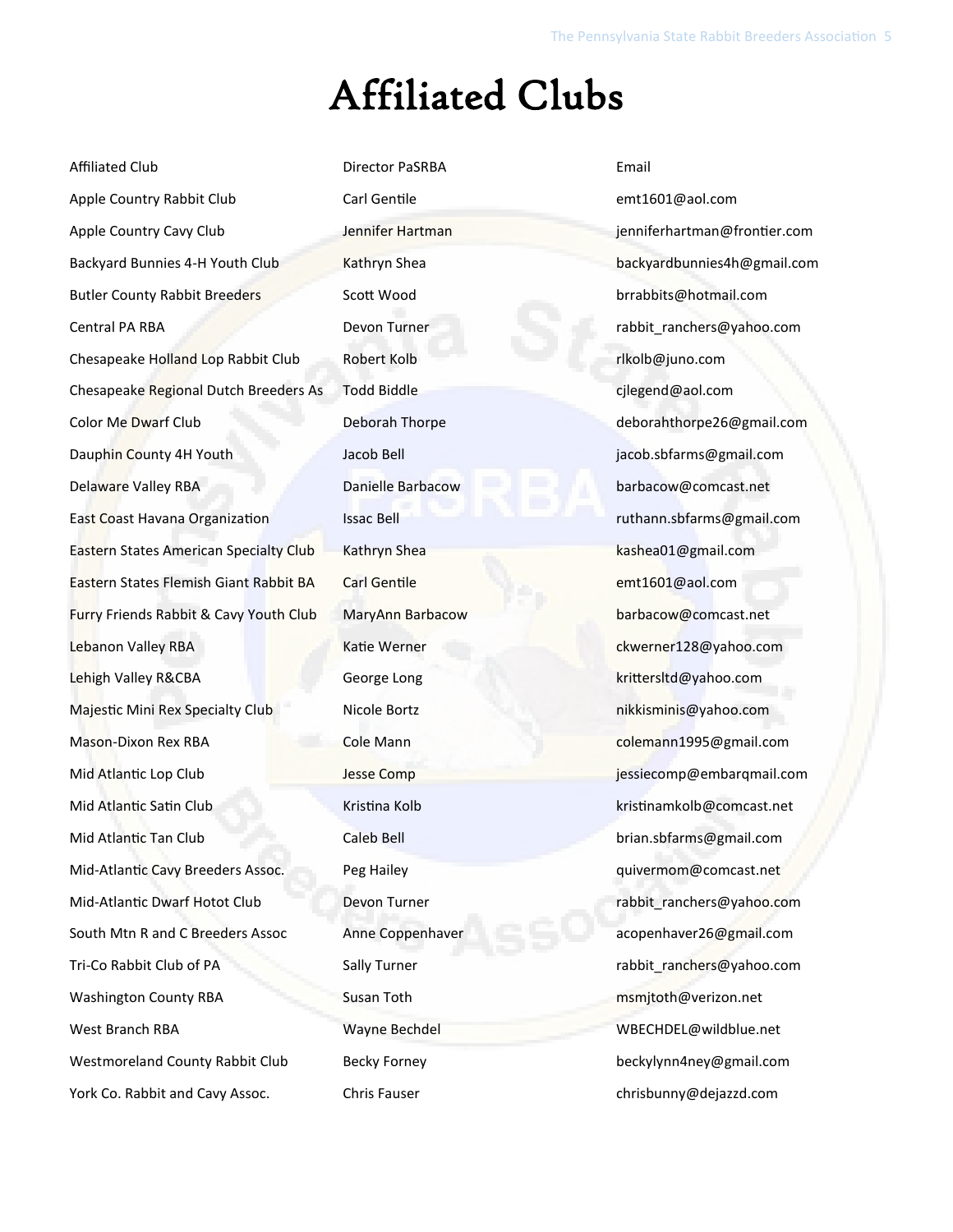# PaSRBA History

PASRBA presents a Distinguished Service Award each year to one adult and one youth who has given their time and energy in promoting the local rabbit clubs, has helped new members, and in general has helped distinguish themselves with their dedication to rabbits and cavies in the state of Pennsylvania.

# **Distinguished Service Award Recipients:**

| Adult:                                                   |
|----------------------------------------------------------|
| 1998 - Kathleen Little                                   |
| 2001 - Darlene Pajak                                     |
| 2002 - Dwight Algoe                                      |
| 2003 - Robert Schaeffer                                  |
| 2004 - Jay Hreiz                                         |
| 2009 - Peg Hailey                                        |
| 2010 - Art Sweinhart                                     |
| 2011 - Brian and Ruth Ann Bell                           |
| 2012 - Deb Schmittel                                     |
| 2013 - Sue Werner and Family                             |
| 2014 - All members who worked on the national convention |
| 2015 - Joyce Holton                                      |
| 2016 - Carl Gentile                                      |
| 2017 - Bob Kolb                                          |
| 2018 - Debbie Gregory                                    |

Youth: - Ryan Geschwindt - Chesea Pajak - Jenna Cornibe - Sabrina Bavaro - Alex Werner - Richard Vaerewyck - Hannah Kiscadden - Julie Whitehaus and Dylan Lape - Lia Schmittel - Sarah Gregory - Robert Vaerewyck - Elizabeth Gallagher - Madison Shaw - Jacob Bell - Sydney Turner

# **PaSRBA Royalty**

Duke - Sam Knott - - - Jay Hreiz - - Cody Young -Bruce Cornibe -Chris Werner - Chris Werner - Chris Werner -Jesse Stump - - - Richard Vearewyck - Tim Werner - Matt Bishop - Robert Vearewyck - Robert Vearewyck - Matt Nock - Matt Nock - Matt Nock - Jacob Bell - Jacob Bell - Isaac Bell - Isaac Bell

# Duchess

- Karen Keyser - Karen Keyser - Karen Keyser - -Chelsea Pajak -Jenna Cornibe -Gloria Frey - Julia Pajak - Julia Pajak - Jessica Turner - Julia Pajak - - Julie Whitehaus - Becky Forney - - Sarah Gregory - Hailey Wolfe - Sarah Rager - - Amy Mayle - Madi Shaw - Madi Shaw - Madi Shaw -Ayanna Jackson - Annika Guilling

# Lord

- - - - - - Frank Bavaro - Frank Bavaro - - - - Tim Werner - - Matt Nock - Matt Nock - - - - - Caleb Bell - Isaac Bell - Eli Bell - Eli Bell - Levi Bell - Charles Werner - Austin Stutler

# Lady

- Angela Kulp - Robin Cascioli - Robin Cascioli - - Sarah Carey - Julia Pajak - -Julia Bavaro - Julie Whitehaus - Emilie Mart - - - Hailey Wolfe - Veronika Rodriguez - - Hailey Mart - Lauren Turner - Hailey Mart - - Sammy Mart - Molli Lynn Petro - Molli Lynn Petro - Riley Werner - Riley Werner - Abigail Bell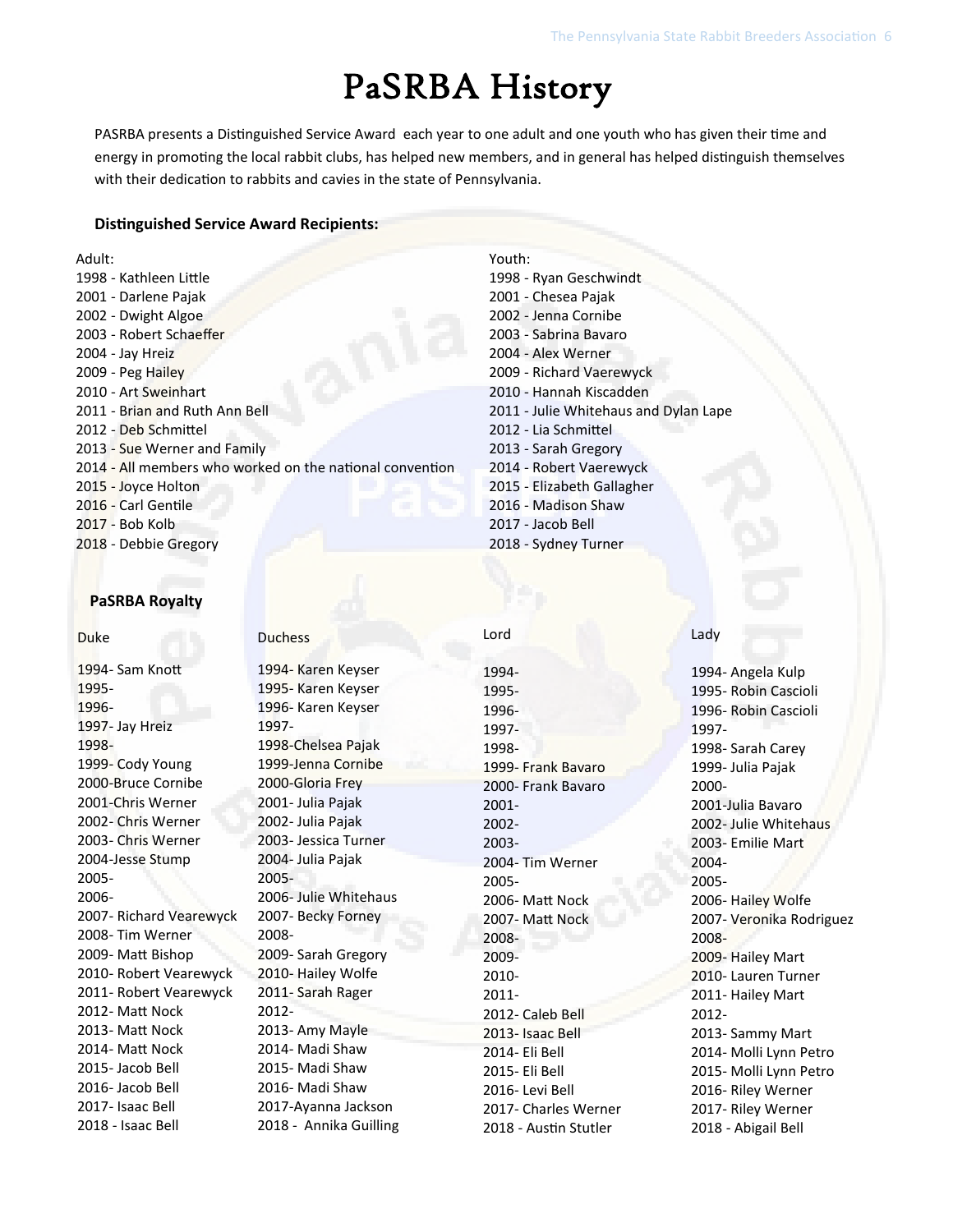| 1991-                  |
|------------------------|
| 1992-                  |
| 1993-                  |
| 1994-                  |
| 1995-                  |
| 1996-                  |
| 1997-                  |
| 1998- Tommy Campbell   |
| 1999- Chris Werner     |
| 2000- Chris Werner     |
| 2001- Frank Bavaro     |
| 2002- Frank Bavaro     |
| 2003-                  |
| 2004-                  |
| 2005- Frank Bavaro     |
| 2006- Tim Werner       |
| 2007- Robert Vearewyck |
| 2008-                  |
| 2009- Matt Nock        |
| 2010-Matt Nock         |
| $2011 -$               |
| 2012- Jacob Bell       |
| 2013- Jacob Bell       |
| 2014- Jacob Bell       |
| 2015- Caleb Bell       |
| 2016- Caleb Bell       |
| 2017-Eli Bell          |
| 2018 - Clayton Martone |

PRINCE

# **Past Presidents**

- - - - - - - Robert "Mac" McFarland - Dick Hunsinger - Richard Harris/ Betty Lutz - Betty Lutz - Dr. Chris Hayhow/ Connie Baughman - Dwight Algoe - Dwight Algoe - Dwight Algoe - Dwight Algoe - Dwight Algoe - Martin Gutekunst - Martin Gutekunst - Dwight Algoe - Dwight Algoe - Lori Jo Whitehaus - Lori Jo Whitehaus

- - - - Megan Deveney - Angela Kulp - Kaitlyn La Ferrara - - Alia Pajak - Sarah Carey - Julia Pajak - Julia Pajak - Sarah Frable - Julie Whitehaus - Julie Whitehaus - Sarah Frable - Emilie Mart - Hailey Wolfe - - Hailey Wolfe - Elizabeth Gallagher - Sydney Turner - - Madi Shaw - Eva Gallagher - Eva Gallagher - Mollilynn Petro - Mollilynn Petro

- Mollilynn Petro

PRINCESS

- Brent Lutz - Eric Stewart - Jesse Romberger - Craig Steele - Craig Steele - Ryan Geschwindt - Russel Steele - Jay Hreiz - - - - Alex Werner - - Chris Werner - Johnny Haussener - Sam Woodward - - Richard Vearawyck - Richard Vearawyck - Richard Vearewyck - Matt Bishop - Matt Bishop - Robert Vearewyck - Robert Vearewyck - Matt Nock - Andrew Miles - Andrew Miles - Jacob Bell

KING

#### QUEEN

- - Melissa Edwards - Dee Williams - Ruthann Bell - Denise Ancharski-Stutler - Jennifer Wade Spampinato - Karen Keyser - Kylie Murray - Jacqueline Carey - Chelsea Pajak - Jenna Cornibe - Ali Pajak - Sabrina Bavaro - Jessica Turner - Jessi Kummer - Julia Pajak - Piper Smith - Alex Stepnoski - Hannah Newell - Sarah Gregory - Julie Whitehaus - Lia Schmittel - Danielle Barbacow - Elizabeth Gallagher - Sarah Shaw - Erin Comp - Madi Shaw - Lauren Turner

- Lori Jo Whitehaus - Lori Jo Whitehaus - Art Sweinhart - Art Sweinhart - Art Sweinhart - Art Sweinhart - Val Mayle - Val Mayle - Gerry Vearewyck - Gerry Vearewyck - Brian Bell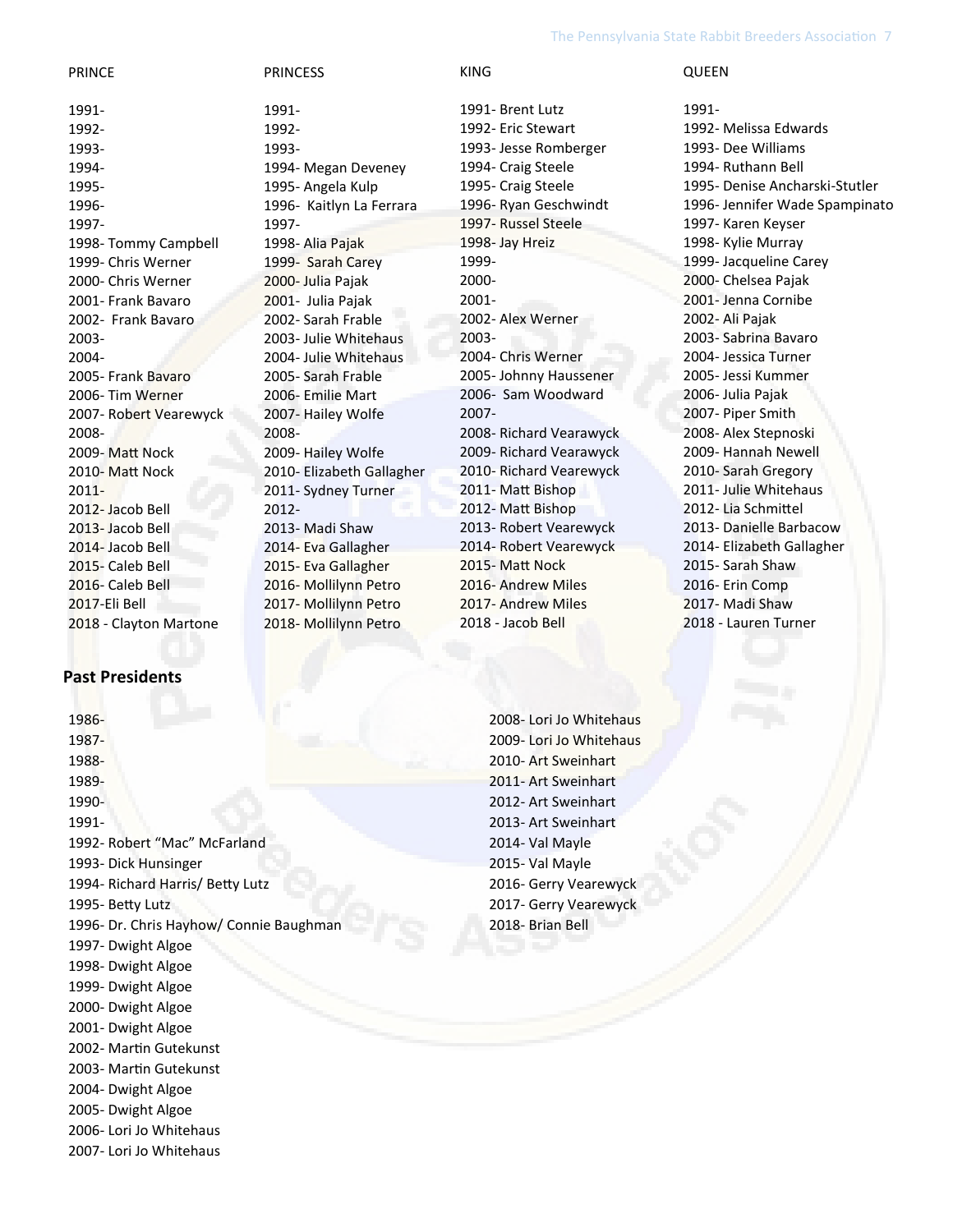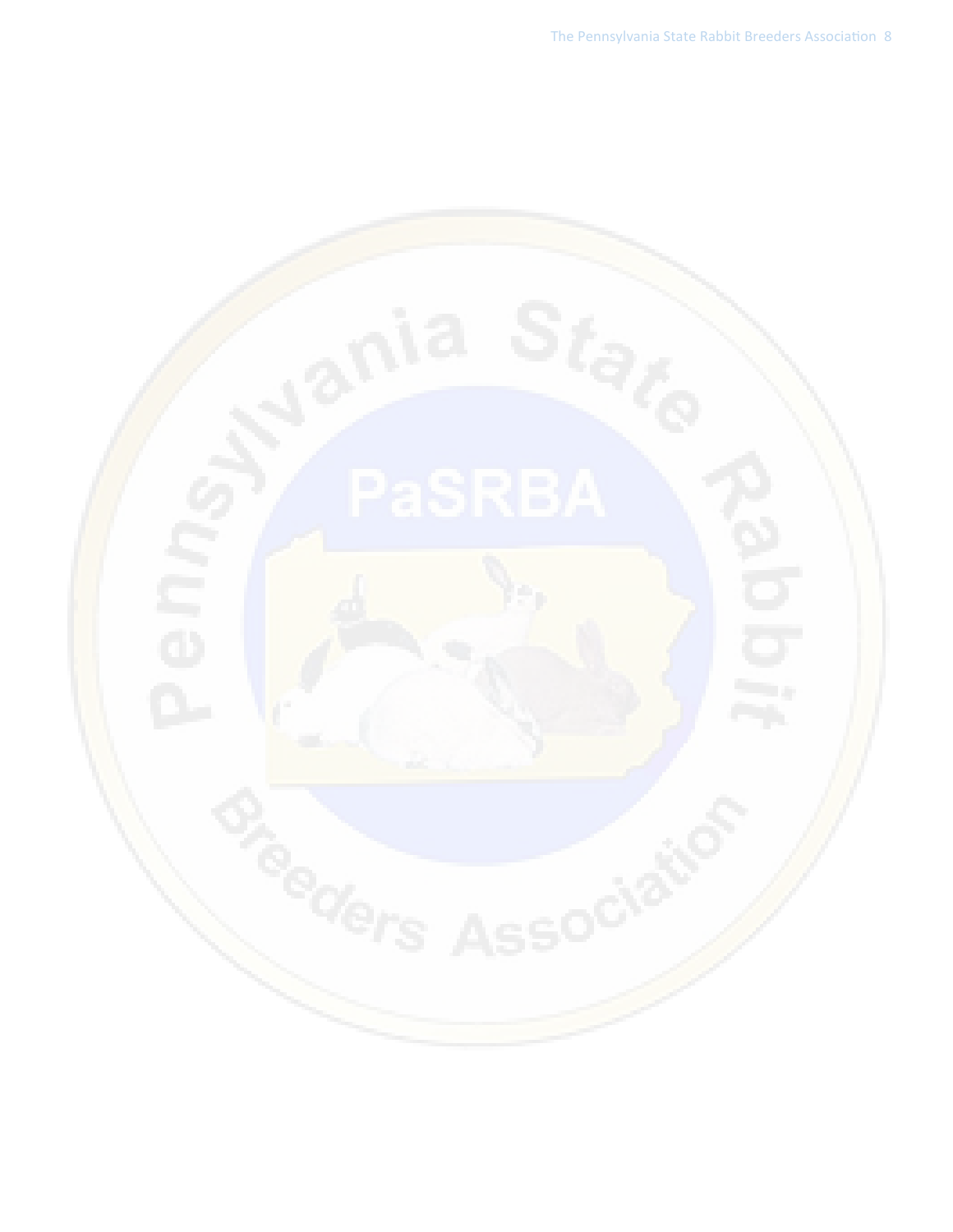# Members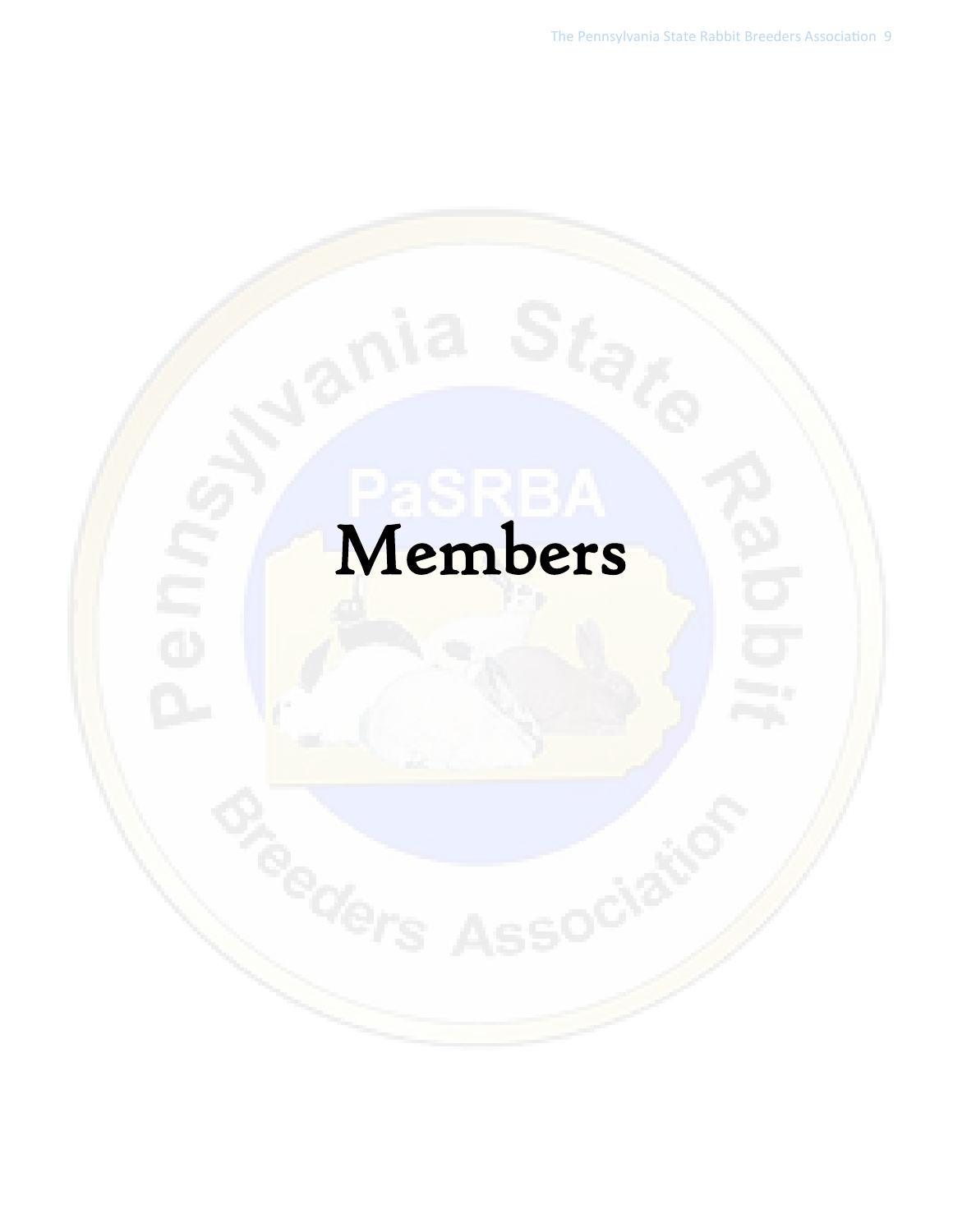Andersen Alison 1647 N Reading Rd Stevens PA 17578 717-979-1280 ali1000kat@aol.com

#### ML, SF

Anderson Ellen 5601 Gingrich Road Palmyra PA 17078 717-343-4835 abouningfulfarm@gmail.com

# AM, TH, AN, CF

Anderson Karina 5601 Gingrich Road Palmyra PA 17078 717-343-4835 abouningfulfarm@gmail.com

# AM, TH, AN, CF

Anthony Janis 3740 Blytheburn Rd Mountaintop PA 18707 570-406-6056 janisa413@gmail.com

HL

Ayers Leigh 480 Colts Neck Rd. Farmingdale NJ 07727 732-547-7404 wwhiteh404@aol.com

BV, BH, GC, TH

Barbacow, Danielle 3058 Wentling Schoolhouse Rd East Greenville, PA 18041 215-679-8974 dani3058@comcast.net

RX, CA

Barbacow, MaryAnn 3058 Wentling Schoolhouse Rd East Greenville, PA 18041 215-679-8974 dani3058@comcast.net

Best Mike 154 Guillard Rd Prospect PA 16052 724-355-0942 nannon82@aol.com

#### NZ, ES, SF, CA

Betz Sarah 2164 Autumnwood dr State College PA 16801 814-574-4358 sarah\_betz11@yahoo.com

#### ND, NZ, HL

Biller Jaden 131 Novotny Rd Greensburg, PA 15601 724-331-1016 jamiebiller@comcast.net

## D

Biller Jamie 131 Novotny Rd Greensburg, PA 15601 724-331-1016 jamiebiller@comcast.net

#### ND

Biller Jesse 131 Novotny Rd Greensburg, PA 15601 724-331-1016 jamiebiller@comcast.net

#### ND

Bishop Debra 889 Houtztown Rd. Myerstown PA 17067 717-933-5227 bishopacres4h@yahoo.com

#### ST, MS, EA, GA

Bishop Greg 889 Houtztown Rd. Myerstown PA 17067 717-933-5227 bishopacres4h@yahoo.com

ST, MS, EA, GA

Bishop Matthew 889 Houtztown Rd. Myerstown PA 17067 717-933-5227 bishopacres4h@yahoo.com

#### ST, MS, EA, GA

Bortz Nicole 2048 Hill Rd Perkiomenville, PA 18041 215-679-8974 nikkisminis@yahoo.com

# MR

Bramble Bill 591 Grant Ave Franklinville, NJ 08322 856-371-1655 dbrambleot@gmail.com

# FL, FW

Bramble Billy 591 Grant Ave Franklinville, NJ 08322 856-371-1655 dbrambleot@gmail.com

#### FL, FW

Bramble Dana 591 Grant Ave Franklinville, NJ 08322 856-371-1655 dbrambleot@gmail.com

## FL, FW

Bramble Jacob 591 Grant Ave Franklinville, NJ 08322 856-371-1655 dbrambleot@gmail.com

# FL, FW

Bramble Joshua 591 Grant Ave Franklinville, NJ 08322 856-371-1655 dbrambleot@gmail.com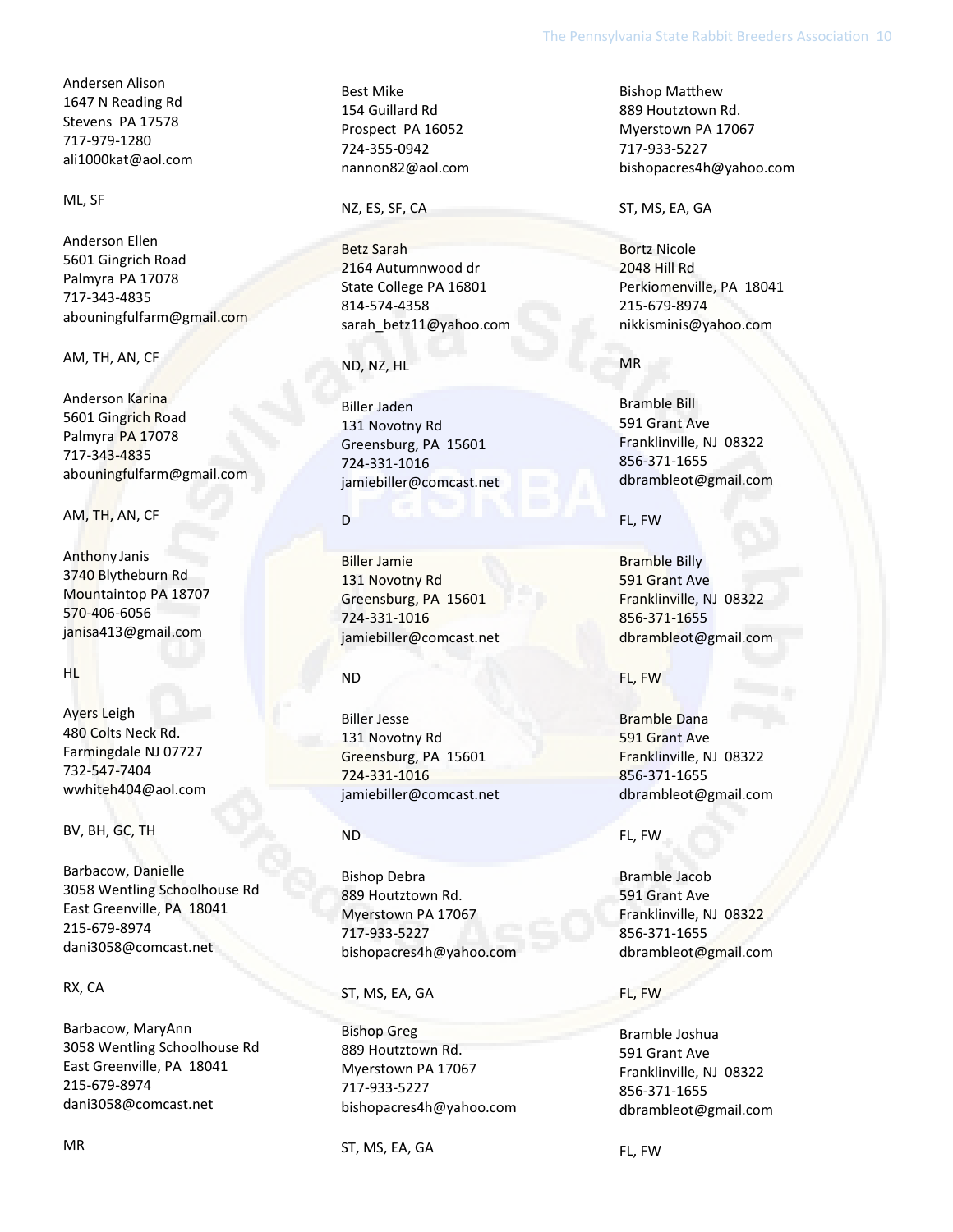BrandonRyan 154 Guillard Rd Prospect PA 16052 724-355-0942 nannon82@aol.com

NZ, ES, SF, CA

BrandonSarah 154 Guillard Rd Prospect PA 16052 724-355-0942 nannon82@aol.com

NZ, ES, SF, CA

BrandonShannon 154 Guillard Rd Prospect PA 16052 724-355-0942 nannon82@aol.com

NZ, ES, SF, CA

Brown James 2177 West End Rd. Bath PA 18014 610-759-1113 brownrabbit@gmail.com

SM, PL

Cheshier Sandra 1025 Ginger Dr York PA 17048 717-793-9185 windyhillrabbity@hotmail.com

SF, AC, ND

Cluck Rita 3099 Lauver Valley Rd. RichfieldPA 17086 717-694-3060 billirae@countryilink.net

ML

Coombe Rebecca and Karen Decidedly Dutch Rabbitry 62 Old Brodhead Rd Grahamsville NY 12740 845-985-2189 kcoombe86@hvc.rr.com DT, PO, CA

Cope Ricky 31 Centre Ave Topton PA 19562 610-845-0497 hilltoprex@dejassd.com

RX, MR

Cunnard Hannah 1619 Theatre St. Latrobe PA 15650 724-691-2239 dutchvibesrabbitry@gmail.com

DT

England Kacey 335 Colonial Drive Toms River NJ 08753 732-557-6941 kengland335@comcast.net

SC, FL, EA, CV

England Kalli 335 Colonial Drive Toms River NJ 08753 732-557-6941 kengland335@comcast.net

SC, FL, EA, CV

England Kyle 335 Colonial Drive Toms River NJ 08753 732-557-6941 kengland335@comcast.net

# SC, FL, EA, CV

England Lynn 335 Colonial Drive Toms River NJ 08753 732-557-6941 kengland335@comcast.net

SC, FL, EA, CV

Enterline Bud 22 High Rd Greenville PA 16125 724-456-0488 harrye3@verizon.net Eyre Daniel 254 E Dannersville Rd Northampton PA 18067 610-837-3951 danieleyre09@gmail.com

CA, DT

Fauser Paul & Chris Red Rose Rabbitry 50 N Fulton Street Manhiem PA 17545 717-665-4676 chrisbunny@dejazzd.com MS

Flaherty Christianna 445 Bricker Rd BernvillePA 19056 610-488-5300 christypat@msn.com

FL, HY, CV

Flaherty Christy 445 Bricker Rd BernvillePA 19056 610-488-5300 christypat@msn.com

FL, HY, CV

Flaherty Kaitlyn 445 Bricker Rd BernvillePA 19056 610-488-5300 christypat@msn.com

FL, HY, CV

Forney Becky 114 Aquillin Ct Irwin PA 15642 724-864-6512 c.forney@comcast.net

MR, PO

Forney Cathy 114 Aquillin Ct Irwin PA 15642 724-864-6512 c.forney@comcast.net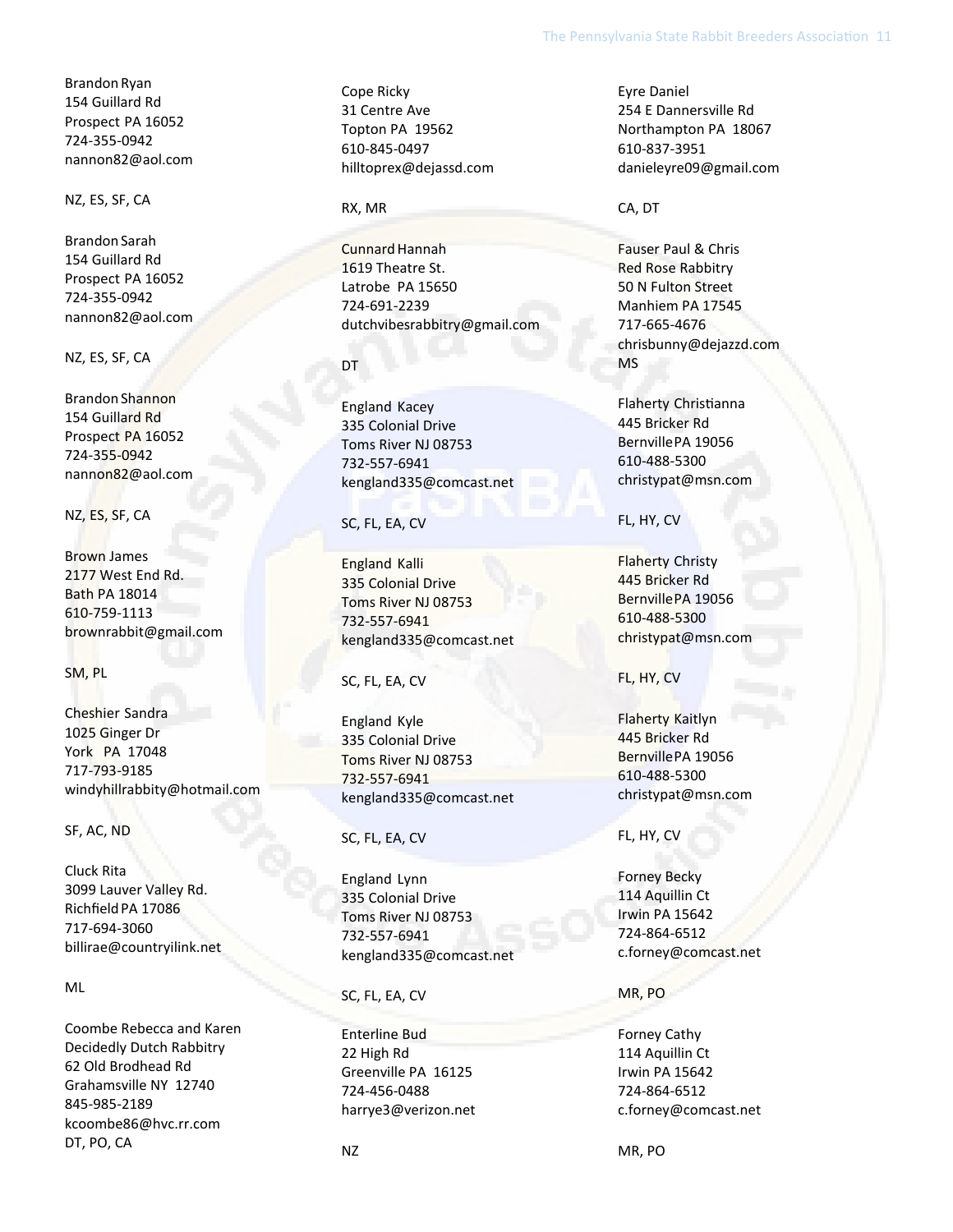Forney John 114 Aquillin Ct Irwin PA 15642 724-864-6512 c.forney@comcast.net

## MR, PO

Franchi Alaina 5749 Rex Norrey Dr GibsoniaPA 15044 724-443-4236 franchi5@zoominternet.net

#### AF

Frazier Emilee 140 N Mechanics St Fredericksburg PA 17026 717-202-5979 ears219@aol.com

CD, PO, ML

Fry Carol 5498 Woods Rd. Stewartstown PA 17363 717-993-5182 lncfry@gmail.com

# LH

Gallagher Elizabeth 728 Woodcrest Dr Lititz PA 17543 717-413-3926 luannrg@ptd.net

HL, EL, MR, BV, CV

Gallagher Eva 728 Woodcrest Dr Lititz PA 17543 717-413-3926 luannrg@ptd.net

HL, EL, MR, BV, CV

Gallagher Luann 728 Woodcrest Dr Lititz PA 17543 717-413-3926 luannrg@ptd.net

HL, EL, MR, BV, CV

Greenley Mary 215 Lengel Rd Nicholson PA 18446 570-815-1447 maryrn1@hotmail.com

# ST

Greenley Mary 215 Lengel Rd Nicholson PA 18446 570-815-1447 maryrn1@hotmail.com

# ST

Greiner Carol 69 Hemphill Rd Tarentum PA 15084 724-265-4320 carolrbf2@yahoo.com

# AS, CF

Greiner Elizabeth 69 Hemphill Rd Tarentum PA 15084 724-265-4320 carolrbf2@yahoo.com

# AS, CF

Gusler Doug 500 Walnut St Newport PA 17074 717-961-6707 guslersrabbitranch@gmail.com

HL, ND, EL, CV

Gusler Salena 500 Walnut St Newport PA 17074 717-961-6707 guslersrabbitranch@gmail.com

# HL, ND, EL, CV

Haagen Ben 485 Syndertown Rd. Howard PA 16841 814-383-4428 bhaagen@kcsd.us

RX, MR, JW, HL

Haagen MaryAnn 485 Syndertown Rd. Howard PA 16841 814-383-4428 bhaagen@kcsd.us

RX, MR, JW, HL

Haas Selena 500 Walnut St Newport PA 17074 717-961-6707 gustersrabbitranch@gmail.com

HL, ND, EL, CV

Hailey Larry 3096 Wild Run Rd Pennsburg PA 18073 215-767-3859 quivermom@comcast.net

# CV

Hailey Peg Quiver Quavies 3096 Wild Run Rd Pennsburg PA 18073 215-767-3859 quivermom@comcast.net CV

Hassinger Dale 273 Sawyer Rd Prospect PA 16052 412-629-0536 huntingmotherearth@gmail.com

## ES, RH

Hassinger Diane 273 Sawyer Rd Prospect PA 16052 412-629-0536 huntingmotherearth@gmail.com

# ES, RH

Hruz Robin Robins Backyard Bunnys 790 Maidencreek Rd. Fleetwood PA 19522 610-207-0137 robinhruz@gmail.com EL, ES, TN, TH, AB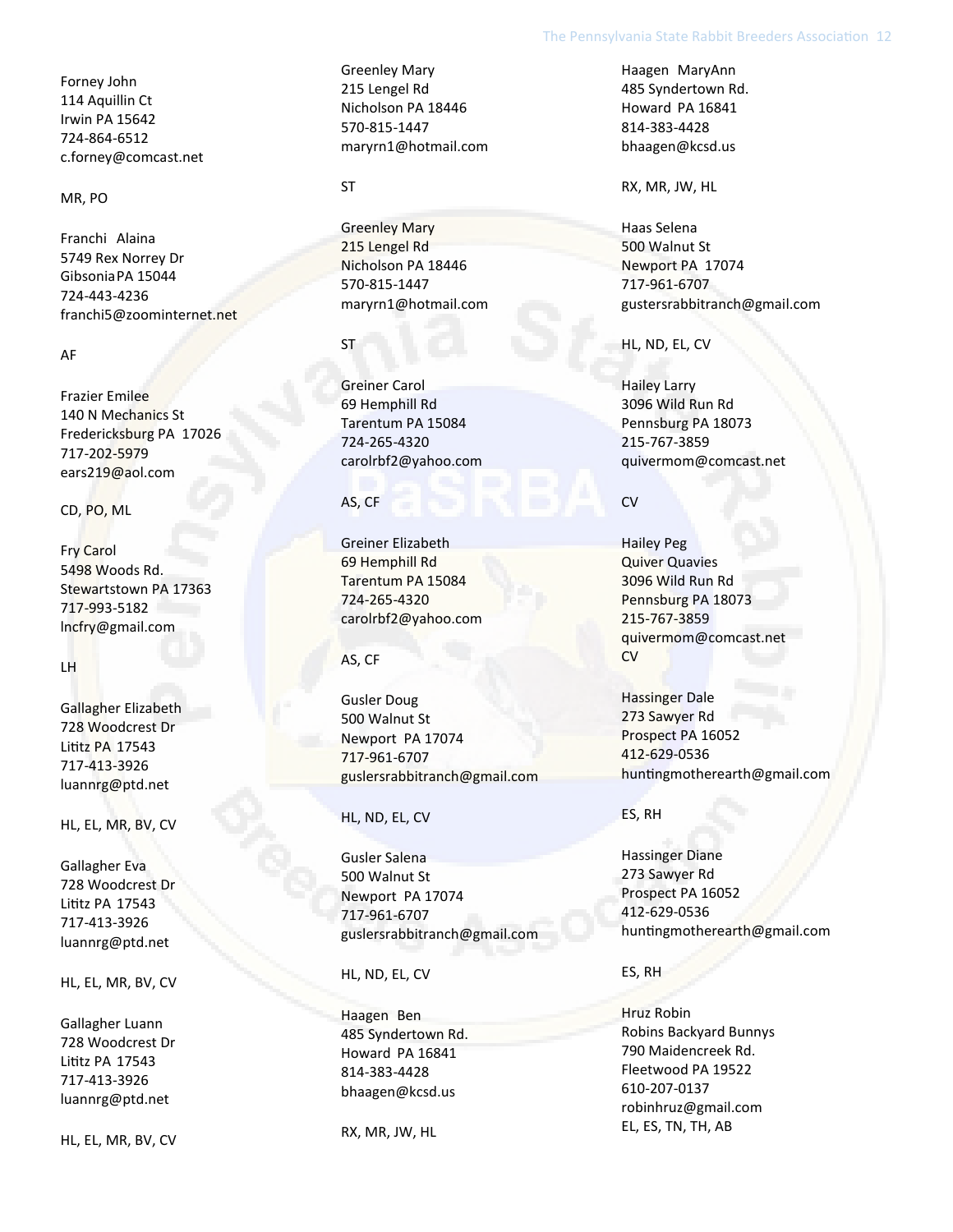Hutchinson Connie 1010 James Ave. Ephrata PA 17522 717-201-1379 chutchinson724@windstream.net

#### NZ

Hutchinson Rick 1010 James Ave. Ephrata PA 17522 717-201-1379 chutchinson724@windstream.net

# NZ

Hutchison Kara 10882 Lewistown Rd Cordova MD 21625 410-924-2259 tresahutch@aol.com

# PO

Jackson Ayanna 1709 Mitchell Rd Harrisburg PA 17110 717-805-9612 peggy40@comcast.net

PO, CA

Jones Dayla 37 Marion Street Waymart PA 18472 570-616-7760 ernielop55@gmail.com

FL, LH

Kolb, Dianna 34 N Zinns Mill Rd Lebanon PA 17042 717-270-9050 rkolb@juno.com

## DH

Kolb, Kristina 34 N Zinns Mill Rd Lebanon PA 17042 717-270-9050 kristinamkolb@comcast.net Kolb, Robert 34 N Zinns Mill Rd Lebanon PA 17042 717-270-9050 rkolb@juno.com

DH

Kotouch Judy 112 Clover Rd Baden PA 15005 724-869-3837 leskotouch78@gmail.com

# HL

Kratzsch Cathy 45 Dogwood Dr Newton NJ 07860 973-459-8679 littlethumpsrabbitry@yahoo.com

# DT, ST

Kratzsch MacKenzie 45 Dogwood Dr Newton NJ 07860 973-459-8679 littlethumpsrabbitry@yahoo.com

# DT, ST

Kriebel Chastity 790 Maidencreek Rd. Fleetwood PA 19522 610-207-0137 robinhruz@gmail.com

# EL, HM, ES

Kuhn Emily Dressler Ridge Rabbitry 3844 Dressler Ridge Rd Mt Pleasant Mills PA 17853 717-694-3894 ekuhn@embarqmail.com

# FL, CD, SF

Kulha Morgan 895 Georges Station Rd Greensburg PA 15601 724-832-1934 mkulha@comcast.net

EL, NZ, CV

Kunjappu Curtis 90 Quarry Rd Leola PA 17540 717-271-6576 michellekun@gmail.com

CA, DH, FL

Kunjappu Kayla 90 Quarry Rd Leola PA 17540 717-271-6576 michellekun@gmail.com

# CA, DH, FL

Kunjappu Kerri 90 Quarry Rd Leola PA 17540 717-271-6576 michellekun@gmail.com

# CA, DH, FL

Landis Michelle AFB Rabbitry 305 1/2 N 3rd St. Perkasie PA 18944 215-453-8093 roughnecksm@verizon.net JW

Landis Ashley AFB Rabbitry 305 1/2 N 3rd St. Perkasie PA 18944 215-453-8093 roughnecksm@verizon.net JW

Landis Cody AFB Rabbitry 305 1/2 N 3rd St. Perkasie PA 18944 215-453-8093 roughnecksm@verizon.net

# JW

Lucas Casey 334 Knupp Rd Bolivar PA 15923 724-238-9897 whiteangusfarms@gmail.com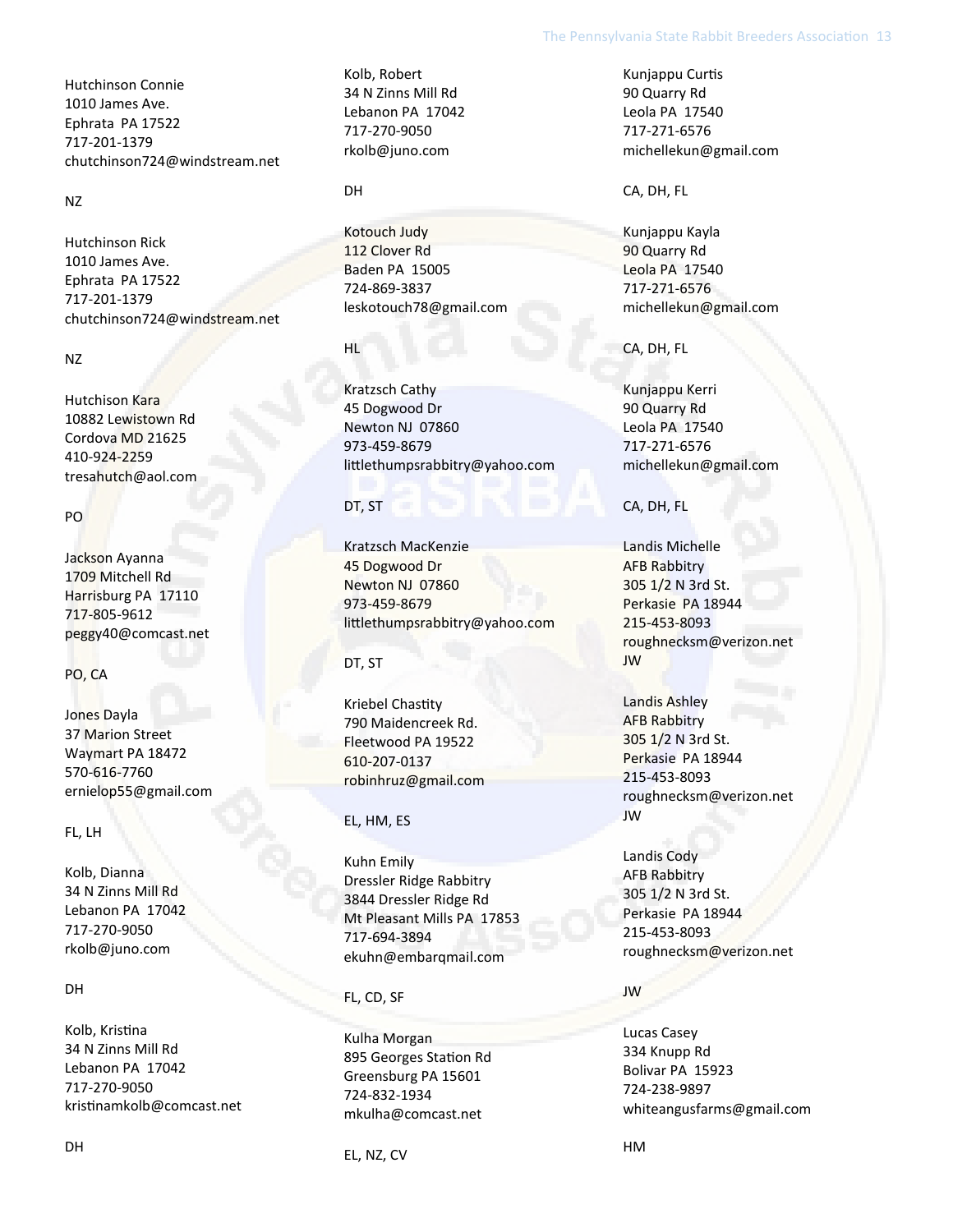Lucas Jennifer 334 Knupp Rd Bolivar PA 15923 724-238-9897 whiteangusfarms@gmail.com

#### HM

Lucas Mark 334 Knupp Rd Bolivar PA 15923 724-238-9897 whiteangusfarms@gmail.com

#### HM

Lyons Melanie 347 Ashley Rd Maine NY 13802 607-761-4194 ylyons@stny.rr.com

MR, EA, JW

Lyons Yvonne 347 Ashley Rd Maine NY 13802 607-761-4194 ylyons@stny.rr.com

MR, EA, JW

Marvin Cassie 215 Lengel Rd Nicholson PA 18446 570-815-1447 maryrn1@hotmail.com

ST

McConn Fred 1669 Morey Rd. Fredericktown PA 15333 724-267-4735 fsmcconn@fairpoint.net

#### NZ

McConn Sheila 1669 Morey Rd. Fredericktown PA 15333 724-267-4735 fsmcconn@fairpoint.net

McConn Skyelar 1669 Morey Rd. Fredericktown PA 15333 724-267-4735 fsmcconn@fairpoint.net

NZ

Miles Andrew 4663 New Castle Rd New Wilmington PA 16142 724-714-1025 milesloft@hotmail.com

# ND, HL

Montgomery RaeLynn 1160 Meadville Pk Franklin PA 16323 814-671-4837 shaff509@hotmail.com

# DT

Morris Brent 5275 Spencer Dr West Olive MI 49460 864-313-7718 kitsiem@gmail.com

# **CV**

Morris Kitsie 5275 Spencer Dr West Olive MI 49460 864-313-7718 kitsiem@gmail.com

# CV

Musgrove Jessica 1020 Urich Rd. Smithton PA 15479 724-887-0419 mikaylamusgrove0204@gmail.com

# ML, RX, PO, EL

Musgrove Juliana 1020 Urich Rd. Smithton PA 15479 724-887-0419 mikaylamusgrove0204@gmail.com

ML, RX, PO, EL

Musgrove Mikayla 1020 Urich Rd. Smithton PA 15479 724-887-0419 mikaylamusgrove0204@gmail.com

ML, RX, PO, EL

Musgrove Russell 1020 Urich Rd. Smithton PA 15479 724-887-0419 mikaylamusgrove0204@gmail.com

ML, RX, PO, EL

Neff Addison 2400 Magnolia Dr Harrisburg PA 17104 717-233-3135 girlsneff33@gmail.com

## DT, CV

Neff Alexandria 2400 Magnolia Dr Harrisburg PA 17104 717-233-3135 girlsneff33@gmail.com

# DT, CV

Neff Alyssa 2400 Magnolia Dr Harrisburg PA 17104 717-233-3135 girlsneff33@gmail.com

# DT, CV

Nelson Kelly 76 Silver Lake Rd Blairstown NJ 07825 973-945-9129 tinytot1@hotmail.com

# ND, JW, CA

Ordway Landon 47 Hardscrable Rd Port Jervis NY 12771 315-532-1287 mlordway1978@gmail.com

DH, TN, LH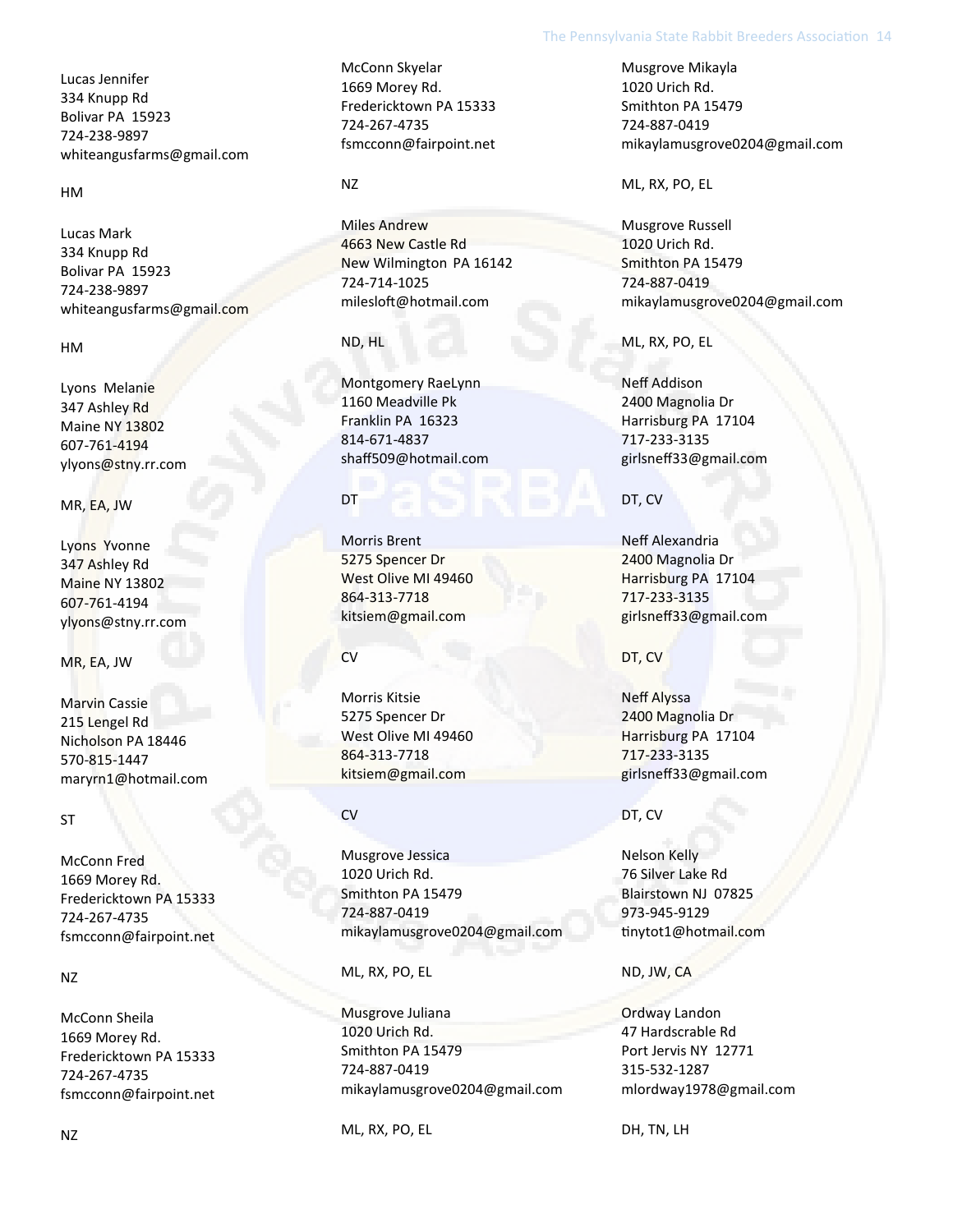Ordway Liam 47 Hardscrable Rd Port Jervis NY 12771 315-532-1287 mlordway1978@gmail.com

#### DH, TN, LH

Ordway Melissa 47 Hardscrable Rd Port Jervis NY 12771 315-532-1287 mlordway1978@gmail.com

# DH, TN, LH

Ordway Ryan 47 Hardscrable Rd Port Jervis NY 12771 315-532-1287 mlordway1978@gmail.com

## DH, TN, LH

O'Shell Abby 1624 Spring Hill Dr Hummelstown PA 17036 717-566-2676 jdoshell@verizon.net

MR

Petro Chase 2667 Mill Rd Catawissa PA 17820 570-799-0129 mpetro@scasd.us

HL, CV

Petro Michele 2667 Mill Rd Catawissa PA 17820 570-799-0129 mpetro@scasd.us

HL, CV

Petro Mollilyn 2667 Mill Rd Catawissa PA 17820 570-799-0129 mpetro@scasd.us

Plesic Chloe 661 Ridge Rd York Springs PA 17972 717-528-8090 cp.rabbitry@aol.com

NZ, CA, ML, MR

Plesic Christopher 661 Ridge Rd York Springs PA 17972 717-528-8090 cp.rabbitry@aol.com

NZ, CA, ML, MR

Plesic Rebecca 661 Ridge Rd York Springs PA 17972 717-528-8090 cp.rabbitry@aol.com

NZ, CA, ML, MR

Przybylowski Ariana 129 Gentry Dr. Perkasie PA 18944 215-257-8093 christyprz@verizon.net

JW, FG

Przybylowski Christy 129 Gentry Dr. Perkasie PA 18944 215-257-8093 christyprz@verizon.net

JW, FG

Przybylowski Katrina 129 Gentry Dr. Perkasie PA 18944 215-257-8093 christyprz@verizon.net

# JW, FG

Raab Jessica 108 Flint Rd Langhorne PA 19047 215-752-2266 leanneraab@comcast.net

MR, HR

Rager Bryan 507 Scott Ridge Rd Harmony PA 16037 717-873-7865 brrabbits@hotmail.com

NZ, MR, SF

Rager Loreli 507 Scott Ridge Rd Harmony PA 16037 717-873-7865 brrabbits@hotmail.com

NZ, MR, SF

Robertson Sonnet 4807 Bakerstown Culmerville Rd GibsoniaPA 15044 724-265-1446 greenheartfarm@consolidated.net

MR, MS, HA

Rockey Jessica Dessert Bunnies 424 E Main St Ephrata PA 17522 717-826-1029 jessrockey27@yahoo.com DT, ML

Rodriguez Veronika 34 N Zinns Mill Rd. Lebanon PA 17042 717-270-9050 rlkolb@juno.com

## **DH**

Rushton Mourianna 500 Walnut St Newport PA 17074 717-961-6707 guslersrabbitranch@gmail.com

# HL, ND, EL, CV

Sager Chase Sager Acres 10 Circle Vue Dr Carmichaels, PA 15320 724-966-9198 rabbithat5@yahoo.com CA, FL, HL, ES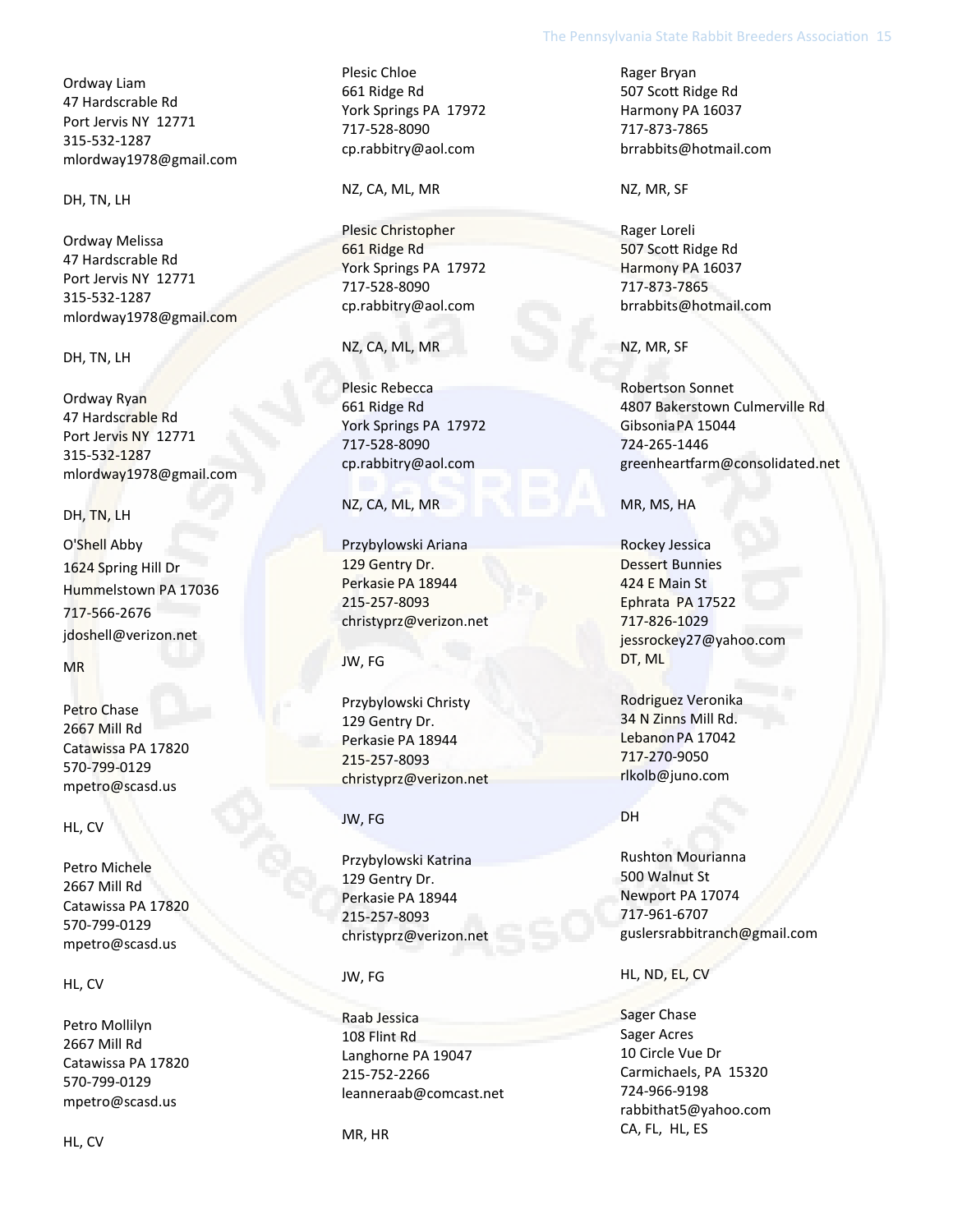Schellhamer Kristin 177 Deck Rd Womelsdorf PA 19567 610-589-5760 kschellhamer@aol.com

#### DT, AF

Schellhamer Natalie 177 Deck Rd Womelsdorf PA 19567 610-589-5760 kschellhamer@aol.com

# DT, AF

Schmittel Lia 1020 Foxianna Rd. Middletown PA 17057 717-599-2360 lfschmittel@gmail.com

# ST

Shaw Angela 605 LeSentier Ln. Harrisburg PA 17112 717-599-5110 angieshaw@comcast.net

AF, AN

Shaw Ashley 605 LeSentier Ln. Harrisburg PA 17112 717-599-5110 angieshaw@comcast.net

AF, AN

Shaw Madison 605 LeSentier Ln. Harrisburg PA 17112 717-599-5110 angieshaw@comcast.net

AF, AN

Shaw Matthew 605 LeSentier Ln. Harrisburg PA 17112 717-599-5110 angieshaw@comcast.net Shaw Tyler 605 LeSentier Ln. Harrisburg PA 17112 717-599-5110 angieshaw@comcast.net

AF, AN

Shea Kathryn 2511 Paxtonville Rd Middleburg, PA 17842 570-765-6676 kashea01@gmail.com

#### AM, ST

Sloan Kristine 585 Shady Grove Rd. New Florence PA 15944 724-422-3241 kristine271975@gmail.com

# FL

Smith Abigail 1441 State Route 981 Smithton PA 15479 724-887-0610 ranellesmith@zoominternet.net

#### ND

Smith Barbara 575 Rolling Pines Dr Saylorsburg PA 18353 570-350-2076 brialluminirex@earthlink.net

# MR, ST

Smith Emily 1441 State Route 981 Smithton PA 15479 724-887-0610 ranellesmith@zoominternet.net

# ND

Smith Hannah 1441 State Route 981 Smithton PA 15479 724-887-0610 ranellesmith@zoominternet.net Smith Piper 575 Rolling Pines Dr Saylorsburg PA 18353 570-350-2076 brialluminirex@earthlink.net

MR, ST

Smith Ranelle 1441 State Route 981 Smithton PA 15479 724-887-0610 ranellesmith@zoominternet.net

# ND

Sullivan Deborah 33 Peifer Rd Lake Ariel PA 18436 570-226-7378 lopbunnygirl@hotmail.com

HL, ML, GC, AC

Theurer Jim 435 Harman Rd. Halifax PA 17032 717-433-8694 jimbob113@hotmail.com

## CD, AB

Turner Family Turner's Rabbit Habbit/TRH Hopping 201 Port Lane Philipsburg PA 16866 814-342-2474 rabbit\_ranchers@yahoo.com DH, BP, Hopping

Udovich Jacob 4902 Butternut Dr Rockville MD 20853 301-871-5551 udomom1@verizon.net

# ND, MR, HL, FW

Udovich Jay 4902 Butternut Dr Rockville MD 20853 301-871-5551 udomom1@verizon.net

ND, MR, HL, FW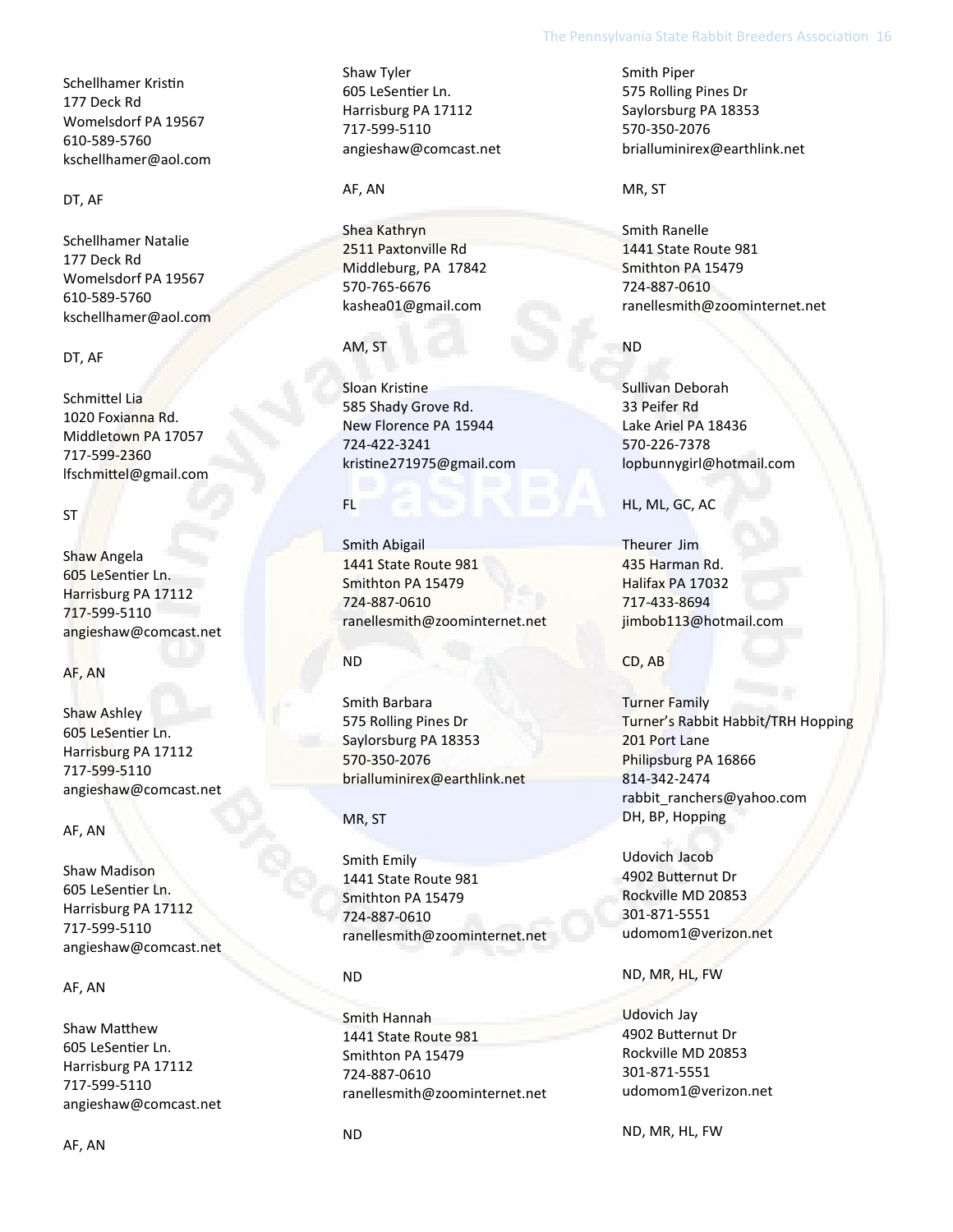Udovich Joey 4902 Butternut Dr Rockville MD 20853 301-871-5551 udomom1@verizon.net

ND, MR, HL, FW

Udovich Trish 4902 Butternut Dr Rockville MD 20853 301-871-5551 udomom1@verizon.net

ND, MR, HL, FW

Vaerewyck Gerry 41 Millerstown Culmer Rd. Tarentum PA 15086 724-681-3946 GV@vere.com

FW, BH, CV

Vaerewyck Richard 41 Millerstown Culmer Rd. Tarentum PA 15086 724-681-3946 GV@vere.com

FW, BH, CV

Vaerewyck Robert 41 Millerstown Culmer Rd. Tarentum PA 15086 724-681-3946 GV@vere.com

FW, BH, CV

Vasyanovich Alyssa 424 E Main St Ephrata PA 17522 717-826-1029 jessrockey27@yahoo.com

DT, ML

Vasyanovich Matthew 424 E Main St Ephrata PA 17522 717-826-1029 jessrockey27@yahoo.com

DT, ML

Wagner Jessie 1022 Maidencreek Rd Fleetwood PA 19522 610-301-9536 jessiewagner820@gmail.com

Werner Jeff 897 N Lancaster St Jonestown PA 17038 717-865-5727 werneracres@gmail.com

# RX, LC, NZ

Werner Sue 897 N Lancaster St Jonestown PA 17038 717-865-5727 werneracres@gmail.com

RX, LC, NZ

Werner Tim 897 N Lancaster St Jonestown PA 17038 717-865-5727 werneracres@gmail.com

RX, LC, NZ

Whitehaus Lori Jo 210 N Hoernerstown Rd Hummelstown PA 17036 717-571-6284 ljwhitehaus@gmail.com

Whitehouse Meg Brighton Farm 480 Colts Neck Rd. Farmingdale NJ 07727 732-547-7404 wwhiteh404@aol.com

BV, BH, GC, TH, HM

Wiest Braden 20 Wiest Rd Klingerstown PA 17941 570-425-3273 karenslittleblessings@hotmail.com

CA, AB, ML, EL, PO

Wiest Jackson 20 Wiest Rd Klingerstown PA 17941 570-425-3273 karenslittleblessings@hotmail.com

CA, AB, ML, EL, PO

Wiest James 20 Wiest Rd Klingerstown PA 17941 570-425-3273 karenslittleblessings@hotmail.com

CA, AB, ML, EL, PO

Wiest Karen 20 Wiest Rd Klingerstown PA 17941 570-425-3273 karenslittleblessings@hotmail.com

CA, AB, ML, EL, PO

Wiest Nolan 20 Wiest Rd Klingerstown PA 17941 570-425-3273 karenslittleblessings@hotmail.com

CA, AB, ML, EL, PO

Wilson Lauren 6830 Spring Rd Shermans Dale PA 17090 717-582-3623

#### SF, ML

Winter Lynn 1022 Maidencreek Rd. Fleetwood PA 19522

Youtz Cole 710 Horseshoe Pk Lebanon PA 17042 717-675-0114 cjyoutz@comcast.net

MR, HL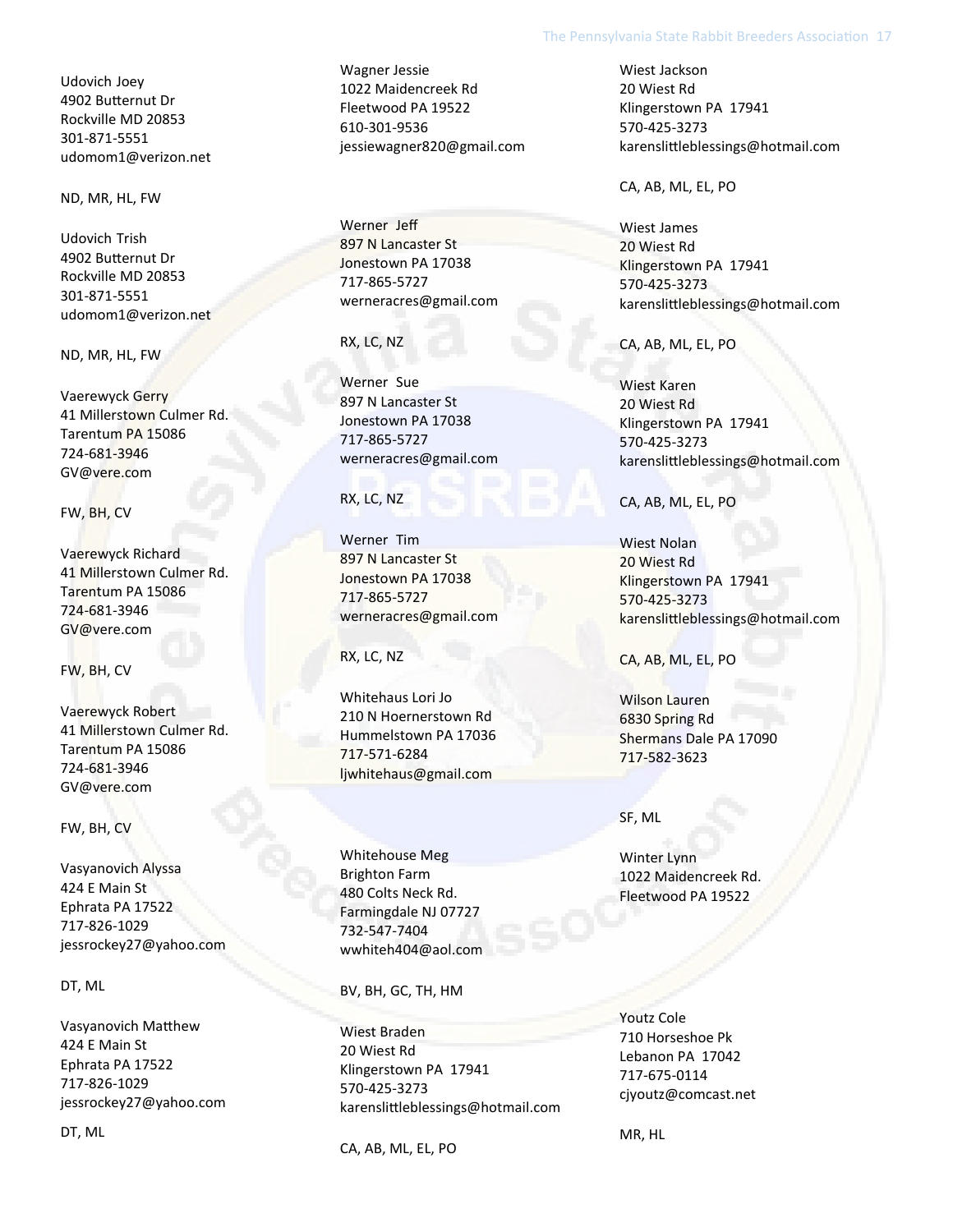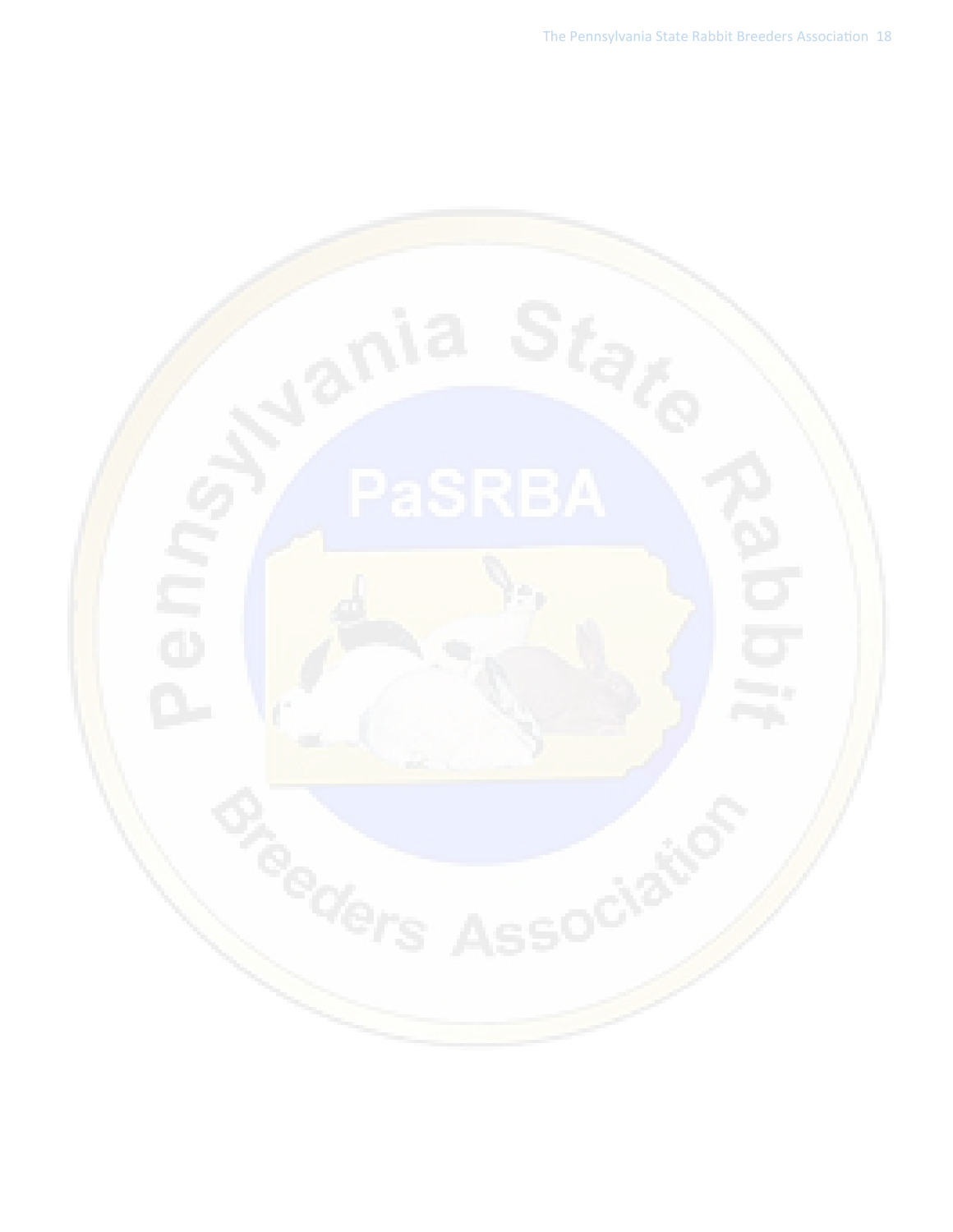# Youth Contests And Rules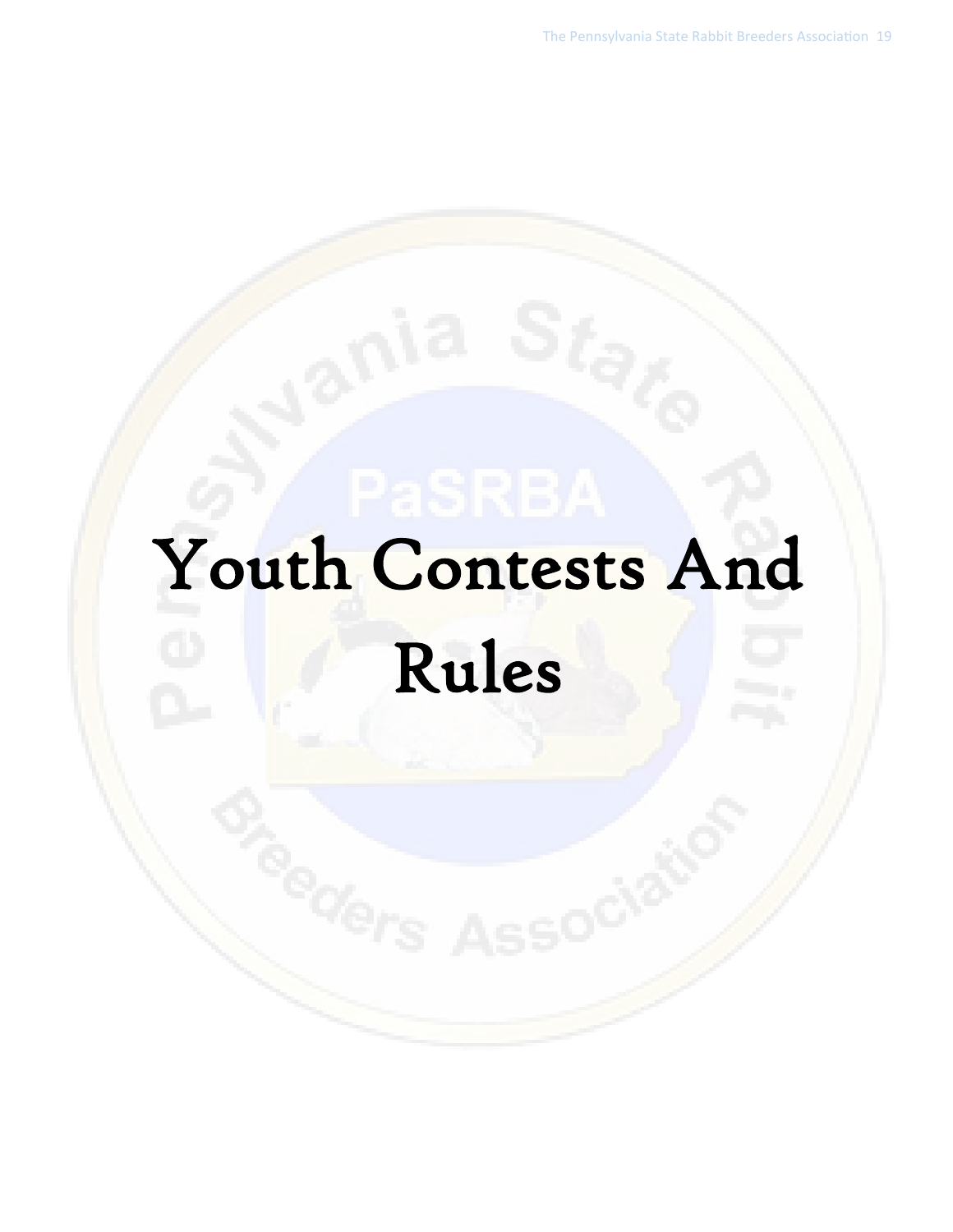# 2018 Royalty Contest

# PENNSYLVANIA STATE RABBIT BREEDERS ASSOCIATION

# YOUTH ROYALTY CONTEST

# PURPOSE

To acknowledge excellence and dedication among PaSRBA youth members in attendance at the State Convention and to allow these members to demonstrate a working knowledge of the rabbit and cavy industry. To explore critical thinking skills, demonstrate personal initiative and provide problem-solving, decision-making and goal-setting activities for these youth members. Royalty winners are expected to represent PASRBA for the year. Please see the expectations section.

# **ELIGIBILITY**

Applicant must be an principal, not an affiliate, member of the PaSRBA at the time of participation. The age requirements and divisions are as follows: (age is determined as the youth's age on the day of the State Convention)

King/ Queen ages 15-18; Duke/ Duchess ages 12-14

Prince/Princess ages 9-11, Lord/Lady ages 8 and under

RULES

1. Applicants agree to be available and complete all events scheduled. Failure to do so may result in disqualification. You may need to find another youth to put your rabbits/cavies on the table.

2. Application must submitted online at www.pasrba.org. Please submit in .PDF format. The program cutepdfwriter is available for free online and will work with any program.

3. While at the State Convention, contestants are the responsibility of their parents or chaperones. The chaperone must be of legal age.

4. Submit one document in .pdf, word or open office format with up to five pages, printed on one side only, answering questions 1-15, page six answering question 16 and page 7 is the PaSRBA and Promotional Involvement form and should scanned if possible. Include information needed to complete the answers.

5. The sum of the scores, out of 700 points, from the application, promotional involvement, written test, interview, breed ID, showmanship/presentation, and judging contests will determine the winners. King and Queen contestants will give a three to five minute promotional talk including visual aids instead of showmanship. Talks are to be performed by the contestant without help except for special circumstances with prior approval. Points will be deducted for talks too short or too long. The rest of the candidates must do showmanship.

6. Winners will be announced at the PaSRBA Banquet at the State Convention. Make plans to attend.

7. Submit online one document. The entry page also has a place to submit a photo which will be used in Discovery. Please attach the participation form as the last page. It can be scanned or typed.

Applications must be submitted by midnight Jan 1, 2018.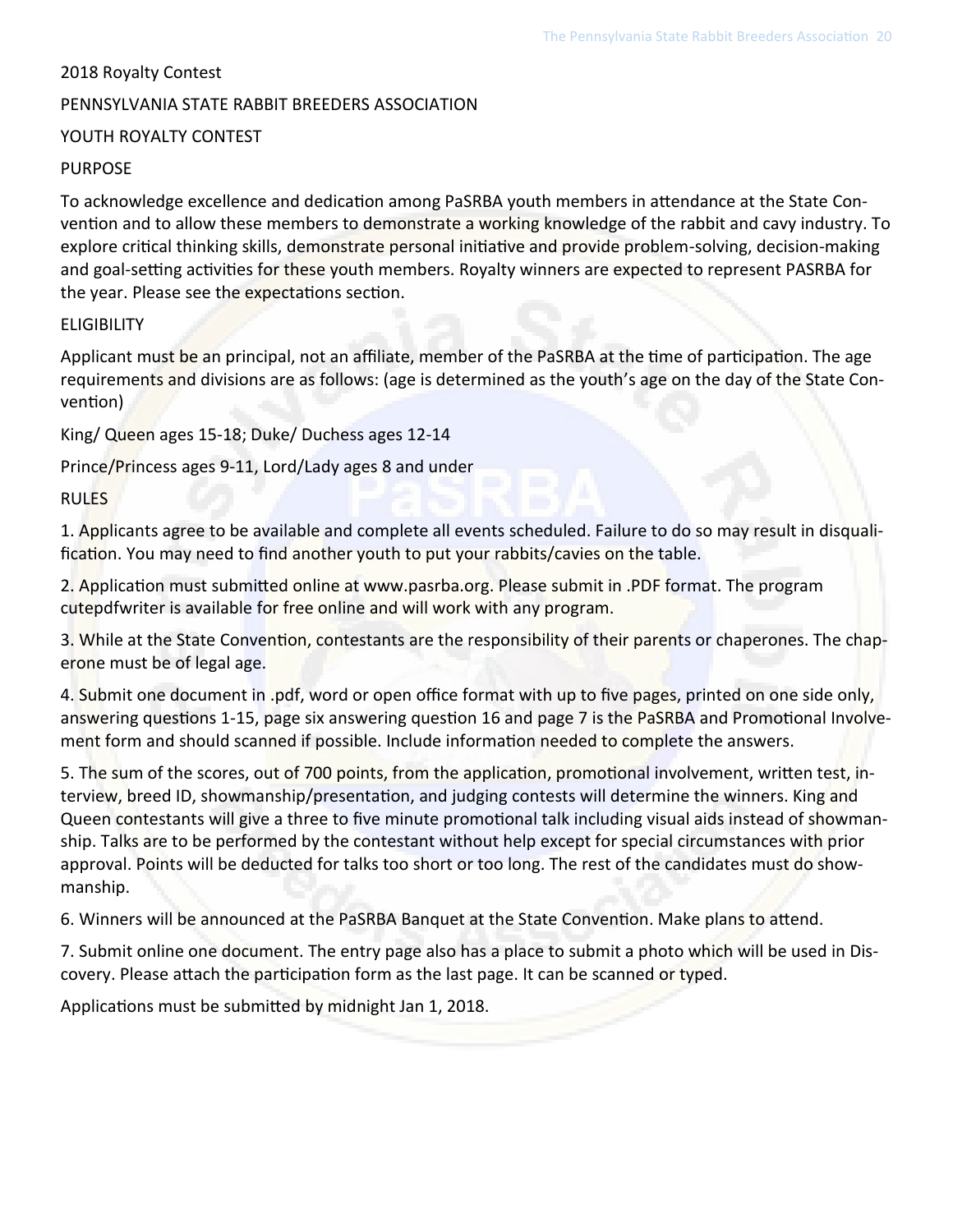# **PaSRBA Youth Royalty Expectations**

# King and Queen

• Promote PaSRBA – always be aware that you are representing PaSRBA (avoid PDA when wearing your crown, sash, or cap) • Attend at least 5 shows during the year wearing your crown and sash or hat and apron. • PaSRBA Convention: – Attend the following year to help with the contest (if not running) or crown your successor. – Make and post all signs on Friday evening before convention starts – information will be provided • If attending ARBA National Convention, assume the role of PA Team Captain • Hold at least 2 clinics/study sessions for the PA Teams going to Nationals • Farm Show: – Attend PA Farm Show and participate in all Commodity Representative activities ▪ ie. Governors reception, Opening Ceremony, interviews – Give talks/demonstrations in the rabbit area – Help out at the table as much as possible – Participate in the Meat Pen Auction • Attend PaSRBA Board meetings as the Youth representative • Attend Ag Progress Days in August at Penn State • Send pictures and information to the PaSRBA Newsletter about what you are doing. • Help out at shows you attend • Be available, if possible, to represent the rabbit and cavy industry at events throughout the state when requested (ex. Farm to Table Day) • Encourage other youth to get involved with rabbits and PaSRBA • Have fun!!

# Duke, Duchess, Prince, Princess, Lord, Lady

• Promote PaSRBA – always be aware that you are representing PaSRBA (avoid PDA when wearing your crown and sash or hat and apron) • Attend at least 5 shows during the year wearing your crown and sash or hat and apron. • Farm Show: o Give talks/ demonstrations in the rabbit area o Help out in the rabbit area as much as possible • Send pictures, drawings and information to the PaSRBA Newsletter Director about what you are doing. • Help out at shows you attend. • Be available, if possible, to represent the rabbit and cavy industry at events throughout the state when requested (ex. Farm to Table Day) • Encourage other youth to get involved with rabbits and PaSRBA • Have fun!!

# Questions

The following information must be in a word or open office document. Fill in the information requested after you have copied each question. No more than seven pages are allowed. Use Times New Roman 10 point font, points are allocated for Clarity in the Rubric. On the top of each page have your name.

# Pages 1-5

1. When did you join PaSRBA and how many consecutive years have you belonged?

2. How and when did you get started in your project? Include names of those who have helped you the most.

3. What are your goals for this project?

4. List your memberships in rabbit &/or cavy related organizations. Include the name of each club (no abbreviations) and the number of years you have been a member.

5. What offices or committees have you served on in local, state, or national rabbit or cavy clubs?

6. Name the breed(s) you raise and how many animals you have in each breed. Include breed(s) you have raised in the past and why you no longer raise them.

- 7. Describe the housing & equipment for your animals, be very specific.
- 8. What specifically do you do to help with the care and upkeep of your project?
- 9. Describe the records you keep and how you keep them.
- 10. List outstanding awards and achievements your animals have earned.
- 11. List outstanding awards and achievements you have earned in this project.
- 12. What have you done to promote your breed(s) and make others aware of your project?
- 13. How have you been a leader in your project?
- 14. How do you feel your project will help you in your future endeavors?
- 15. What would you like us to know that has not been asked?

# Page 6

16. If you win this award, a short biography will be printed in The Discovery. Write what you would like to be printed in 300 to 600 words. (as of 2013, this is included in the seven pages and is no longer a page by itself)

# Page 7

PaSRBA and Promotional Involvement form- scanned is acceptable.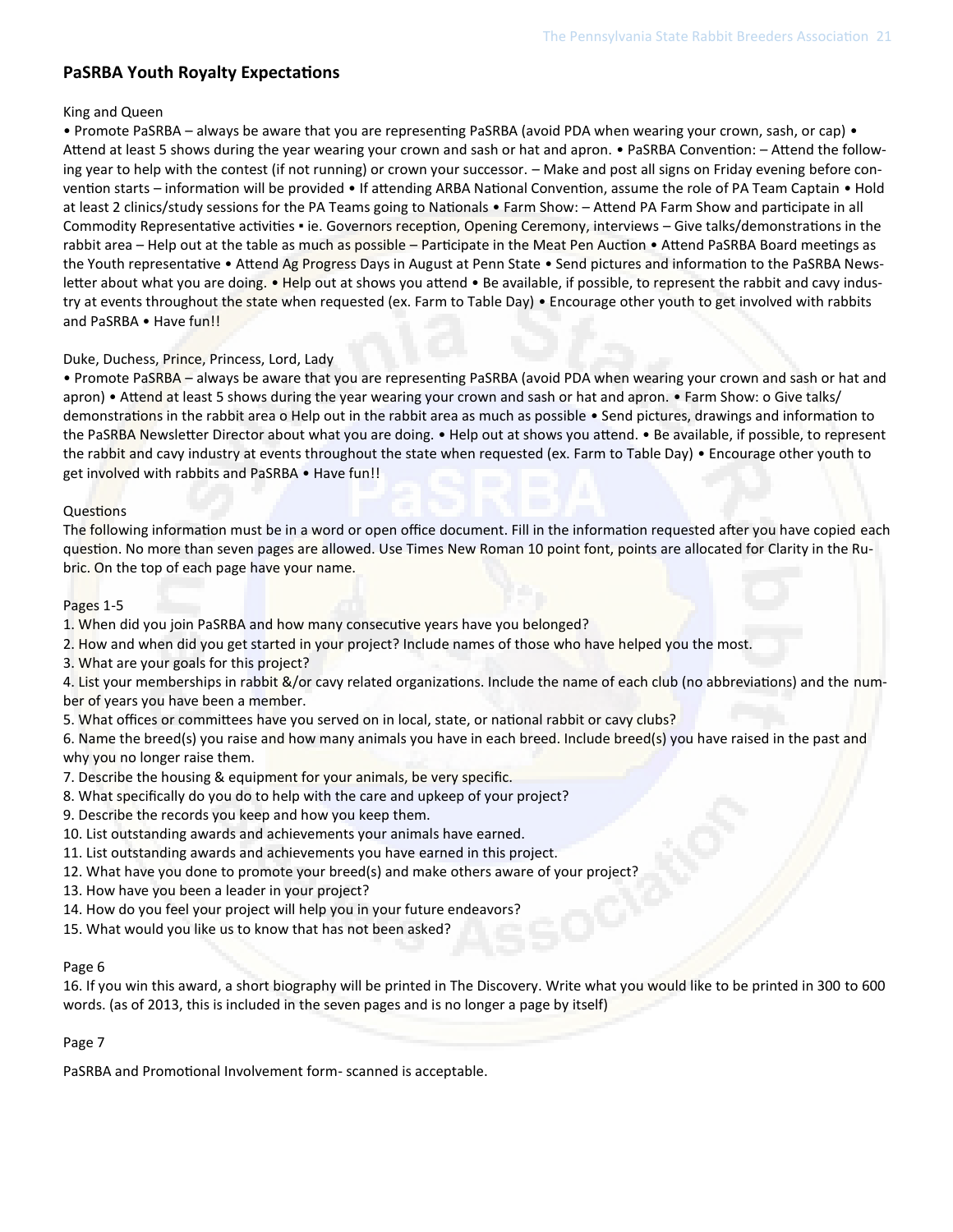# PaSRBA and Promotional Involvement

One of the main roles of royalty in Pennsylvania is promoting rabbit and cavy activities to both, people already involved and to the general public. Keeping PaSRBA alive and growing requires bringing in new members and keeping our current ones enthusiastic. As part of the royalty score, you will receive points for activities in the past year that contribute to that goal. We realize that you can't be everywhere, so there are many different areas you can earn points and you don't have to attend everything to get the maximum points in this section.

### PaSRBA events

# PA Farm Show

Participation at the 2017 show is being counted. Please email times you where there to gregorysk94@hotmail.com by January 15th, 2017. 2016

| <b>State Convention</b>                                                                                                                                                                                                              |                                                                                                                                                                                                                               |                     |
|--------------------------------------------------------------------------------------------------------------------------------------------------------------------------------------------------------------------------------------|-------------------------------------------------------------------------------------------------------------------------------------------------------------------------------------------------------------------------------|---------------------|
|                                                                                                                                                                                                                                      | Hours spent setting up or cleaning up <b>Fig. 1.1 Exercise Section</b> Hours spent writing or helping run the show <b>Fig. 1.1</b> where?                                                                                     |                     |
| Youth to 2016 ARBA                                                                                                                                                                                                                   |                                                                                                                                                                                                                               |                     |
|                                                                                                                                                                                                                                      | Were you on a team? But the Did you compete in royalty, judging, breed ID, or showmanship? But the Did you submit                                                                                                             |                     |
|                                                                                                                                                                                                                                      |                                                                                                                                                                                                                               |                     |
|                                                                                                                                                                                                                                      | Meetings How many PaSRBA board meetings did you attend this year?<br>1992 - Are you an officer in a PaSRBA sanctioned                                                                                                         |                     |
| club? Which one? The club of the contract of the contract of the contract of the contract of the contract of the                                                                                                                     |                                                                                                                                                                                                                               |                     |
| General Promotion                                                                                                                                                                                                                    |                                                                                                                                                                                                                               |                     |
| Rabbit Schools                                                                                                                                                                                                                       |                                                                                                                                                                                                                               |                     |
|                                                                                                                                                                                                                                      | Name of presentations given                                                                                                                                                                                                   |                     |
|                                                                                                                                                                                                                                      |                                                                                                                                                                                                                               |                     |
| Media coverage                                                                                                                                                                                                                       |                                                                                                                                                                                                                               |                     |
|                                                                                                                                                                                                                                      | Were you in any newspaper, radio or TV about rabbits or cavies? _______When? What station or paper?                                                                                                                           |                     |
| <b>Dress</b>                                                                                                                                                                                                                         |                                                                                                                                                                                                                               |                     |
|                                                                                                                                                                                                                                      | Royalty- How many shows/events did you wear your sash or apron? Non-Royalty- How many shows/events did you                                                                                                                    |                     |
| wear a PaSRBA or MARCS shirt?                                                                                                                                                                                                        |                                                                                                                                                                                                                               |                     |
| <b>lesson and the contract of the contract of the contract of the contract of the contract of the contract of the</b>                                                                                                                | Teaching classes (outside of rabbit schools)- Where? ___________________________                                                                                                                                              |                     |
| Events- (Ex: AG Progress Days, Farm City Days, County Banquets, etc)                                                                                                                                                                 |                                                                                                                                                                                                                               |                     |
|                                                                                                                                                                                                                                      | Purpose at event                                                                                                                                                                                                              | Topic and length of |
| Event name <b>that the contract of the contract of the contract of the contract of the contract of the contract of the contract of the contract of the contract of the contract of the contract of the contract of the contract </b> |                                                                                                                                                                                                                               |                     |
|                                                                                                                                                                                                                                      |                                                                                                                                                                                                                               |                     |
|                                                                                                                                                                                                                                      | Event name example at event example at event and the contract of the contract of the contract of the contract of the contract of the contract of the contract of the contract of the contract of the contract of the contract |                     |
|                                                                                                                                                                                                                                      |                                                                                                                                                                                                                               |                     |

Your name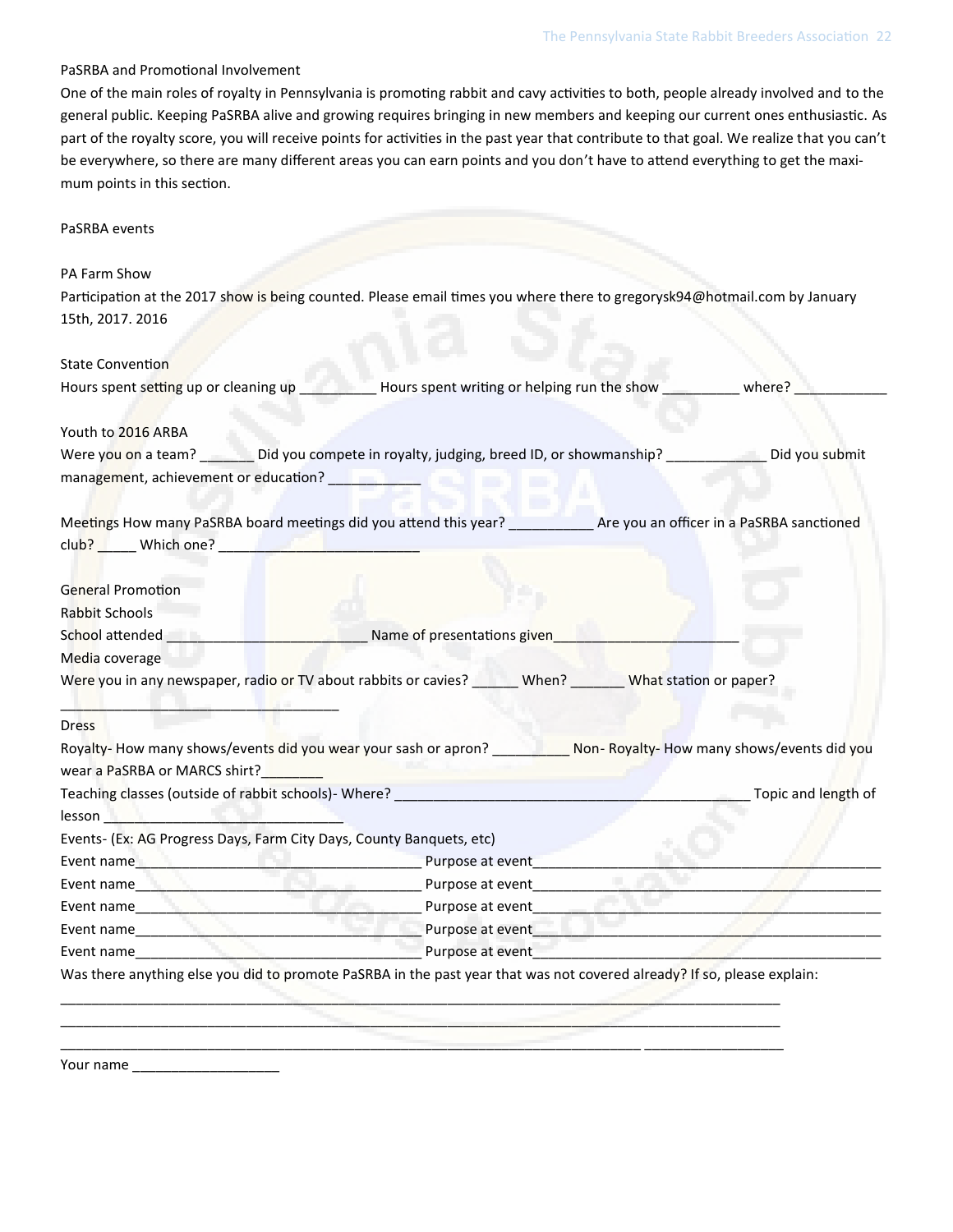# Achievement Contest 2018

# PURPOSE

To acknowledge outstanding achievement and leadership by PaSRBA youth members in the rabbit and/or cavy industry, as measured by activities in organizations and associations, performance on the show table, and achievements in breeding and raising animals in Pennsylvania.

RULES

1. Any youth member that is a member of ARBA and PaSRBA, principal only, is eligible to compete. Attendance at the State Convention is not necessary.

2. Applications must be made on forms provided by the PaSRBA youth department and submitted on the PaSRBA website.

3. Applications will be split into age divisions for judging. The age divisions will be as follows: pre-junior (up to 9 years of age), junior (9-11 years of age), intermediate (12-14 years of age), and senior (15-18 years of age). Age is determined by the contestant's age on the closing day of the convention.

4. Applications are to be completed by the contestant. Youth in the pre-junior division may choose to have some help in filling out the application.

5. Up to seven pages and less than 4500 words, printed on one side only, may be submitted by the applicant. These should include information needed to complete the answers. Visual aids may be included within this page limitation. Please submit as a .pdf . The program cutepdfwriter is available online for free and will make .pdf's from any program.

6. Winners will be announced at the PaSRBA Convention Banquet and youth need not be present to win.

7. Attach a scanned copy of your ARBA and PASRBA membership cards with your application. This can be page 6.

8. Applications must be submitted on-line at www.pasrba.org by midnight Jan 1, 2018.

# SCORING RUBRIC

Achievement 30 points, Leadership 25 points, Goals and Plans for the Future 20 points, Clarity and Thoroughness of Application 15 points, Neatness and Appearance of Application 10 points, Total Possible Score 100 points.

PaSRBA 2017 Achievement Contest Application

# **Directions**

The following information must be in a word or open office document. Fill in the information requested after you have copied each question. No more than five pages are allowed. Use Times New Roman 10 point font, points are allocated for Clarity in the Rubric. On the top of each page have your name.

# QUESTIONS

#1-When did you join the ARBA and PaSRBA and how many consecutive years have you belonged?

#2-List the most important award(s) you have won for yourself with your ARBA/PaSRBA animal project.

#3-List the most important award(s) you have won with your animals.

#4-List any award(s) you have won as a member of a group in this animal project.

#5-Which rabbit/cavy organizations are you a member of (use full names).

#6-List any office or committee positions that you have held in rabbit or cavy organizations (include full names).

#7- Describe how you make others aware of rabbits or cavies.

#8- Describe any activities that you participated in and/or developed that dealt with rabbits or cavies.

#9- List the things you have done to encourage others to join rabbit or cavy organizations.

#10- Explain how you have helped others learn new skills and increased their knowledge of this hobby.

#11-What goals have you set for yourself with regards to your rabbit or cavy project?

#12-What goals have you achieved to this point in your project?

#13-How will the achievement of these goals help you in the future?

#14-What would you like us to know that has not been asked?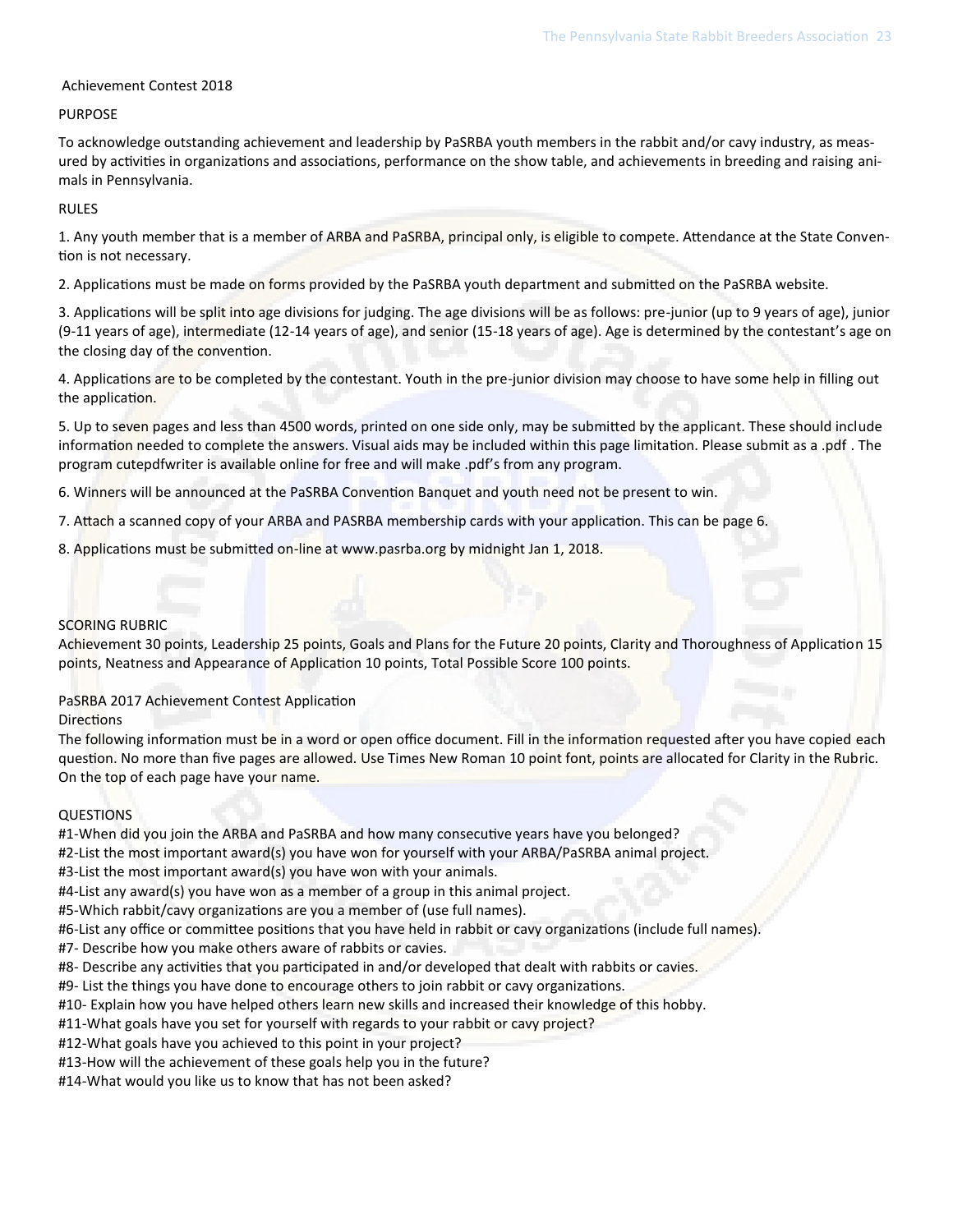# **Management Contest 2018**

# Carol Prosseda Memorial Management Contest

# **PURPOSE**

To acknowledge excellence of management style by PaSRBA youth members in the areas of housing and equipment, feeding and animal care, disease control, record keeping, and breeding and genetics for the care and production of rabbits and/or cavies.

# **RULES**

1. Any youth member that is a member of ARBA and PaSRBA, principal only, is eligible to compete. Attendance at the State Convention is not necessary.

2. Applications must be made on forms provided by the PaSRBA youth department and submitted on the PaSRBA website.

3. Applications will be judged based on the number of cages/adult animals that a youth member has for housing their animals. Limited (10 holes or less/10 or fewer adult animals), Average, Unlimited (51 holes or more/51 or more adult animals)

4. Applications are to be completed by the contestant. Youth in the pre-junior division may choose to have some help in filling out the application.

5. Up to seven pages and less than 5500 words, printed on one side only, may be submitted by the applicant. Visual aids may be included within this page limitation. Please submit as a .pdf if possible, or word or open office.

6. Winners will be announced at the PaSRBA Convention Banquet and youth need not be present to win.

7. Please submit as a .pdf . The program cutepdfwriter is available online for free and will make .pdf's from any program.

8. Applications must be submitted online at ww.pasrba.org by midnight **Jan 1, 2018**.

SCORING RUBRIC

Management Methods 20 points, Management Procedures 20 points, Management Results 20 points, Record Keeping 15 points, Clarity and Thoroughness of Answers 15 points, Neatness and Appearance of Application 10 points. Total Possible Score 100 points

2017 Carol Prosseda Memorial Management Contest Application

The following information must be in a word or open office document. Fill in the information requested after you have copied each question. No more than five pages are allowed. Use Times New Roman 10 point font, points are allocated for Clarity in the Rubric. On the top of each page have your name.

#0-When did you join PASRBA and how many consecutive years have you belonged?

#1-Name the breed(s) you raise, how many animals you have in each breed and why you raise these breed(s). Also include breed(s) you have raised in the past and why you no longer raise them.

#2-Describe your cages/coops, list the number, size, materials they are made of, and how they are constructed.

#3-Describe where your animals are located: barn, outbuilding, yard, garage, basement, house?

#4-Describe the equipment you use to feed and water your animals.

#5-Describe any other equipment used for the care of the animals in your project.

#6-What type(s) of feed(s) do you give your animals? Do you give your animals feed supplements? If so, why?

#7-How do you dispose of the manure and waste your animals generate?

#8-How do you protect your animals from heat, cold, or drafts?

#9-Describe any diseases that have affected your production and explain what you did to control them.

#10-Describe everything you consider and do when breeding your animals. Include ages, time of year, system for keeping track of bred animals and provisions for kindling.

Continued next page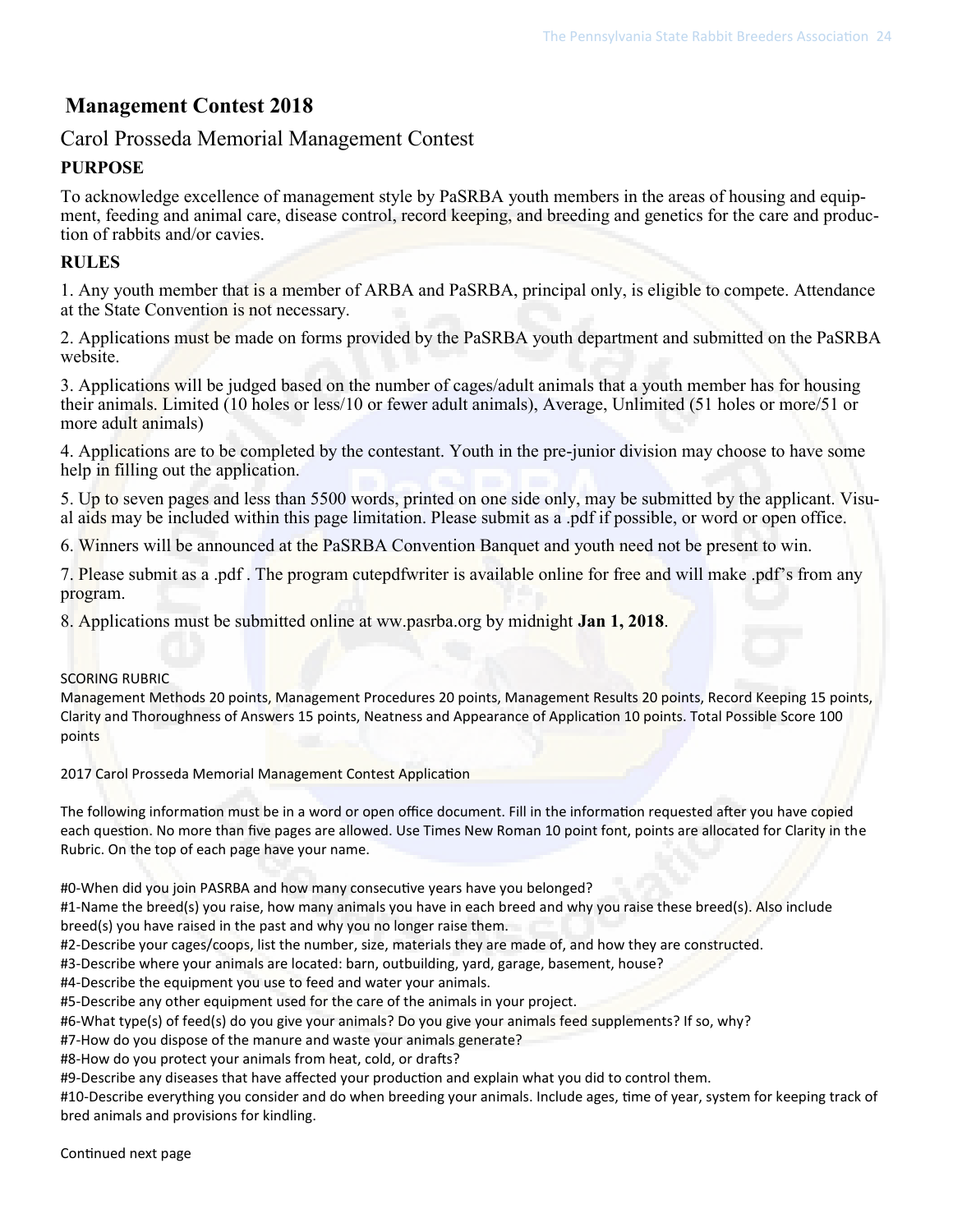#11-Describe everything you do to care for the mother and young from birth until weaning.

#12-How many litters with how many total animals did you have born in the past year? How many young did you wean?

#13-Do you track the quality of your offspring to the breeding animals? Explain.

#14-Describe your culling procedure. What do you do with your surplus animals?

#15-How many replacement animals have you added in the past year? What qualities do you look for in selecting replacements?

#16-Explain your system for keeping records and what information is kept on each animal.

#17-Did your animal project show a profit or loss last year? Explain.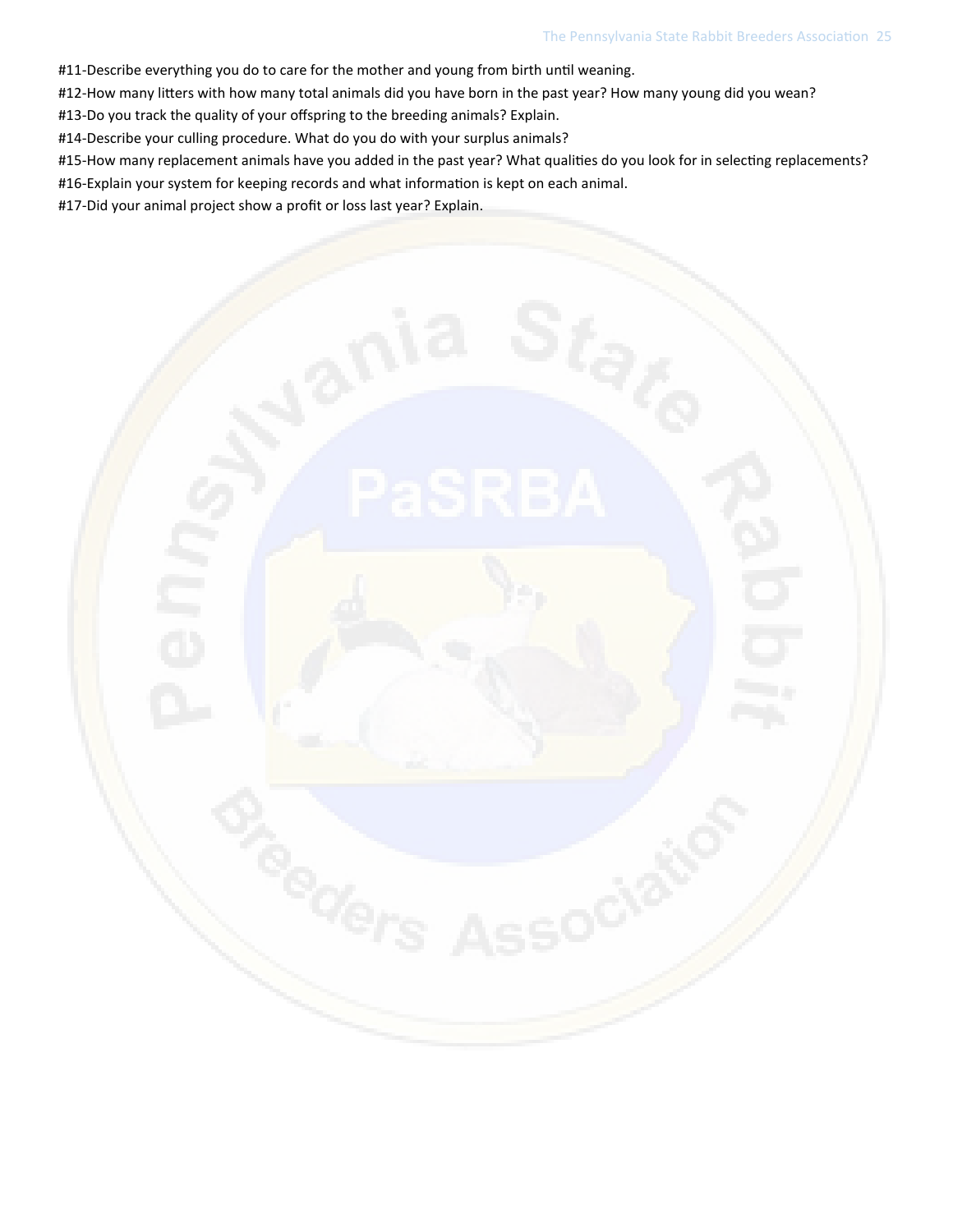# **2017 Individual Breed ID Contest**

# **ELIGIBILITY**

These contests are open to any member of the PaSRBA. This includes individual and family memberships as well as members of any affiliated rabbit or cavy club.

# DIVISIONS

Senior  $-15$  to 18 years of age as of contest date Intermediate  $-12$  to 14 years of age as of contest date Junior  $-9$  to 11 years of age as of contest date Pre  $-$  Junior - 8 years and under as of contest date

JUDGING AND SCORING You will identify up to 25 rabbits or cavies. You must state the breed, showroom classification, whether it is a 4 class or 6 class animal, and the registration variety. A separate animal or question will act as a tiebreaker. No abbreviations are accepted.

# DEADLINE

Pre entry is required online by January 15th, 2017. Follow the link at www.pasrba.org .

# AWARDS

The top 3 places will receive a certificate. Winners will be announced at the banquet Saturday night.

# **2017 Judging Contest**

# **ELIGIBILITY**

These contests are open to any member of the PaSRBA. This includes individual and family memberships as well as members of any affiliated rabbit or cavy club.

# DIVISIONS

Senior – 15 to 18 years of age as of contest date Intermediate – 12 to 14 years of age as of contest date Junior – 9 to 11 years of age as of contest date Pre-Junior  $-8$  years and under as of contest date

# JUDGING AND SCORING

You will judge up to 4 classes of four animals. There will be at least one class of cavies. The breed, sex, and class will be given to you. You will be required to place the animals in order from first to fourth and to provide comments on 8 different aspects of the animal as well as listing any DQ's or faults. The score card is a modified ARBA score card. This is a timed event. Times may be from 4 -7 minutes depending the number of contestants. Your score will be based on how close your placement is to the placement of the judge who has placed them before the contest.

# DEADLINE

Pre entry is required online by January 15th, 2017. Follow the link at www.pasrba.org .

# AWARDS

The top 3 places will receive a certificate. Winners will be announced at the banquet Saturday night.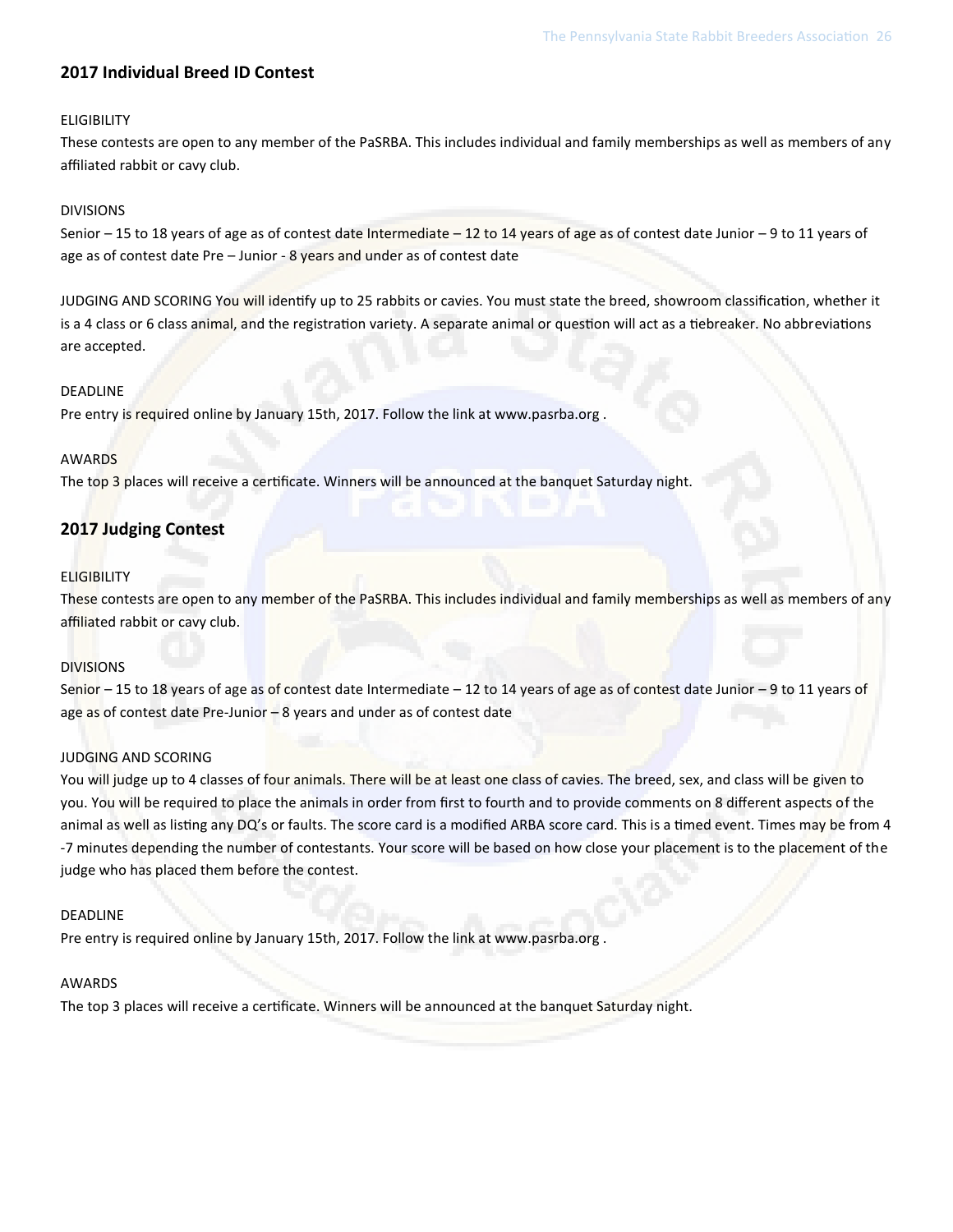# **Education Contest 2017**

# **ELIGIBILITY**

This contest is open to all youth of PaSRBA. You may enter this contest if you are an individual or family member, or if you belong to a rabbit or cavy club which has an affiliate membership.

# DIVISIONS

Exhibitors will compete in Junior and Senior divisions. Junior – exhibitors who are age 12 or younger as of contest Senior – exhibitors who are 13 to 18 as of contest

# EXHIBITS

Exhibits must feature a topic related to rabbits or cavies or feature a rabbit or cavy in their design or use. They must occupy a space no larger than 24 inches deep and 30 inches wide.

# ENTRIES

Complete an entry form and bring it with your entries to the PaSRBA State Convention. You may enter one item in each class. You may send your entries with someone else if you cannot attend the Convention. Entries will be accepted between 8:00 A.M. and 10:00 A.M on Saturday and must remain on display until they are released at 3:00 P.M. They must be picked up before the showroom closes on Sunday.

# AWARDS

First through third place in each class will receive certificates. Overall Junior and Senior champions will receive an award at the banquet.

# **2017 Presentation Contest**

# **ELIGIBILTY**

These contests are open to any member of the PaSRBA. This includes individual and family memberships as well as members of any affiliated rabbit or cavy club.

# DIVISIONS

Senior – 15 to 18 years of age as of contest date

# JUDGING AND SCORING

Contestants will also give a three to five minute promotional talk including visual aids. Talks are to be performed by the contestant without help except for special circumstances with prior approval. Points will be deducted for talks too short or too long. The intended audience for the talks is the general public at the Pa Farm Show so choose your topic appropriately.

# DEADLINE

Pre entry is required online by January 15th, 2017. Follow the link at www.pasrba.org .

# AWARDS

The top 3 places will receive a certificate. Winners will be announced at the banquet Saturday night.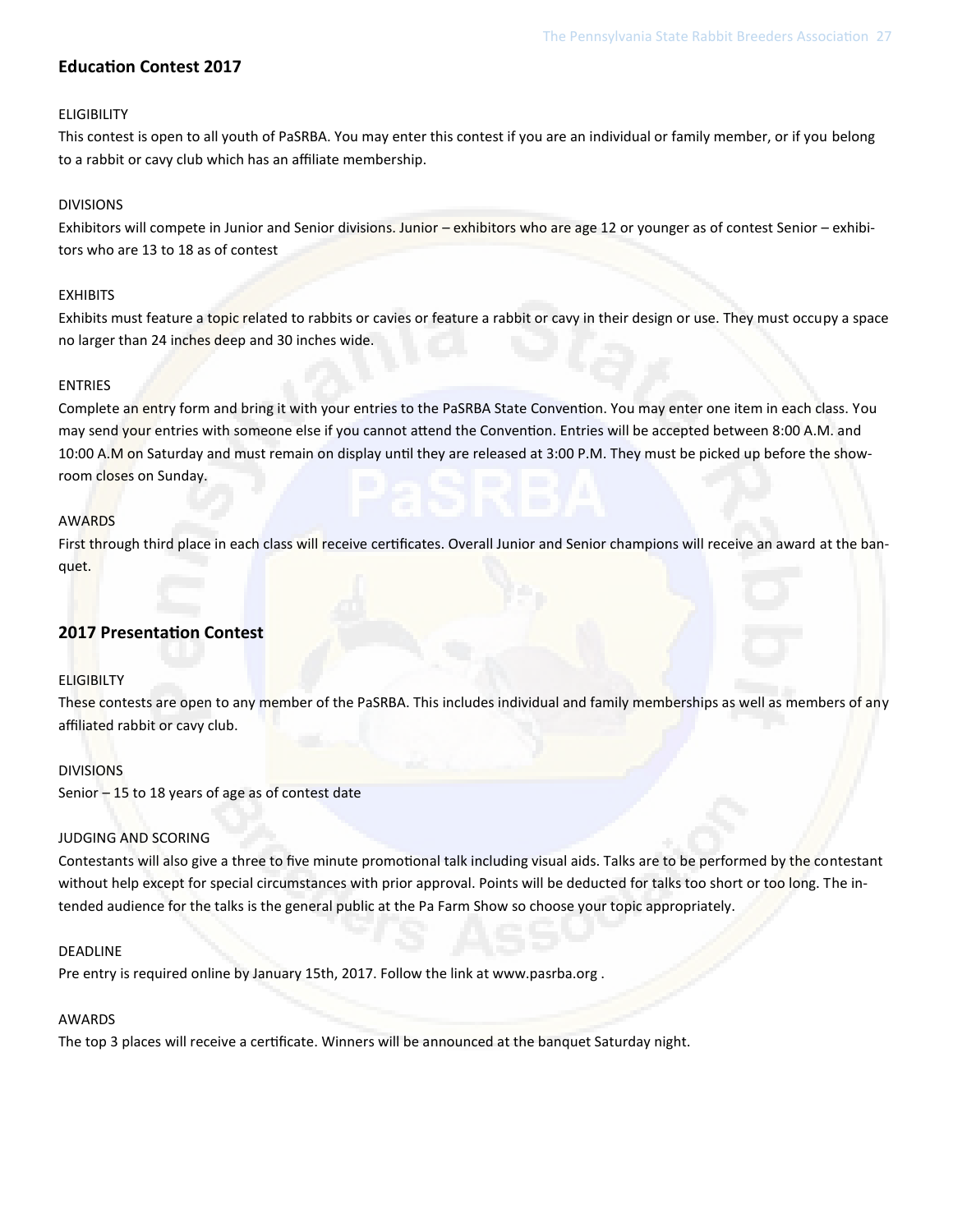# **The Art Sweinhart Memorial "Youth Breeder Award"**

The purpose of this contest is to challenge and reward youth rabbit breeders to understand fully why and what they are doing to improve their rabbitry/ caviary.

Rules

1. This contest will be judged Friday (time TBA) of the PaSRBA convention. (February 2, 2018)

2. All entrants need to bring the doe/sow and two of her offspring to the PaSRBA convention. Exhibitor integrity will be assumed.

3. The contest will be judged on the exhibitors' ability and knowledge to select the best matings to produce better offspring. Exhibitors will present the animals and an oral reasoning of their selections to achieve their goals to the judges.

4. This contest is open to any PaSRBA youth member (affiliated or principle).

5. Interview questions will include: describe the type of the rabbits/ cavies presented, list good and bad breed type characteristics, explain type improvement goals, and detail how their selections achieved these goals.

6. Proof of record keeping must accompany the animals. Examples: 4-H/FFA project book, printed evidence of record keeping, etc. 7. Entrants will be questioned about proper care of rabbits. Photo evidence is strongly encouraged.

8. The judges' decision is FINAL! Any objections or disruptions could result in elimination from future contests. Exhibitors can only win this award one time.

9. The winner will receive a special award and a cash prize of \$100.00.

10. Pre-registration is required. Applications are due by January 1, 2017. Applications will be reviewed and ten (10) exhibitors will be chosen to compete in the contest at the PaSRBA convention. The selected exhibitors will be notified by January 20, 2017.

11. Application must be submitted online at www.pasrba.org under "Youth Contests".

12. Any questions should be directed to Sue Werner: 717-865-5727/ werneracres@gmail.com

# **The Art Sweinhart Memorial "Youth Breeder Award" Application**

Name:

Age:

# of years in PaSRBA:

# of years raising rabbits:

Breeds Raised:

Questions: 1. Why do you raise rabbits/cavies as a hobby?

2. Why did you choose the breed(s) of rabbits/cavies that you raise?

3. Who, besides your family, has influenced you the most in the rabbit/cavy industry? Why/how?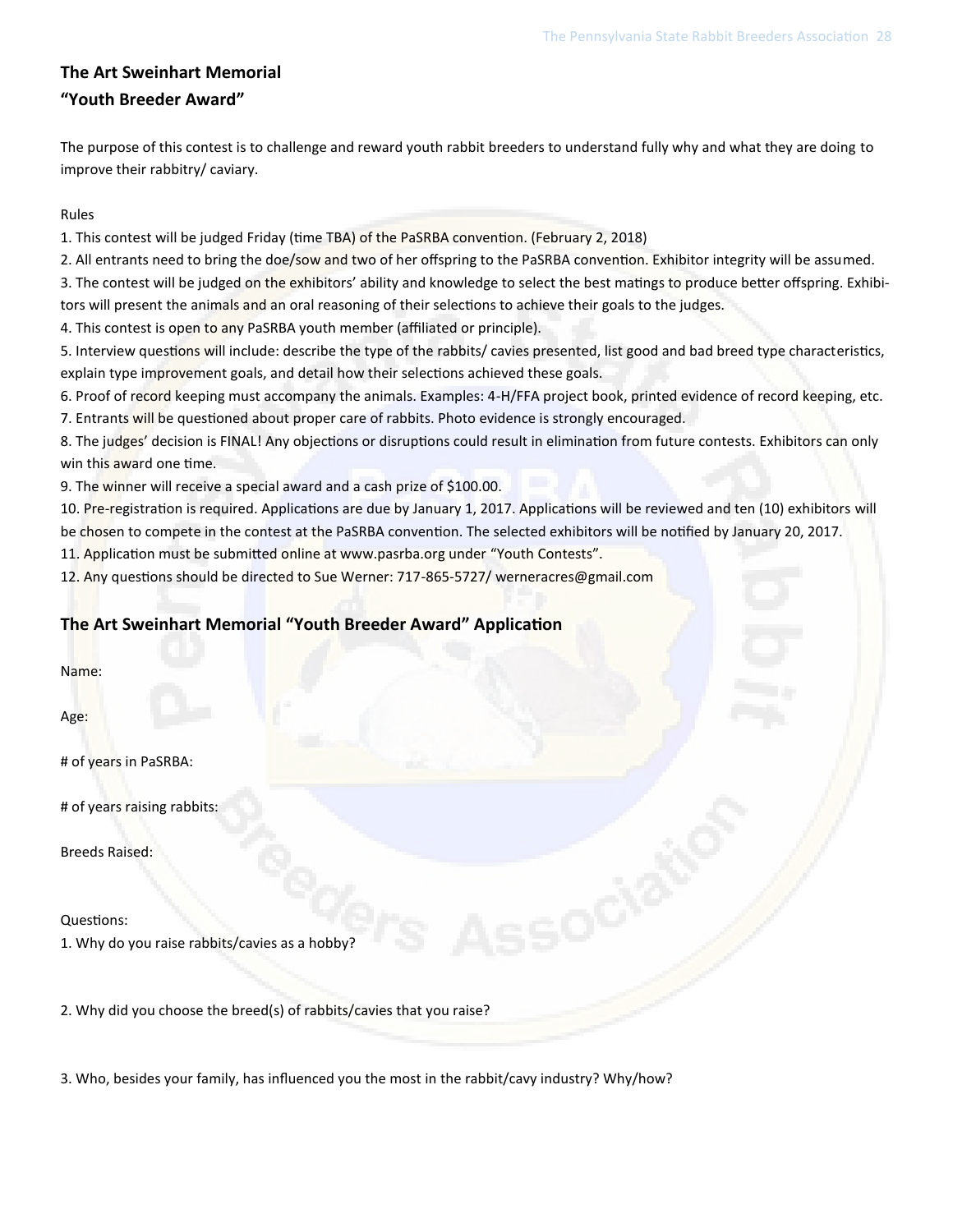# **Higher Education Scholarship Guidelines**

PASRBA will award up to three education scholarships of \$500 each. Scholarship proceeds may be used to further education at a university/college/school where a diploma, certificate or license will be issued upon completion of the program of study.

1. Applications must be mailed or e-mailed by November 1st to: Chairman, PaSRBA Scholarship Committee Cathy Forney 114 Aquillin Court Irwin, PA 15642 e-mail to: c.forney@comcast.net

2. The recipient must be at least in their 3rd year of either principal or affiliated PASRBA membership.

3. Applicant must apply for the scholarship within the calendar year of their high school graduation.

4. Applications must be typed and submitted on the scholarship form obtained from the PASRBA website. Submissions must be in the format and order found in the application. Photographs and supporting materials are permitted. Mail applications will be accepted, but e-mail submission of a .pdf is preferred. The program cutepdfwriter is available online for free and will make .pdf's from any program.

5. The scholarship committee will score the applications and submit the scores and recommendation to the board at the November meeting.

6. Scholarships will be paid upon receipt of confirmation of university/college/school enrollment. Confirmation of enrollment must be made within one year of notification of the scholarship for award to be made.

7. Applicant is only eligible to win one scholarship.

# **Application for Scholarship**

I hereby apply for a scholarship under the PASRBA Higher Education Scholarship Program and submit the following information: 1. Name:

2. Home Address:

3. Email Address:

4. Birth Date:

- 5. Member of PASRBA or affiliated club since (month/year)
- 6. Name of University/College/School you are planning to attend and its location:
- 7. Expected starting date at this school:

8. Degree, Certification or License you are expecting to receive upon completion of the program:

9. Please describe in your own words, your work activities during your high school years, either for your family at home or for outside employers.

10. Fill in the table below with what part you played in organized in-school activities or out-ofschool activities such as class or other school offices held, band, orchestra, athletics, drama, clubs, school publications, honor society, 4H, Boy/Girl Scouts, church organizations, etc. List if you received special recognition for any of these activities. Designate the year in which you participated in each activity as follows: Grade 9,10,11,12

| Activity | Position | Hrs. spent per wk | Award | irade |
|----------|----------|-------------------|-------|-------|
|          |          |                   |       |       |

11.Have you held an office or been on a committee in a rabbit/cavy organization in the past four years? Yes No . If yes, please list:

12.What benefits and knowledge have you acquired as a result of your PASRBA and/or affiliated club memberships?

13.What have you done to encourage others to join a PASRBA and/or affiliated clubs?

14.How have you been promoting the Rabbit/Cavy industry (helped teach others new skills or increase their knowledge of rabbits/ cavies) in the past year?

15.Write a paragraph on "Why I want to continue my education." Include educational objectives, field of endeavor, and the reason(s) you have decided on these choices.

16. Attach a picture of yourself. This picture should be suitable for publication in the PASRBA newsletter.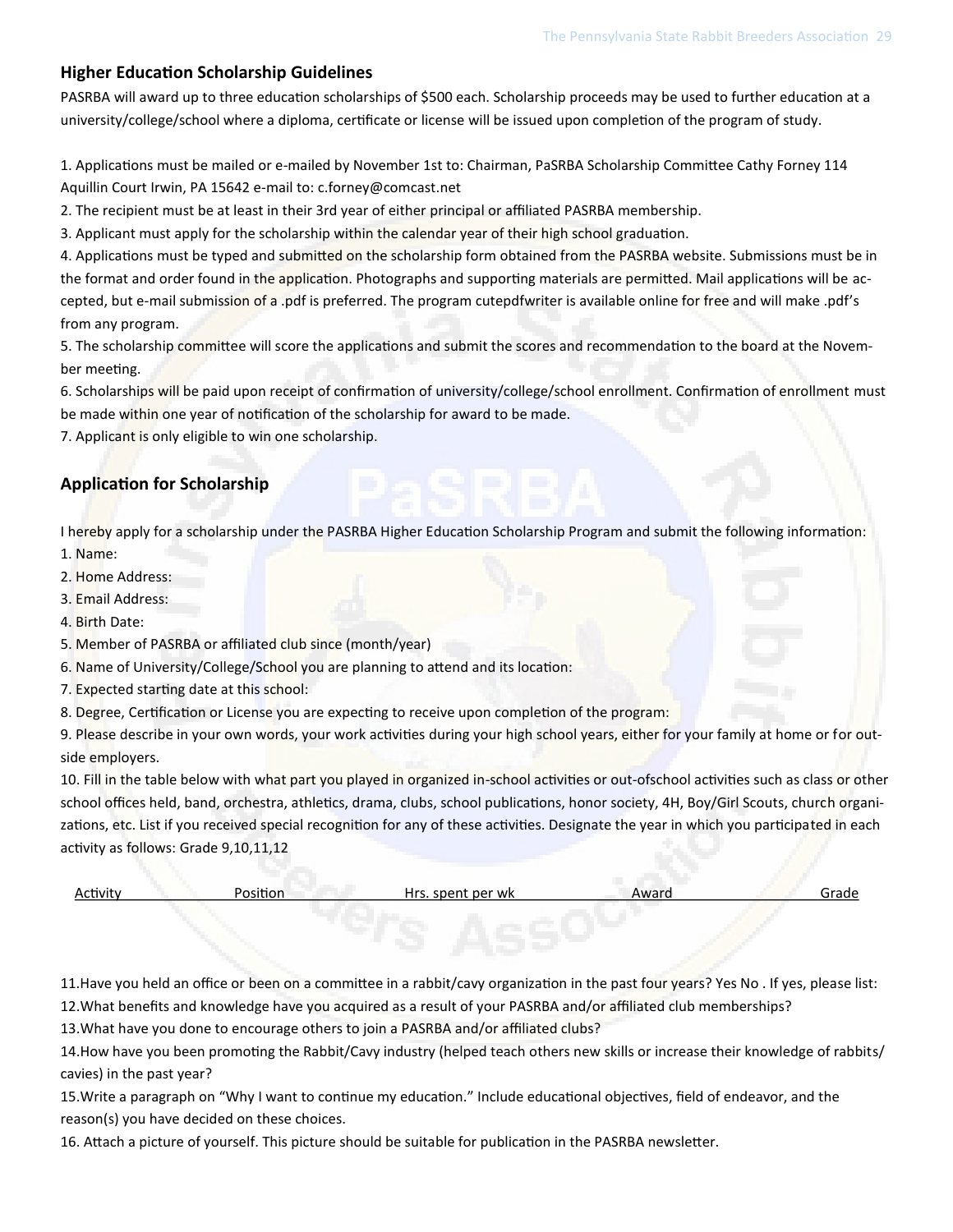# **Rabbit and Cavy Showmanship**

# About Showmanship

Showmanship is an important skill that can be used to teach youth about their animals and the judging process. The ARBA method for judging rabbits and cavies is "judge based" not "handler based", as it is for most other animal species. The ARBA judge poses and handles the exhibition animals. The judge is charged with giving the animal an opportunity to be its best. The ARBA Showmanship Standard and contests are designed to teach and demonstrate the participant's ability to properly handle, pose and exhibit their animal. In today's climate, all animal organizations must be mindful of public perception and proper handling and care are an important consideration. It also benefits the youth and other breeders since youth who run through showmanship with their animals before a show, should find most DQ's before they reach the show table.

# When to hold showmanship contests

The ARBA will be holding showmanship contests at the national convention, starting with the younger youth in 2011. We encourage state and local clubs to adopt the standard and hold local contests frequently so that youth are given a year round opportunity to learn these skills and prepare for the national contests. Many clubs have found that holding showmanship contests with their regular shows draws more youth to the show and causes them to be more involved. It also helps build the skills and knowledge that we need in our next generation of judges.

# Judging showmanship

The score sheets were developed to evaluate the manual skills in transporting, handling, and properly posing the animal; and to evaluate the use of proper terminology and knowledge necessary for judging the animal. Showmanship judges should be mindful that they are judging the contestant and not the animal. Showmanship contests should always be a learning experience, so judges should provide written comments to the contestants, which clearly show what they need to practice or learn to improve.

# **Study Materials**

ARBA has many publications that can help the contestant gain the knowledge they need to be both successful breeders and contestants. Breed clubs and 4-H also have publications which can be quite useful. Some of the ARBA publications are:

Standard of Perfection 2011- 2016: Must have- This is the standard by which all rabbits and cavies are judged and includes show rules and proper terminology.

Raising Better Rabbits and Cavies: A compendium of articles with in-depth discussions of many important topics.

Registrar's Study Guide to Rabbits, Registrar's Study Guide to Cavies: Companion guides to the Standard of Perfection with the information organized uniformly, comparisons of characteristics between breeds and hundreds of sample questions. They include detailed information on writing registration varieties and how to become a registrar or judge.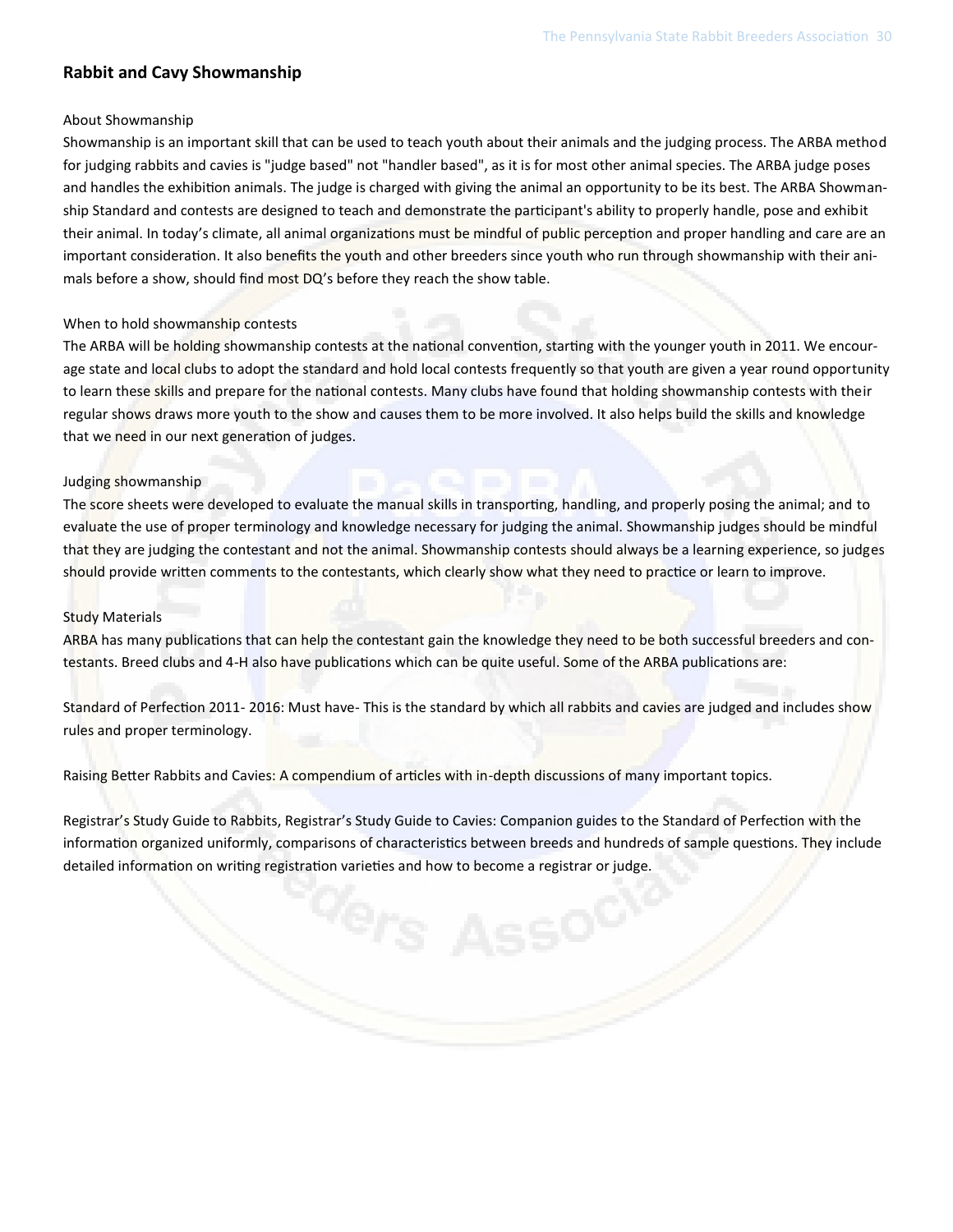# **Open and Youth Sweepstakes**

# **Sweepstakes year runs from January 1—December 31**

- 1. Sweepstakes are Open and Youth. All points earned by youth whether in open or youth shows, go toward the youth sweepstakes.
- 2. Principal, affiliated and out-of-state members are eligible for sweepstakes points and rewards.
- 3. The Saturday show at the annual convention will count as double points.
- 4. Sweepstakes standings will be tabulated at least four times a year and be reported in the Discovery newsletter. The March Discovery will have a full year-end report.
- 5. Any ARBA sanctioned show may request a sanction from PaSRBA regardless of membership. Sanction fees are \$10 for open and \$10 for youth.
- 6. Any club sanctioning for the first time will receive a first time discount of \$5 for open and \$5 for youth sanctions.
- 7. Shows that are PaSRBA sanctioned will state this in their catalog.
- 8. PaSRBA sanctioned shows must be open to all members. This would exclude all county fairs with limited entry and the PA Farm Show.
- 9. Shows that have limited breeds (Specialty Shows) may be eligible for sweepstake points but not for exhibitor of the year points.



Sweepstakes points are tabulated as follows: 1st—6 points x number in class 2nd—4 points x number in class 3rd—3 points x number in class 4th—2 points x number in class 5th—1 point x number in class BOB—1 point x total in breed BOS—1/2 point x total in breed

Points will be awarded in breed classes and meat classes as follows:

1-4 breeders—1st place only

- 5-7 breeders—1st and 2nd only
- Over 7 breeders—1st, 2nd and 3rd

An exhibitor must earn 100 points in open or 50 points in youth to receive and award for that breed.

Exhibitor of the year is tabulated at follows:

- BOB—6 points with leg
- BOB—4 points without leg
- Best 4 Class—3 points
- Best 6 Class—3 points
- Best Group—3 points
- BIS—3 points

All Breeds the exhibitor shows will be totaled for the breeder of the ear calculation. Plaques will be awarded for open and youth.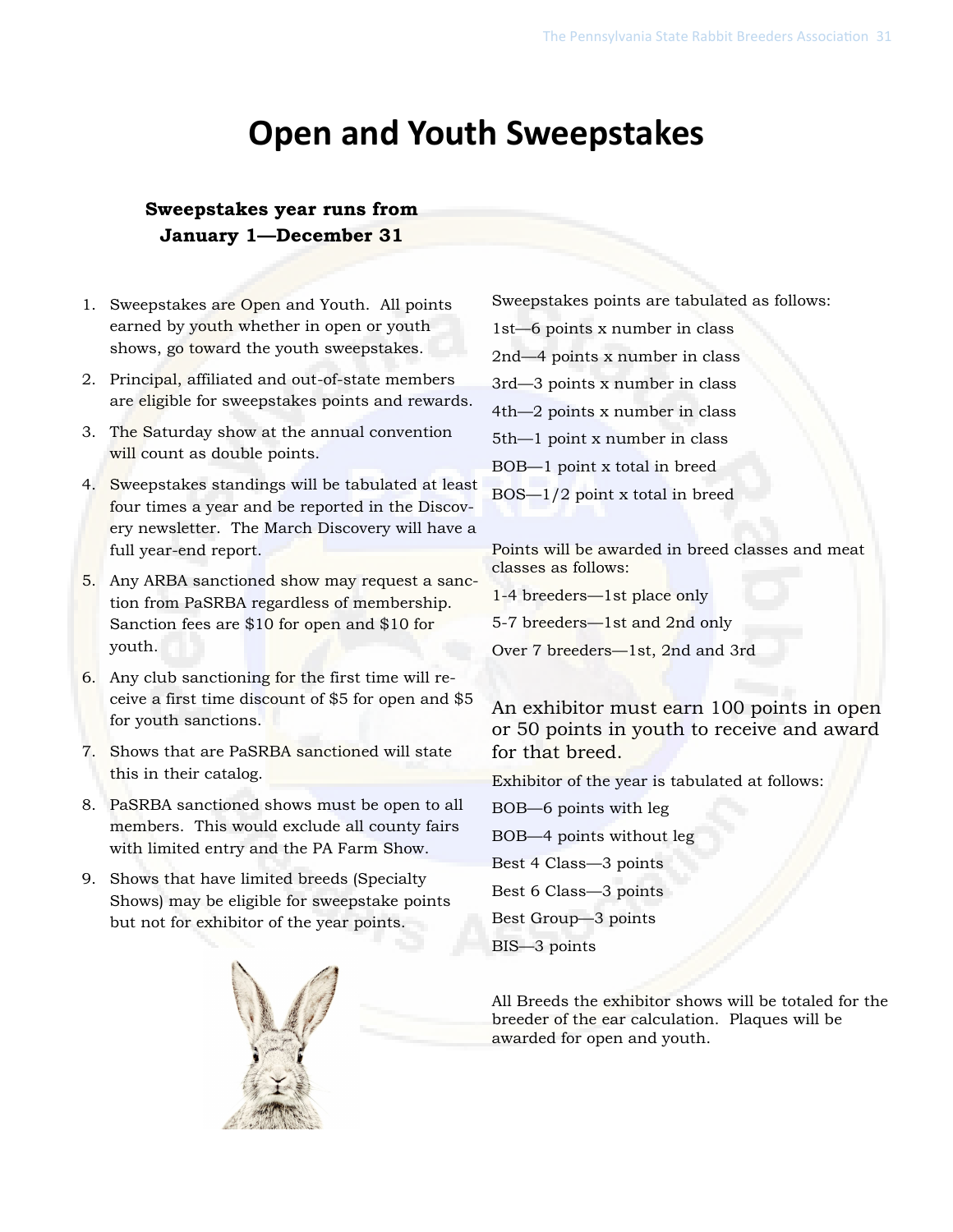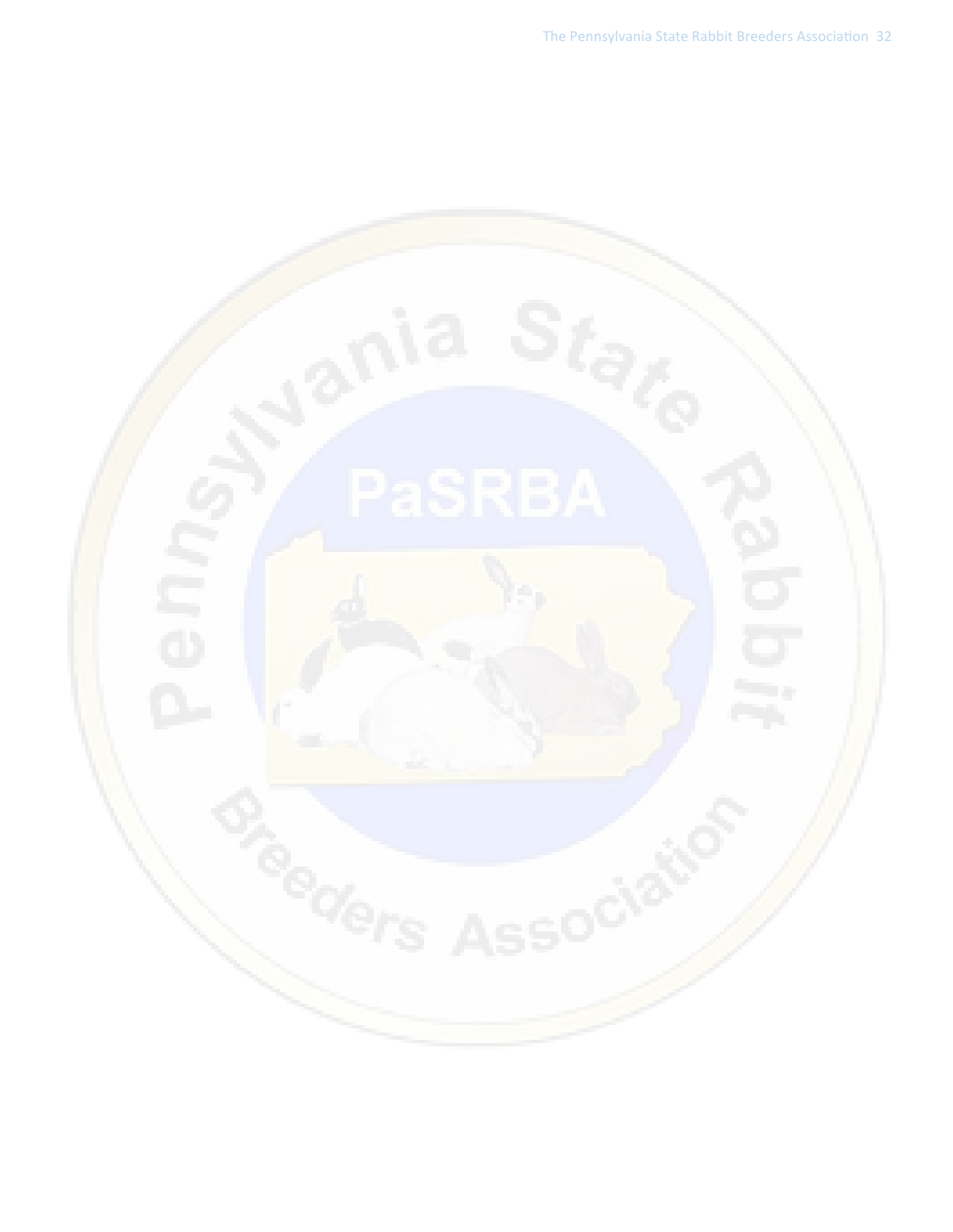# PENNSYLVANIA STATE RABBIT BREEDERS ASSOCIATION **CONSTITUTION** AND BY-LAWS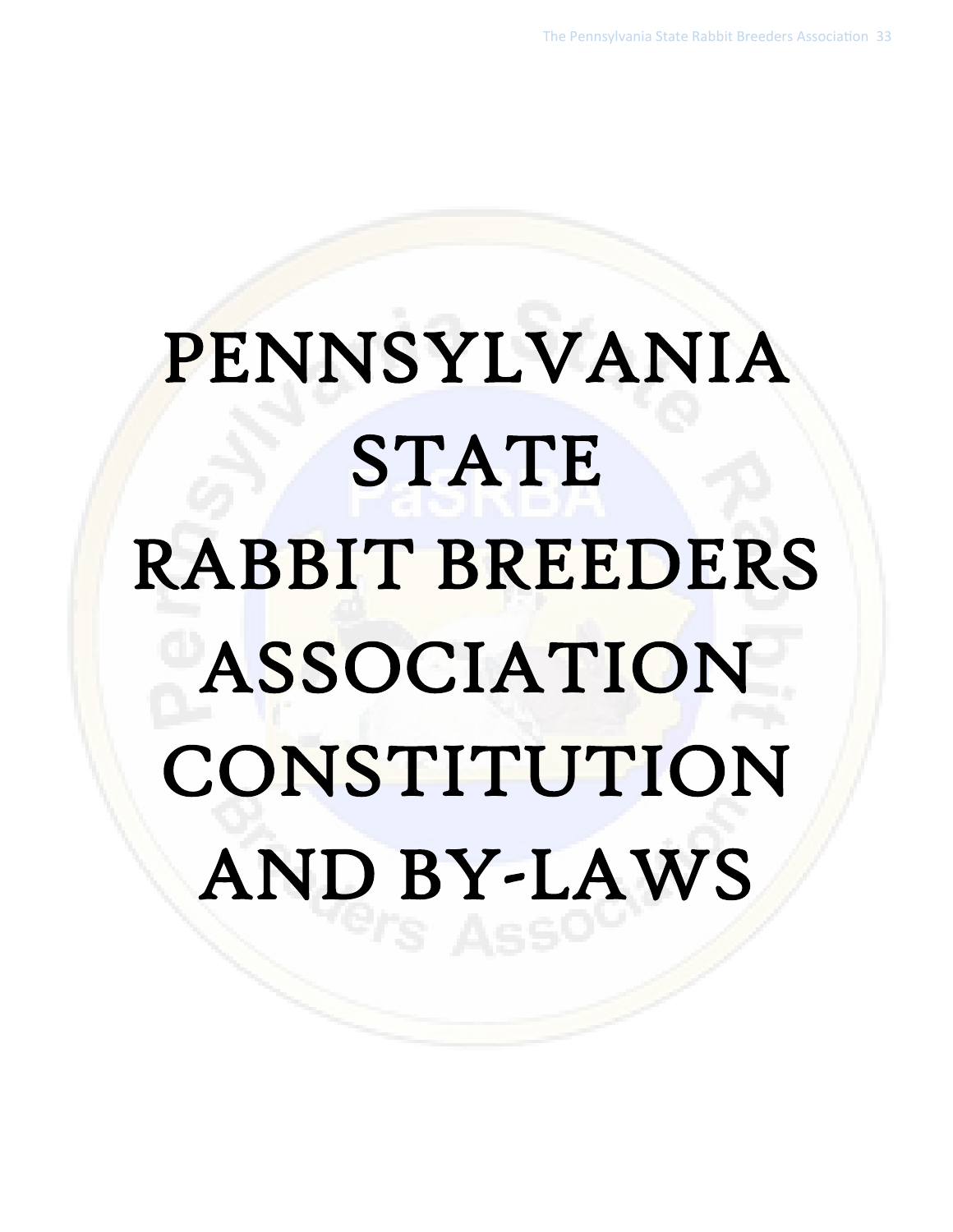# **PENNSYLVANIA STATE RABBIT BREEDERS ASSOCIATION CONSTITUTION**

ARTICLE I NAME This Association shall be known and designated as the Pennsylvania State Rabbit Breeders Association (PaSRBA).

ARTICLE II OBJECTIVE The objectives of the PaSRBA are to encourage and promote the production of domestic rabbits and cavies in Pennsylvania; to encourage, instruct and promote the development of local clubs; to provide a center of information and data to prospective rabbit and cavy breeders; to strive to unite all clubs that are affiliated with PaSRBA. To encourage all affiliate clubs to work toward the betterment of rabbits and cavies.

ARTICLE III ARBA The Pennsylvania State Rabbit Breeders Association is a chartered club of the American Rabbit Breeders Association and will abide by their Constitution and Bylaws.

# ARTICLE IIII AMENDMENTS

Section 1. The Constitution may be amended only by a two-thirds (2/3) majority vote of the membership.

Section 2. At least 10 members may petition the Board of Directors in writing to amend the constitution.

Section 3. The Board of Directors will render an opinion of the change requested and publish it in the newsletter along with the change request.

Section 4. The Secretary will mail ballots to each adult principal member and director with the changes noted and voting instructions.

Section 5. The ballots will be tabulated and results implemented at the next scheduled meeting.

# **PENNSYLVANIA STATE RABBIT BREEDERS ASSOCIATION BY-LAWS**

ARTICLE I NAME

Section 1. This association shall be known and designated as the Pennsylvania State Rabbit Breeders Association ( PaSRBA).

Section 2. The emblem of the Association shall be the seal adopted by PaSRBA as shown on the cover to the constitution and by-laws.

ARTICLE II OBJECTIVE The objectives of the PaSRBA are to encourage and promote the production of domestic rabbits and cavies in Pennsylvania; to encourage, instruct and promote the development of local clubs; to provide a center of information and data to prospective rabbit and cavy breeders; to strive to unite all clubs that are affiliated with PaSRBA. To encourage all affiliate clubs to work toward the betterment of rabbits and cavies.

ARTICLE III MEMBERSHIP Any person interested in rabbits or cavies and the objectives of this Association, whether actually engaged in raising them or not, may become a member of this Association by making application in writing and payment of the membership fee. This membership must be renewed on an annual basis by the payment of the fee. A three-year renewal option is available with a slight discount as authorized by the Board.

# Section 1. Classes of Membership

A. The principal membership in the PaSRBA shall be individual members, husband & wife, or family.

B. Members of an affiliated club who are not principal members of PaSRBA will be known as affiliated members. Affiliated members have no voting rights or special rights. The purpose of an affiliated member is for sweepstake points only.

C. Associate members are members living outside the state of Pennsylvania. The purpose of an associate member is for sweepstake points only.

Section 2. Termination of Membership: The Board of Directors, by affirmative vote of two-thirds of all of the members of the Board, may suspend or expel a member, and may, by a majority vote or those present at any regularly constituted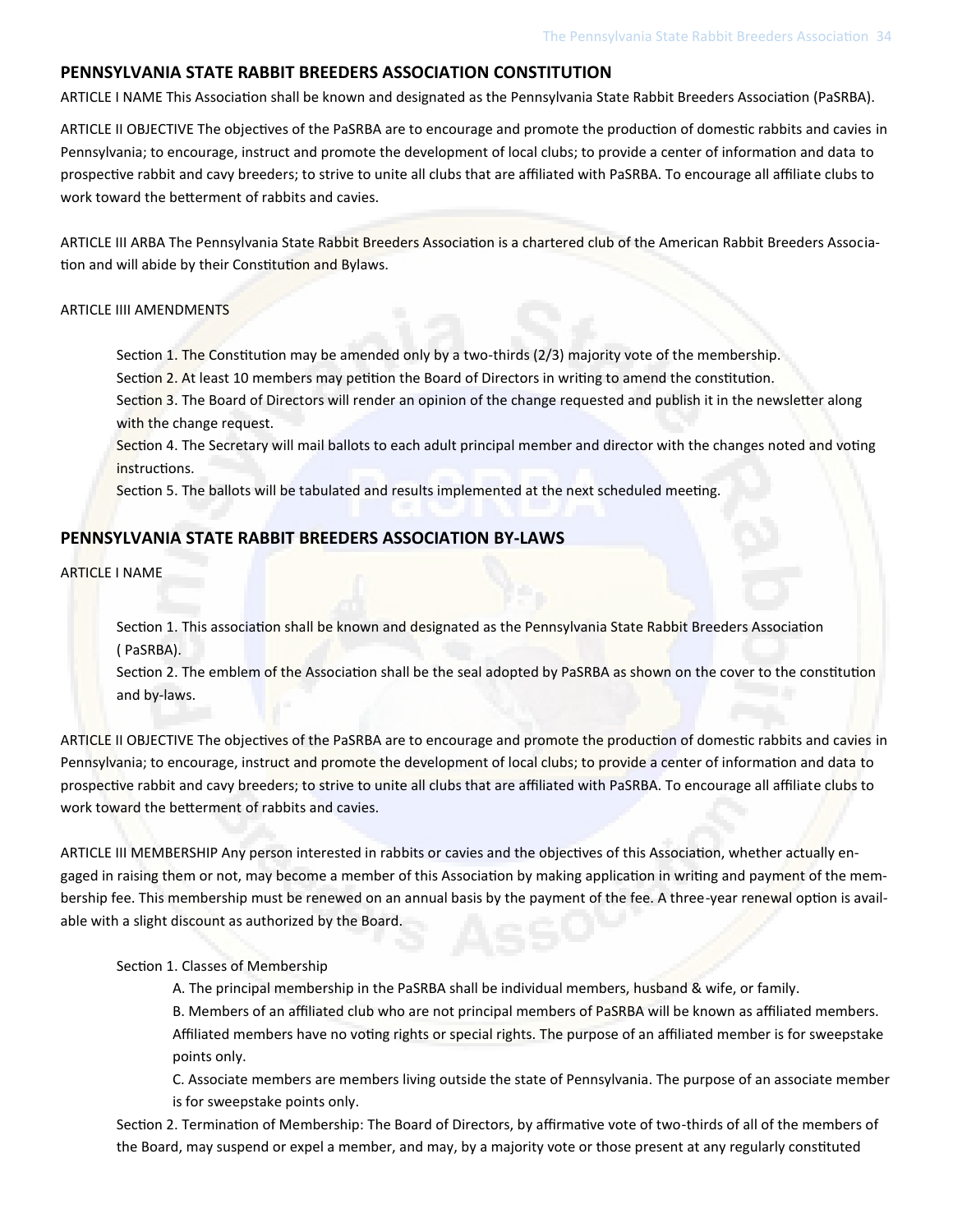meeting, terminate the membership of any member who becomes ineligible for membership, or suspend or expel any member who shall be in default in the payment of dues.

Section 3. Resignation: Any member may resign by filing a written resignation with the Secretary; however, such resignation shall not relieve the member so resigning of the obligation to pay any dues or other charges theretofore accrued and unpaid.

Section 4. Dues: Annual fees for all class of membership are determined by the Board of Directors. Annual dues are due by March 1st but not later than March 15th to maintain continuous active principal membership status. If application is re ceived or postmarked before November 30th the membership will be only for the remainder of the year, if application is received on or after December 1st the membership will be until the end of the following year.

#### ARTICLE IV MEETINGS

Section 1. There will be three (3) required meetings during the year. A general membership meeting and two (2) Board of Directors meetings.

Section 2. Meeting time and location will be decided by the President with board approval. The two Board of Director meeting or emergency, meetings can be a conference call as determined by the President. This conference call meeting will have the same voting and agenda rights as a normal Board meeting.

Section 3. The meetings will take place in February, May, and November. The meetings will take place at such a date that it shall be announced in the Newsletter at least 30 days prior to meeting, and at a date that will allow minutes and other business to be published in the next newsletter. Section 4. Postcard reminders will be mailed to all Board of Directors by the Secretary informing them of meetings. Section 5. Ten members, to include four Board members, constitute a quorum to conduct business at a previously announced meeting.

Section 6. The order of business meetings shall be.

A. Call to order.

- B. Roll call of officers and directors.
- C. Reading of minutes.
- D. Treasurer report.
- E. Committee reports.
- F. Correspondence.
- G. Unfinished Business.
- H. New Business.

Section 7. The President shall call a special Board of Directors meeting when requested by at least three (3) directors, providing that all Board of Directors have ten (10) days notice by phone made by the President or Vice President. Section 8. The President shall call a special general membership meeting when requested by 10 adult members in good standing; if 30 day written notice is given, notice can be given by mail or the newsletter.

Section 9. The agenda at a special meeting shall be confined to the subject of whom the meeting was called. Each director must be notified of the subject.

Section 10. The order of business at a special meeting shall be the following.

- A. Call to order.
- B. Roll Call.
- C. Subject of meeting.
- D. Adjournment.

Section 11. Only officers and directors may vote at Board of Directors meetings.

Section 13. To vote, one must be present at the meeting.

Section 14. Robert's Rules of Parliamentary Law "Original Edition" shall prevail at all meetings except where constitution and by-laws provides otherwise.

# ARTICLE V OFFICERS & DIRECTORS

Section 1. Officers: President, Vice President, Secretary, Treasurer, Directors-at-Large (3), appointed director and alternate from each affiliate club's membership.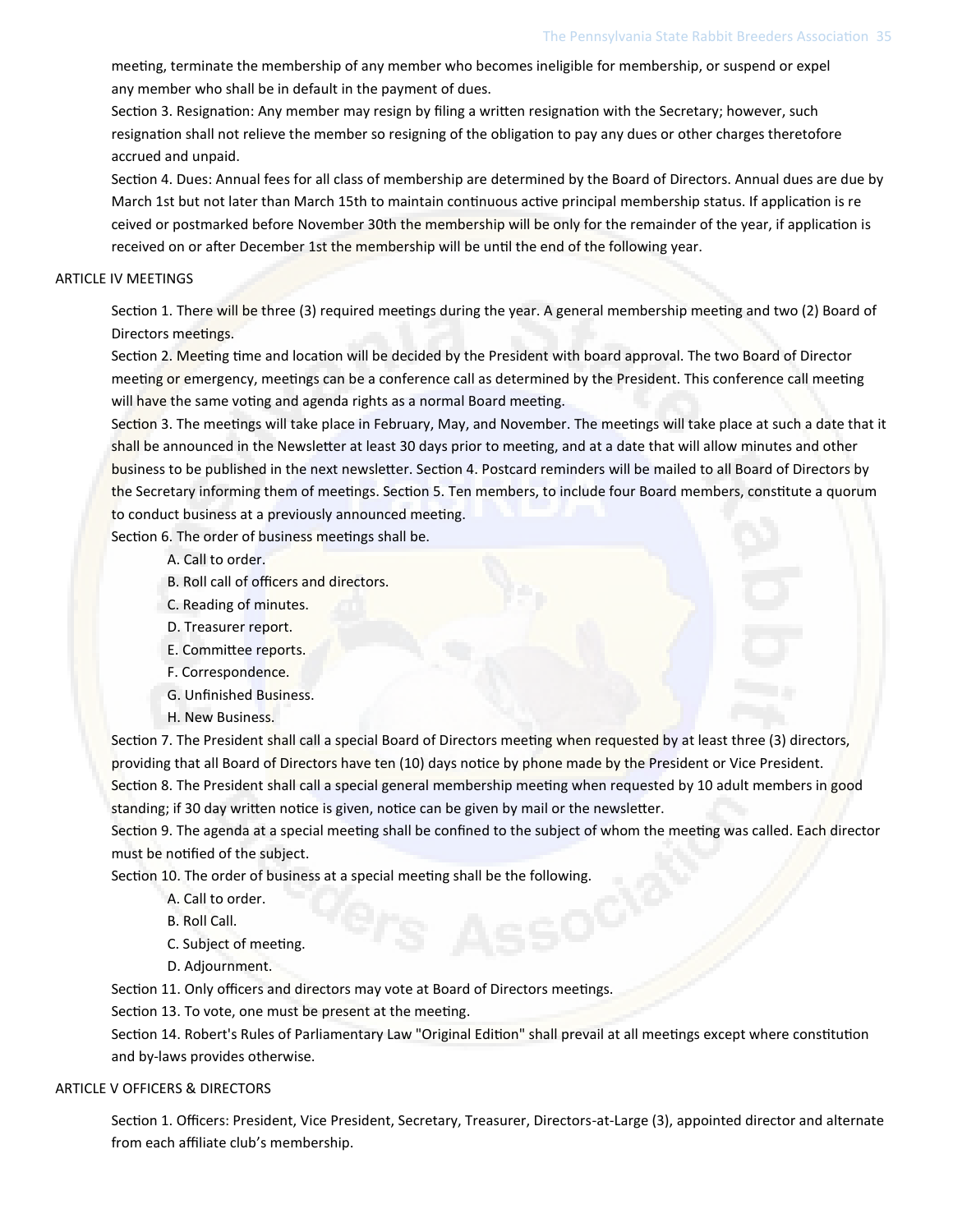Section 2. Resignations are effective upon receipt by the Secretary of the Corporation of written notification. Section 3. Directors shall serve without compensation with the exception that expenses incurred in the furtherance of the Corporation's business are allowed to be reimbursed with documentation and prior approval. In addition, Directors serving the organization in any other capacity, such as staff, are allowed to receive compensation therefore.

# ARTICLE VI DUTY OF OFFICERS AND DIRECTORS

Section 1. President: shall preside at all meetings of the Association, appoint all committees and chairpersons with board approval, call special meetings and perform all duties that pertain to the office of President.

Section 2. Vice President: shall carry out the duties of the President in the case of his/her absence, and is an exofficio member of every committee.

Section 3. Secretary: shall conduct the general correspondence of the Association and keep accurate minutes. Section 4. Treasurer: shall handle all monetary transactions, keep accurate records of all transactions and pay all bills by check. The Treasurer shall issue money that has been budgeted for or approved by the Board of Directors. The Treasurer shall reimburse anyone, if money has been approved and accompanying vouchers are filled out by person asking for reimbursement. The Treasurer must submit a quarterly and annual written report to the Board of Directors.

Section 5. Three Directors at Large shall be elected from the principal and or affiliate membership and shall be members of the Board of Directors and as such shall have one vote each.

Section 6. Each affiliated club shall appoint a Director and an alternate. The alternate will stand in for the appointed Director in his absence at PaSRBA meetings. The Director will vote on all mail ballots.

Section 7. The Board of Directors shall interpret the constitution and by-laws, as well as handle any disciplinary action of the Association.

Section 8. The Board of Directors shall have charge of the business of the Association, and authorize all expenditures necessary to run the Association.

# ARTICLE VII AFFILIATION

Section 1. Each ARBA chartered local rabbit and cavy club in the Commonwealth of Pennsylvania shall be notified yearly of the opportunity to affiliate with the Pennsylvania State Rabbit Breeders Association. Each ARBA chartered regional rabbit and cavy club that incorporates the Commonwealth of Pennsylvania in its charter shall be notified yearly of the opportunity to affiliate with the Pennsylvania State Rabbit Breeders Association. Fee for affiliation is determined by the Board of Directors.

Section 2. The annual affiliation fee is due by March 1st but not later than March15th to maintain continuous active affiliated club membership status. If membership application is received or postmarked before November 30th the membership will be only for the remainder of the year, if application is received on or after December 1st the membership will be until the end of the following year.

Section 3. The clubs must submit to PaSRBA a list, signed by the President and Secretary, of all club members to be recognized as affiliated members with the name of the appointed director and alternate to serve on the PaSRBA board. Section 4. Directors have one vote at Board of Directors meetings and should vote in the manner directed by their local club.

Section 5. Affiliate Club Insurance The PaSRBA insurance policy will be available to any affiliated club as an "additional insured" on the policy. The cost of the insurance will be determined by the PaSRBA executive committee. The affiliation fee, the upcoming show sanction fees, and the insurance cost must be paid with the each affiliation or affiliation renewal, or wait until the following renewal year. A new club affiliating after November 30 but prior to March 1 will be the only exception. There will be no cost for a youth club. Any club chartered by ARBA within the State of Pennsylvania may be included as "additional insured" if they meet the following criteria.

A. They are a PaSRBA affiliated club.

B. Their PaSRBA Director has attended 2 of the 3 Board/Membership meetings the previous year. This does not apply to newly affiliated clubs.

C. If the insurance is to be used for an ARBA sanctioned show it must be a PaSRBA sanctioned show.

D. Information on the number of members, meetings and any show information for the upcoming year with their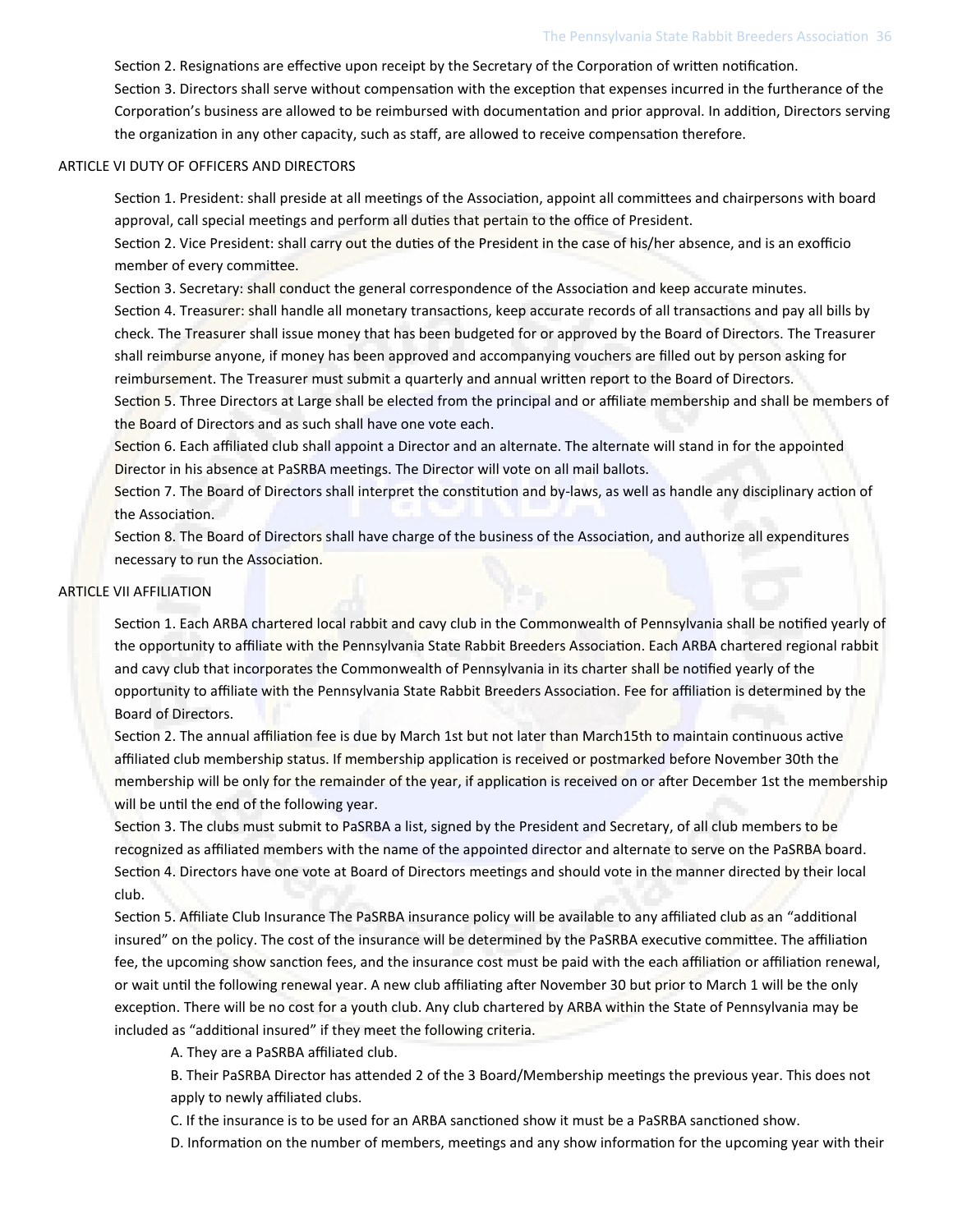The Pennsylvania State Rabbit Breeders Association 37

affiliation or affiliation renewal.

# ARTICLE VIII ELECTIONS

Section 1. Terms of the President, Vice President, Secretary, and Treasurer shall be 2 years; Directors at Large are elected to three year terms. Directors are appointed annually by their local club.

Section 2. Terms of the officers start March 1st, with one Director at Large elected yearly. President and Secretary are elected in the odd year with Vice President and Treasurer being elected in the even year.

Section 3. Any vacancy in an office will be filled by the President with Board of Directors approval for the balance of that term.

Section 4. Nomination ballots will appear in the June newsletter, nomination ballots must be returned to the election committee by October 1st.

Section 5. Any principal adult member may nominate any principal adult member or his or herself for an office.

Section 6. Persons nominated must be principal adult members of ARBA & PaSRBA.

Section 7. The election committee consisting of three (3) members shall notify nominees and ask for a written acceptance or rejection. If a nominee accepts, they must submit a brief biography to be published in the winter newsletter.

Section 8. The election committee shall mail ballots on January 1st with a January 20 deadline. Results will be published in the next newsletter.

Section 9. Newly elected officers will take office March 1st.

Section 10. No member of the election committee may be nominated for an office.

Section 11. Any adult member of PaSRBA is eligible to vote in the election.

Section 12. Any director, whether adult or youth is eligible to vote in the election. The directors should vote according to their club's direction.

# ARTICLE IX COMMITTEES

Section 1. Committees and chairpersons shall be named by the President. The term of each chairperson is one year appointed at the first membership meeting of the year. The President shall have the authority to make replacements as are considered to be in the best interest of the Association with Board approval.

Section 2. The size, duration, and responsibilities of committees shall be established by a majority vote of the Board of Directors.

Section 3. Committees shall meet outside of Board of Directors meetings and report their work or findings at the Board of Directors meetings in writing to be voted upon by Board of Directors.

Section 4. Each committee shall have a chairperson and as many committee members as needed to function.

Section 5. Each committee chairperson shall submit a budget to the President outlining general expenditures for the year. Board of Directors must approve this budget and the Treasurer must then keep a record of this budget.

Section 6. Committee chairperson must give a report at all board of director meetings whether in person or by proxy, if no report is necessary or given then "no report" will be the report.

Section 7: Standing committees are as follows:

A. Election Committee

1. Three adult members to manage election process; one will be committee chairperson

- 2. Inform newsletter chairperson to put nomination ballot in June newsletter.
- 3. Nomination ballots must be returned to the election committee by October 1st.
- 4. Get written, e-mail, or verbal acceptance or rejection from nominee(s).
- 5. Get biography from nominee to be printed in the winter newsletter.
- 6. Mail ballots out and count by officer appointed dates.
- 7. Inform winners, Secretary, President and Newsletter chairperson of election results.

#### B. Audit Committee

1. Three non-officers to audit records of the Association.

- 2. Auditors should look at constitution, treasury, budget requests and previous minutes.
- 3. Audit to be done in order to report their findings at the May Board meeting and published in the June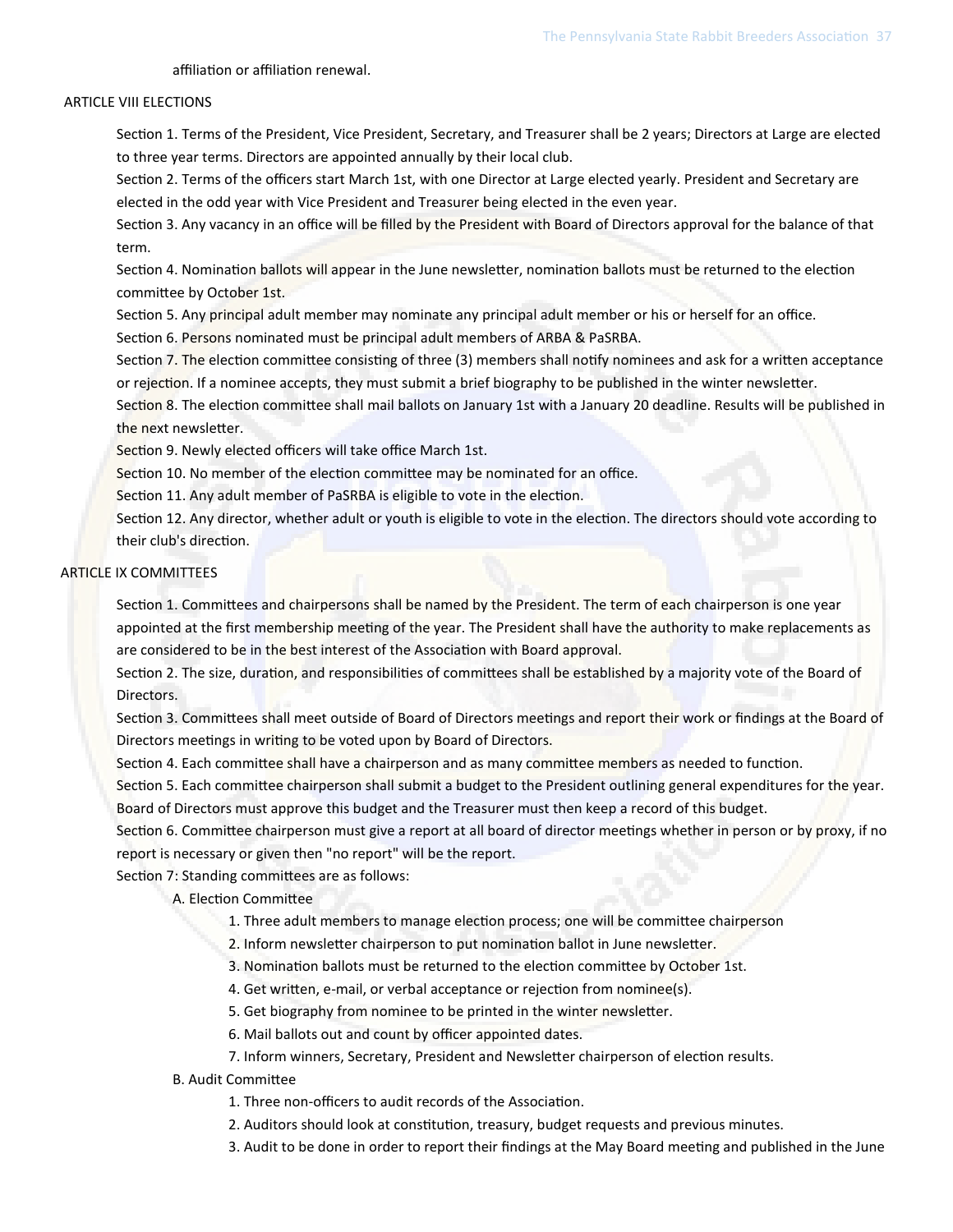newsletter.

- 4. Audit committee should look for the following for budgeting and payment.
	- a. Royalty winners to ARBA Scholarship fund.
	- b. Higher Education Scholarship money being given out.
	- c. Newsletter
	- d. Membership & election committee being funded by principal membership money.
	- e. Sweepstakes fund collection and dispersement.
	- f. Convention
	- g. Distinguished Service Award
	- h. Royalty
	- i. Youth contests.

5. Recommendations to the Treasurer and Board.

C. Commercial Committee:

1. Promote the commercial aspect of the Association.

- 2. Submit articles of a commercial nature to be printed in the quarterly newsletter.
- 3. This committee is to draw attention to the commercial side of the rabbit and cavy Industry.
- 4. Support the businesses that include the use of rabbits and cavies for meat, fur, wool, and the pet market.

# D. Convention Committee

1. The PaSRBA shall sponsor an annual state convention.

2. The location of the state convention will be decided upon by the Board of Directors, with the recommendation of the convention committee.

3. The convention will be a two-day event Saturday & Sunday.

4. Annual banquet will be Saturday night of the Convention.

5. Saturday and Sunday will feature Open and Youth Rabbit and Cavy Shows

6. Specialty shows will be held by interested local and/or regional specialty clubs on Saturday and/or Sunday upon the payment of their affiliation fee and sanction fee.

7. Convention Chairperson delegates responsibilities while overseeing the entire convention. Convention Chairperson reports to Board.

8. Show Superintendent - manages rabbit part of show.

9. Show Secretary/Secretaries - get sanctions, take entries, and closes

10. The catalog for the show will be created by the committee with board giving final approval.

11. Show Superintendent - Hires Judges/Registrars, arranges transportation and housing. All judges are to be pre approved by the Board before requesting their availability.

12. Superintendent schedules the setup equipment, take down, and cleaning of facility with the Equipment committee chair.

13. Youth Committee Chair with guidelines approved by the board runs contests at convention and announces winners at banquet

14. Banquet Chair- setups up banquet, works with area motels, ticket requests in appropriate newsletters and show catalog, banquet includes time for sweepstakes chair, convention contests results, Distinguished Service award and guest speaker and any other awards. Location and cost of the banquet shall be approved by the Board.

15. Awards Chair - Purchases and distributes awards as published in the Convention Catalog.

16. Vendors Chair- secures vendors for show.

a. A booths is 8x10 booth with a table and 2 chairs

b. May be rented for a fee by commercial businesses, hobby interests, 4-H club, and any other non-profit organizations.

17. Specialty Shows Chair - Secures specialty shows for Saturday and Sunday

a. Clubs will receive an 8x10 booth with two chairs for the weekend.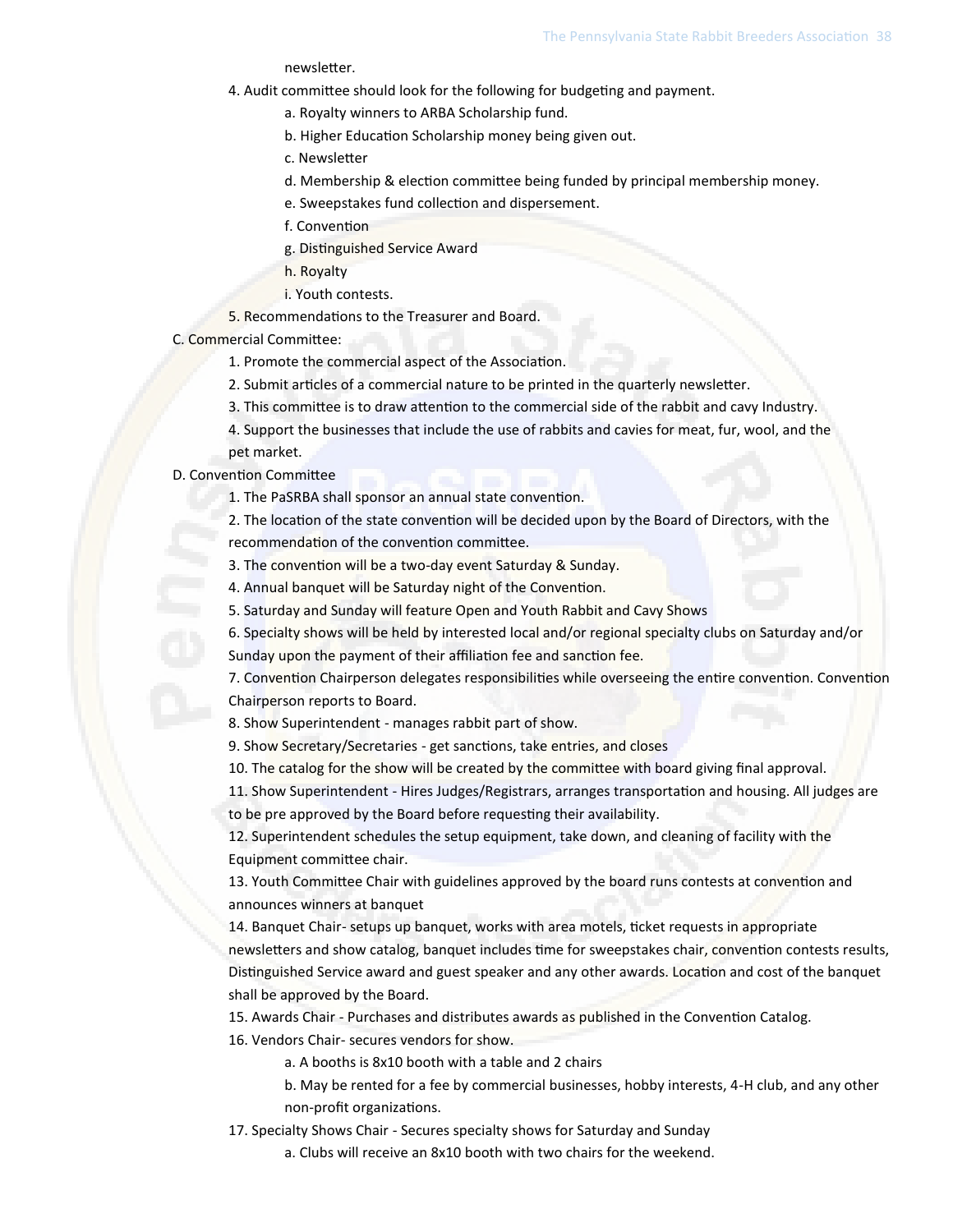b. Clubs will pay a use fee to be determined by the Board. This fee may be for use of building or the use of building and a judge hired by PaSRBA. If the judge is to be provided he/she will be appointed by PaSRBA; with requests considered.

c. A judging area will be provided

18. Raffle Chairperson - gathers raffles items, sets up raffle, and runs the raffle. All monies collected are to be given to the treasurer at the end of the convention.

## E. Equipment Committee

1. This committee will be responsible for the maintenance, rental, and acquisition of new equipment for PaSRBA.

2. Maintenance will include cleaning and any repairs that are necessary for coops, tables, stands, and judging boxes that are owned and used by PASRBA for any occasion.

3. Rental of coops will include establishing guidelines, preparing request forms, processing requests, seeking permission from the Executive Board to rent equipment to the requesting parties, determining the fees associated with the rental, maintaining a current calendar (5 years) of requests to avoid double booking of equipment, selection of a storage location for equipment when not in use, and to be the primary contacts for requestors to pick up and return equipment.

4. A description of all the available equipment to rent should be established and should include dimensions of equipment, description of items, and any set-up diagrams. This should be published in the Handbook and be available if requested by any potential requestors.

5. A set of guidelines for rental procedures is established and approved by the Board. These guidelines should include, but not limited to: request forms, fees, calendar (5 year), equipment available, location of equipment, and transport (insurance) of equipment.

a. Fees will be based on club affiliation with PASRBA. This committee will present all requests to the Board before a decision is made.

b. All decisions regarding rental of equipment must have approval from the Executive Board. c. Acquisition of new equipment will be determined on an as needed basis based on the needs of PASRBA and the financial status of the club. This acquisition should include description of equipment needed, prices, vendors, and approximate time of delivery. All decisions regarding purchases of new equipment must have approval from the Board of Directors.

# F. Farm Show Committee

1. The committee will present a proposal for changes and improvements for the Pennsylvania State Farm Show Commission Board at their April Meeting. The changes shall be approved by the board. Provides a show secretary for rabbit show at the Farm Show.

2. Puts article in appropriate newsletter concerning Farm Show and announces date meat pen should be bred.

- 3. Informs meat pen entries to sent letters to bidders.
- 4. Attends Farm Show meetings with two other PaSRBA Directors.
- 5. The Farm Show committee has an allowance for the governor's gift determined by the Board.
- 6. Sees animals have proper care while cooped.
- 7. Manages Display booth at Farm Show
- 8. Maintains display and brochures through the year.
- 9. Coordinate and execute public presentations and display for education.
- G. Membership Committee
	- 1. Receive all principal membership requests.
	- 2. Mails out renewal forms to all current principal members in November.
	- 3. Mails out renewal/application forms to all ARBA chartered clubs in PA.
	- 4. Mails out summary of application form and membership card to all members.
	- 5. Provide sweepstake committee with updated membership lists noting Youth members.
	- 6. Provide principal & affiliated club mailing labels to newsletter committee.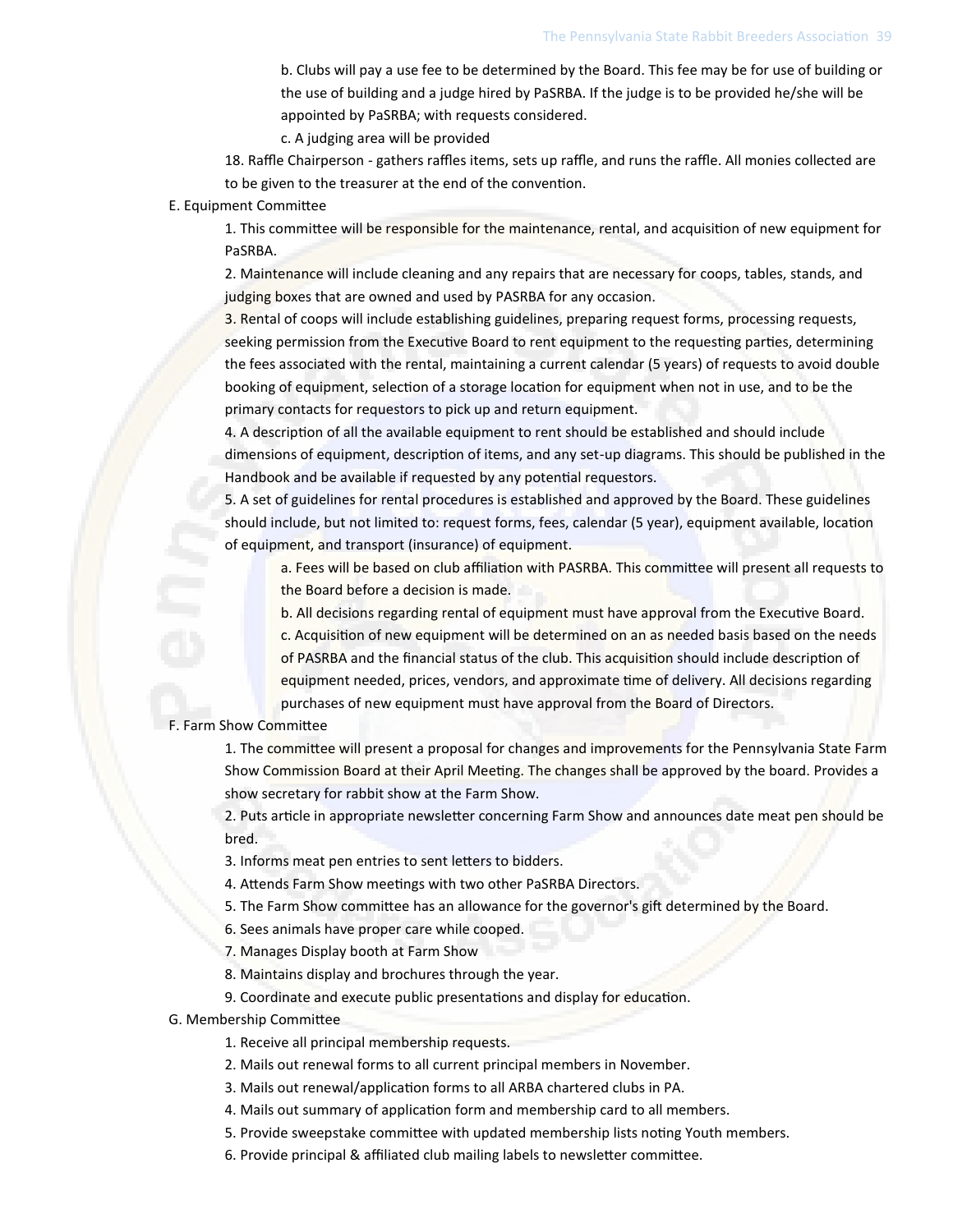- 7. Adult principal member mailing labels to election committee.
- H. Ways Means Committee

1. Seeks opportunities to increase income from sources other than entry fees or membership fees.

- I. Youth Committee
	- 1. Manage youth contests at annual convention.
	- 2. Insure that the newsletter and show catalog have timely information for contestants.
	- 3 .Announce youth contest results at annual banquet, and hand out appropriate rewards.
	- 4. Send contest results to membership committee for publication in directory.
	- 5. Send contest results to newsletter committee for publication in newsletter.
	- 6. Places order for jackets for King and Queen with 30 days of convention.
	- 7. Manages PaSRBA youth involvement outside PaSRBA contests.
	- 8. Ensure distribution of scholarships to state royalty winners who attended the national convention.
	- 9. Oversee the Higher Education Scholarships including the following:
		- a. Post applications on the website.
		- b. Accept applications by July 1st deadline.
		- c. Review applications with a committee of at least 5 people for award decisions.
		- d. Present scholarship winner recommendations to the board at the fall meeting using current budget guidelines for awards.
		- e. Ensure that award checks are distributed with a congratulatory letter.

#### J. Sweepstakes Committee

- 1. This committee is funded from PaSRBA Sweepstakes money.
- 2. Manage PaSRBA sweepstakes for Breed Points and Breeder of the Year
- 3. Submits quarterly sweepstakes, exhibitor of the year and show to the newsletter committee.
- 4. Purchase and hand out rewards at annual convention.
- 5. Receives sanction requests from clubs and submits the new sanction to the Newsletter committee.
- 6. List shows reported in the Newsletter and on the website. 7. Sweepstakes year to run January 1 - December 31.
- 8. Sweepstakes points shall be counted from date of joining/renewal until December 31st.

9. Persons outside the State of Pennsylvania may join the PaSRBA or an affiliated to be eligible for sweepstakes points and rewards. To be eligible for awards, an exhibitor must be a member in good standing of PaSRBA or an all breed affiliated club at the time the award is made and must have shown at 40% of the all-breed affiliated club's PaSRBA Sanctioned shows. This is not a requirement for youth awards.

10. Sweepstakes points shall be tabulated as follows:

1st 6 points times the number of rabbits in class. 2nd 4 points times the number of rabbits in class. 3rd 3 points times the number of rabbits in class. 4th 2 points times the number of rabbits in class. 5th 1 point times the number of rabbits in class. BOB 1-point times total number show in breed. BOS 1/2-point times total number show in breed.

11. Exhibitor of the Year shall be tabulated as follows:

BOB with leg 6 points, without leg 4 points

BOS with leg 3 points, without leg 1 point

- Best 4/6 or Group 3 points
- BIS 3 points.

12. All breeds the exhibitor shows will be totaled for the Breeder of the Year calculations.

13. Both all-breed shows (Saturday and Sunday) at the annual convention will be awarded with double sweepstakes points.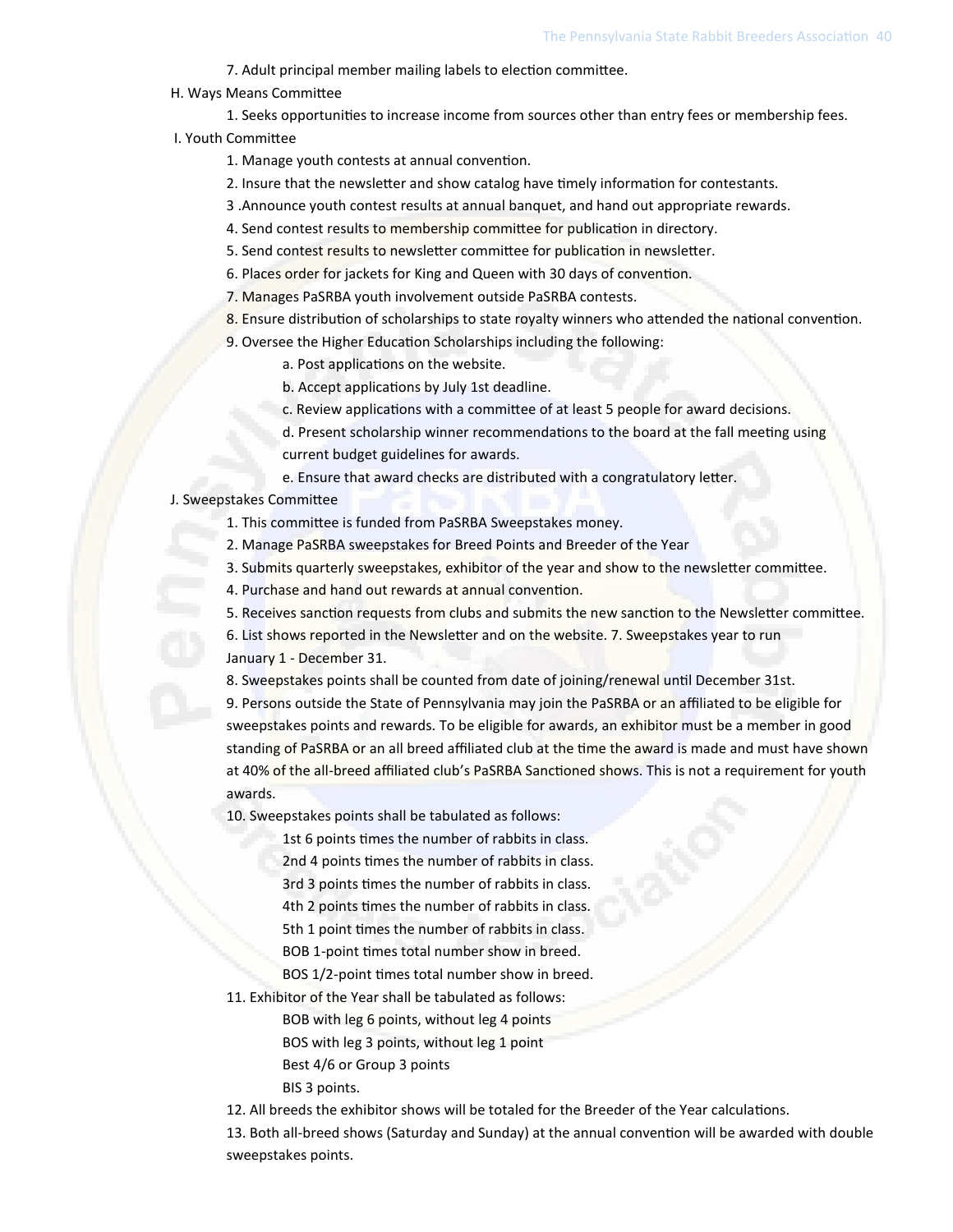14. There will be an Open and Youth sweepstakes. All points earned by youth whether in open or youth shows, go toward the youth sweepstakes.

15. The Sanction Fee of \$10.00 for open and \$10.00 for youth. In addition, each sanctioned show will pay into the sweepstakes fund the sum of \$0.01 per entry.

16. Any club sanctioning for the first time will receive a first time offer of Sanction fee of \$5.00 for open and \$5.00 for youth.

17. Prizes will be awarded in breed classes, meat classes, as follows. 1-4 breeders First place only 5-7 breeders First and Second place only Over 7 breeders First, second and third place.

18. Exhibitor of the year, open and youth, shall receive a plaque, awarded as followed: 1-6 exhibitors First place only. 7-11 exhibitors First and second place only. Over 11 exhibitors First, second and third place.

19. Sweepstakes standings will be tabulated at least 4 times a year and be reported in the newsletter and website with the March newsletter will have a full report. 20. Shows that are PaSRBA sanctioned shall so state in their catalog.

K. Distinguished Service Awards Committee: Each year the Board of Directors selects one Adult and Youth who have given their time and energy in promoting the local rabbit clubs, have helped new members, and in general have distinguished themselves with their dedication to rabbits and cavies in the state of Pennsylvania.

1. The committee will manage the DSA nomination and voting process.

2. A nomination form will be sent out with the election ballots.

3. The form must be returned to the Election Chairperson by December 31, with the person nominated listed.

4. The nominations will be sent to the current Board members by the election chairperson December 31st. The names of the nomination will be removed from the ballot.

5. The Board will pick the DSA recipient from the explanation on the nomination form and the personal knowledge of the nominee. The Boards ballots for the DSA must be returned to the committee by January 10.

a. Each Board member will consider the nominee's service for the current year.

b. Each Board member will rate the nominees 1st, 2nd, 3rd and so on.

c. Each nominee's rating will be totaled; the lowest total will be the winner.

6. The committee will inform the President of the results by January 15, the President will vote in case of a tie.

7. The President will keep the results until the annual banquet.

8. The DSA award will be a computer generated framed certificate.

9. The DSA award will be presented at the annual banquet to both the open and youth winners.

L. Website

1. The address is http://www.PaSRBA.org

2. It is an electronic database of PaSRBA Forms.

3. It will be a bulletin board to place PaSRBA and PA Happenings.

4. It will not be a place to advertise stock or supplies of any type.

## M. Merchandise

1. Purchase and store official PaSRBA Merchandise.

2. Bring merchandise to shows to sell.

3. Take orders by mail and send to the purchaser

4. Maintain inventory

5. Send money acquired through purchases to PaSRBA Treasurer within 30 days of acquiring it

6. All restocking to be approved by the Board

Section 7. The President shall appoint other committees and chairpersons as necessary.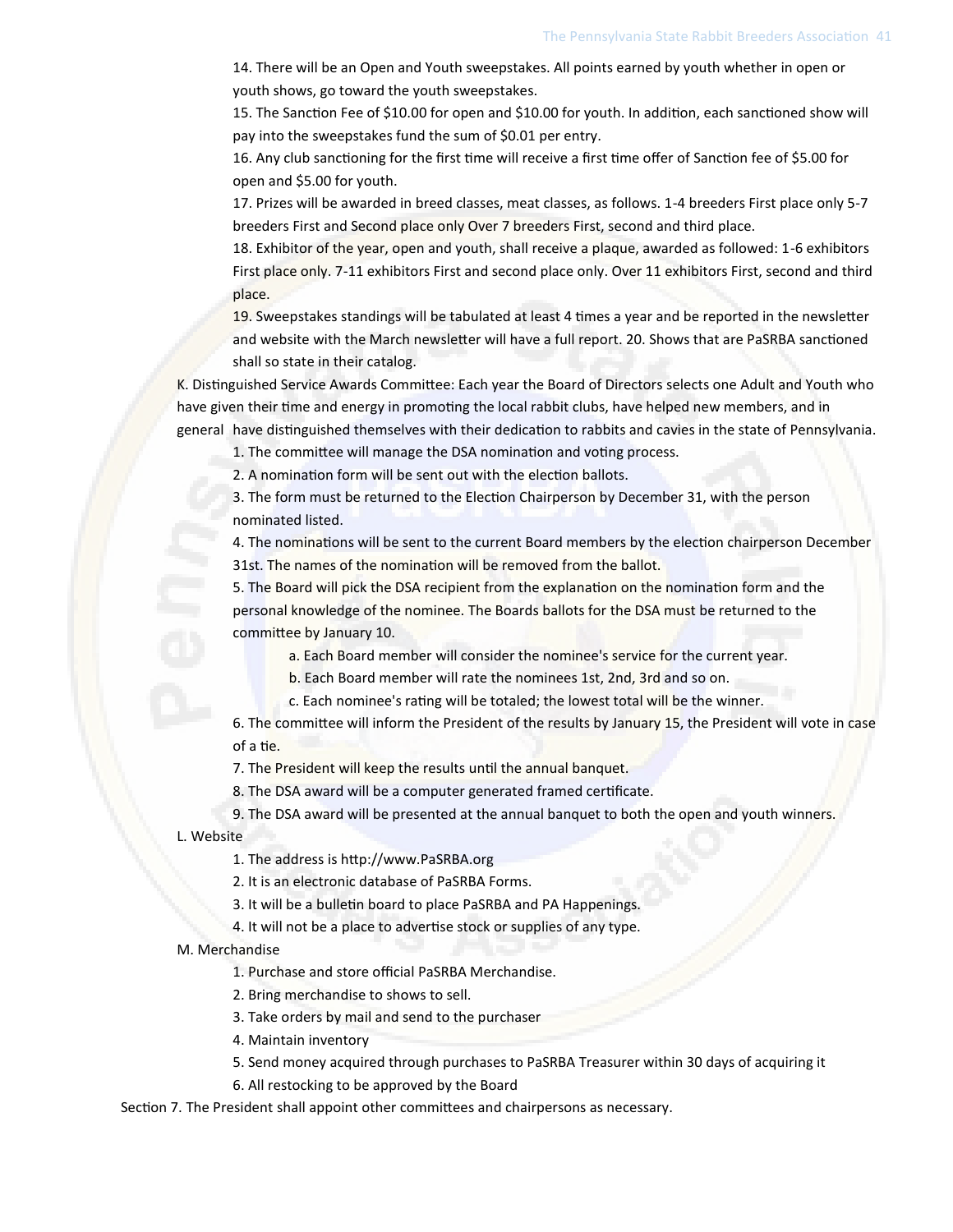#### ARTICLE X NEWSLETTER

Section 1. The newsletter is published quarterly by PaSRBA, deadline for articles are February 15, May 15, August 15, and November 15th.

Section 2. The newsletter will be printed and mailed between the 1st and 10th of the month following the article deadline, these months are March, June, September and December.

Section 3. The newsletter will be mailed or delivered to all principal members and directors of an affiliated club Section 4. The newsletter shall be

- A. Published with all minutes of prior Board of Directors and membership meetings.
- B. The newsletter editor has the editorial rights of what shall be in the newsletter.
- C. Newsletters Shall contain the following.
	- 1. All newsletters
		- a. Cover page.
		- b. Merchandise order form
		- c. Minutes from previous meeting submitted by secretary
		- d. Treasurer report or financial page
		- e. Sweepstakes points submitted by sweepstakes recorded. Top 5 to 10 in each breed will be
		- printed at the discretion of the newsletter editor. March issue will have a full report.

f. Officer and Director report submitted by appropriate person.

- g. Committee reports, if not covered under minutes, submitted by committee chair.
- h. Any paid advertising.
- I. All PaSRBA sanctioned shows.
- k. Next meeting location and time submitted by the President.
- l. Membership application
- m. Advertising rates as determined by the Board
- 2. March:
	- a. Royalty, youth contest and DSA winners named at the annual convention.
	- b. Convention and banquet news that the newsletter editor wishes to print.
	- c. Sweepstake and Exhibitor of the year report and a full sweepstake report for the previous year.
- 3. June
	- a. Nomination Ballots.
	- b. Scholarship Blitz (higher education and royalty to ARBA)
- 4. September
	- a. Biography of nominee(s) submitted by election chair.
	- b. Mention of Farm Show meat pen breeding time, submitted by Farm Show committee.
	- c. Scholarship winners.
	- d. Scholarship Blitz (royalty to ARBA)
	- e. Youth contest forms
- 5. December
	- a. DSA nomination ballot.
	- b. Youth contest forms
	- c. Complete convention information

# ARTICLE XI ANNUAL MEMBERSHIP DIRECTORY

Section 1. The directory is printed after the annual convention with the following information in it.

A. Officers, affiliated clubs, committee chairperson's page

- B. Membership listing with breeds being raised
- C. Youth contests rules
- D. Sweepstakes rules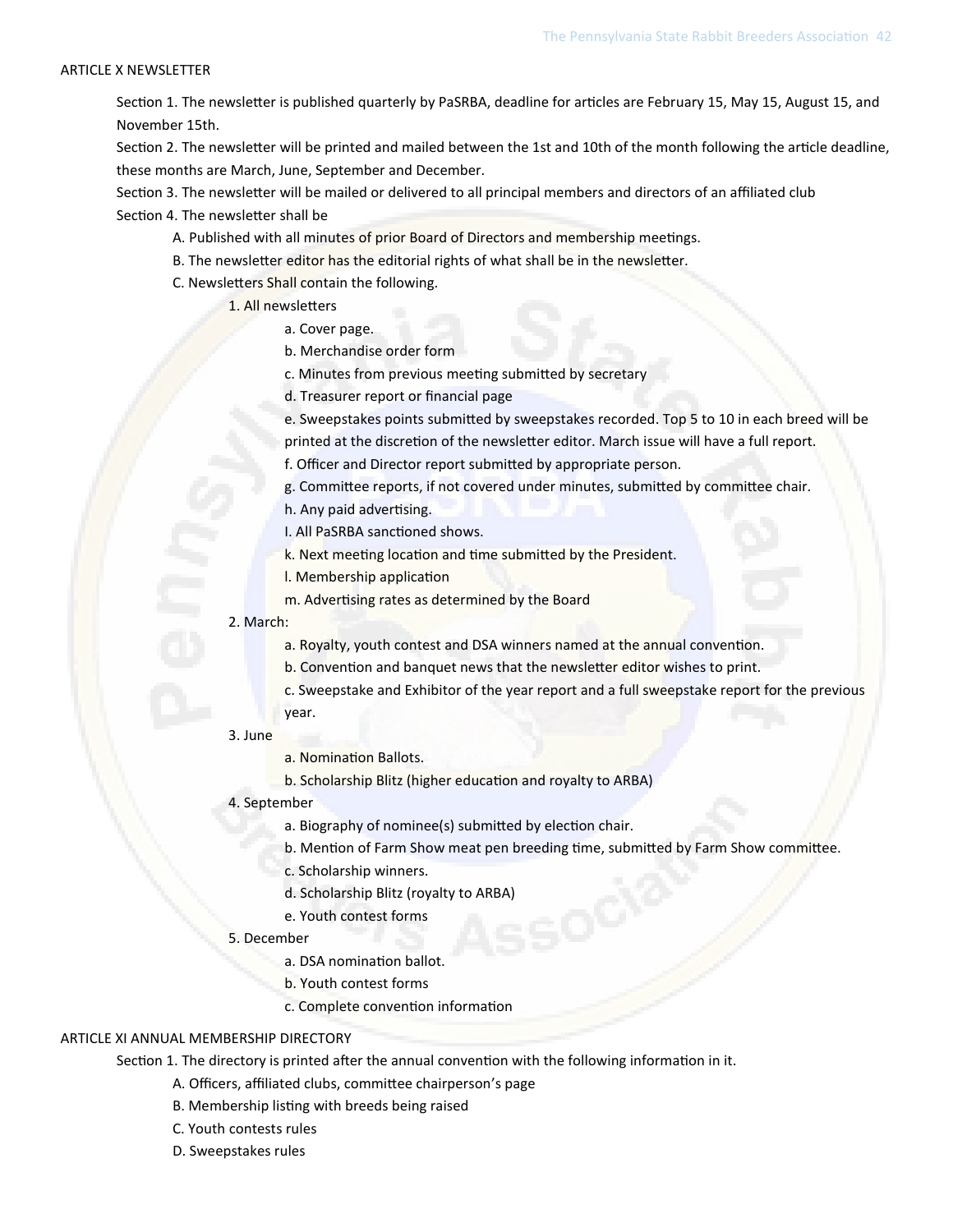- E. History of PaSRBA officers
- F. History of PaSRBA king & queen
- G. History of PaSRBA DSA award winner(s)
- H. Constitution and Bylaw

# ARTICLE XII AMENDMENTS

Section 1. At least 10 members may petition the Board of Directors in writing to amend the By-laws.

Section 2. The Board of Directors will render an opinion of the change requested and publish it in the newsletter along with the change request.

Section 3. The membership will vote on the changes at the next general membership meeting.

Section 4. The By-laws may be amended by a simple majority of the members present at a general membership meeting.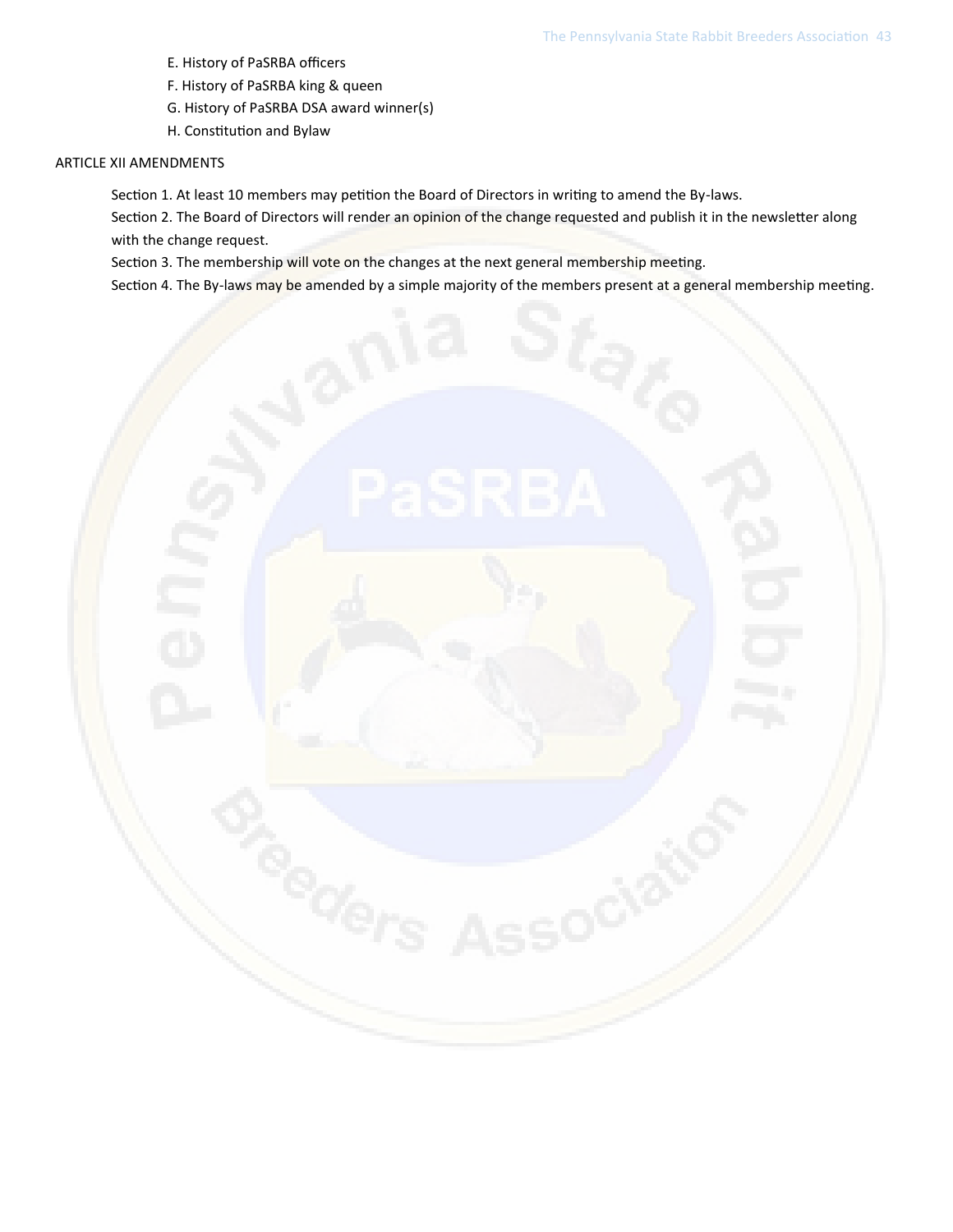| Affiliated Club Membership                                                                                                                                                                                                                                                                                         | Pennsylvania State<br>Rabbit Breeders<br>Association                                                                                                                                                                                             | PENNSYLVANIA STATE<br>RABBIT BREEDERS<br>ASSOCIATION                                           |
|--------------------------------------------------------------------------------------------------------------------------------------------------------------------------------------------------------------------------------------------------------------------------------------------------------------------|--------------------------------------------------------------------------------------------------------------------------------------------------------------------------------------------------------------------------------------------------|------------------------------------------------------------------------------------------------|
| Open Club (\$25)<br>Affiliated Club Fees<br>Check all that apply                                                                                                                                                                                                                                                   | Attach check made payable<br><b>SHOW SANCTION REQUEST</b><br>Please complete form.<br>to PaSRBA and mail to:<br>Chris Fauser                                                                                                                     | Rabbit and Cavy Shows at the<br>the PaSRBA Convention<br>PA Farm Show and<br>Proud Sponsors of |
| Insurance Coverage (\$100)<br>Youth Club (\$10)                                                                                                                                                                                                                                                                    | chrisbunny@dejazzd.com<br>Manheim, PA 17545<br>50 North Fulton St<br>717-665-4676                                                                                                                                                                |                                                                                                |
| Total                                                                                                                                                                                                                                                                                                              | Name of Sponsoring Club                                                                                                                                                                                                                          | PaSRBA                                                                                         |
| Club Secretary                                                                                                                                                                                                                                                                                                     | <b>Show Date</b>                                                                                                                                                                                                                                 |                                                                                                |
| Name & ARBA#                                                                                                                                                                                                                                                                                                       | <b>ocation</b> (Town and State)                                                                                                                                                                                                                  | Memberships                                                                                    |
|                                                                                                                                                                                                                                                                                                                    | pen or Youth<br>σ                                                                                                                                                                                                                                |                                                                                                |
| Address                                                                                                                                                                                                                                                                                                            | Single or Double Show                                                                                                                                                                                                                            |                                                                                                |
| ğ                                                                                                                                                                                                                                                                                                                  | pen ARBA Number<br>ō                                                                                                                                                                                                                             | State                                                                                          |
| ਨੈ<br>State                                                                                                                                                                                                                                                                                                        | Youth ARBA Number                                                                                                                                                                                                                                |                                                                                                |
| <b>Phone</b>                                                                                                                                                                                                                                                                                                       | ame of Secretary<br>ž                                                                                                                                                                                                                            | <b>PaSRBA</b>                                                                                  |
| Email                                                                                                                                                                                                                                                                                                              | Secretary's Address                                                                                                                                                                                                                              |                                                                                                |
|                                                                                                                                                                                                                                                                                                                    | Secretary's Phone                                                                                                                                                                                                                                | Rabbit<br><b>ARTICIPAL AND RESIDENCE</b>                                                       |
| <b>Benefits of Affiliation</b>                                                                                                                                                                                                                                                                                     | Secretary's Email                                                                                                                                                                                                                                |                                                                                                |
| least 2 years prior to rental date and club director must<br>Discounted rental of PaSRBA cooping and show equip-<br>ment for newly affiliated clubs (must be affiliated at<br>Voting privileges in determining policies at PA Farm<br>PaSRBA Sweepstakes for all affiliated members.<br>Show and PaSRBA Convention | specialty shows including rabbits and cavies \$10.00 per<br>sanctions will be discounted 50% if your club is sanc-<br>tioning for the first time. \$10.00 per open show and<br>outh shows including rabbits and cavies<br>Prices are as follows: | <b>DR Ready States</b>                                                                         |
| Statewide insurance policy (Insurance coverage for all of<br>your shows as a member of PaSRBA (whose director<br>attend 2 of 3 PaSRBA board meetings per year)                                                                                                                                                     | show secretaries: You must submit the Specialty club<br>points report. As per our Constitution and By Laws;<br>sweepstakes points shall be tabulated as follows:<br>Lst-6 times the number of rabbits in class                                   | Kathy Shea                                                                                     |
| with PaSRBA. Youth clubs have free insurance coverage)<br>attends 2 of 3 PaSRBA board meetings per year) for only<br>\$100.00 per year. Your show must also be sanctioned                                                                                                                                          | $2nd - 4$ times the number of rabbits in class<br>3rd-3 times the number of rabbits in class<br>sth-1 times the number of rabbits in class<br>4th-2 times the number of rabbits in class<br>No Other Report Will Be Accepted                     | kashea01@gmail.com<br>Tel: 570-765-6676                                                        |
|                                                                                                                                                                                                                                                                                                                    |                                                                                                                                                                                                                                                  |                                                                                                |